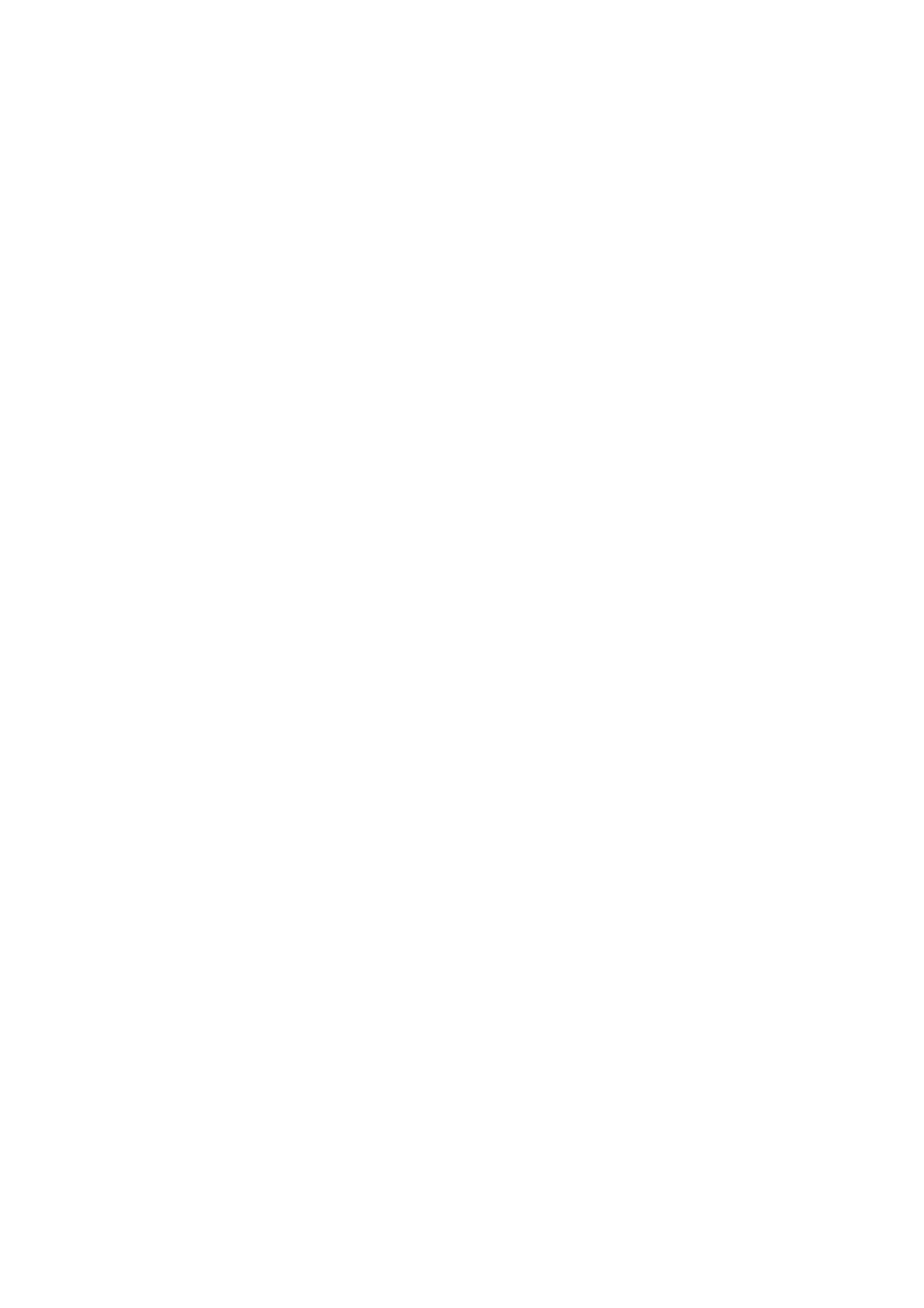# **Foreword**

This report was compiled from the conference proceedings of the "ASEAN-Japan Exchange Year 2003 Project: Japan-ASEAN Security Symposium 2003" (9–10 October 2003, Tokyo). The symposium was held by the Japan Institute of International Affairs (JIIA) and commissioned by the Ministry of Foreign Affairs of Japan in FY2003. Co-organizers were the JIIA and the Institute of Defence and Strategic Studies of Singapore (IDSS). Participants consisted of government-related security affairs officials from Japan and the ten ASEAN countries, as well as university and thinktank researchers participating in their private capacities.

The year 2003 commemorates the 25<sup>th</sup> anniversary of the establishment of the ASEAN Culture Fund, to which great contributions were made by former Prime Minister Takeo Fukuda upon its establishment. An agreement was formally made at the Japan-ASEAN Summit Meeting held in November 2002 to designate the year 2003 as "ASEAN-Japan Exchange Year 2003." To that end, Japan and ASEAN exchange projects in a wide range of areas including politics, the economy, society, education, and arts and culture have been conducted during FY2003 in order to strengthen further a sincere and open partnership with ASEAN, with whom Japan will "act together and advance together." Security-related exchange projects between Japan and ASEAN countries have yet to be implemented. In this regard, it could therefore be noted that the "Japan-ASEAN Security Symposium 2003" carried a very significant value in strengthening further dialogue and cooperative relations on security issues between Japan and ASEAN countries.

The symposium had the following three purposes: 1) realizing free and lively discussions through Track II with the objective of strengthening Japan-ASEAN security cooperation; 2) strengthening ties among government-related officials and researchers from Japan and ASEAN countries, thereby constructing a network of experts specialized in security; and 3) as a mid- to long-term goal, establishing a new framework for discussions among government-related officials, which extends beyond the currently existing frameworks for dialogue on security issues in the Asia-Pacific region.

The results from this symposium have been compiled as the Co-Chairmen's Report. It is expected that its content will be referred to at the Japan-ASEAN Commemorative Summit, which is scheduled to be held in Tokyo in December 2003.

Finally, the JIIA would like to extend its deepest appreciation to each and every individual in the Regional Policy Division, Asian and Oceanian Affairs Bureau of the Ministry of Foreign Affairs of Japan, who have made this symposium possible.

Japan Institute of International Affairs

December 2003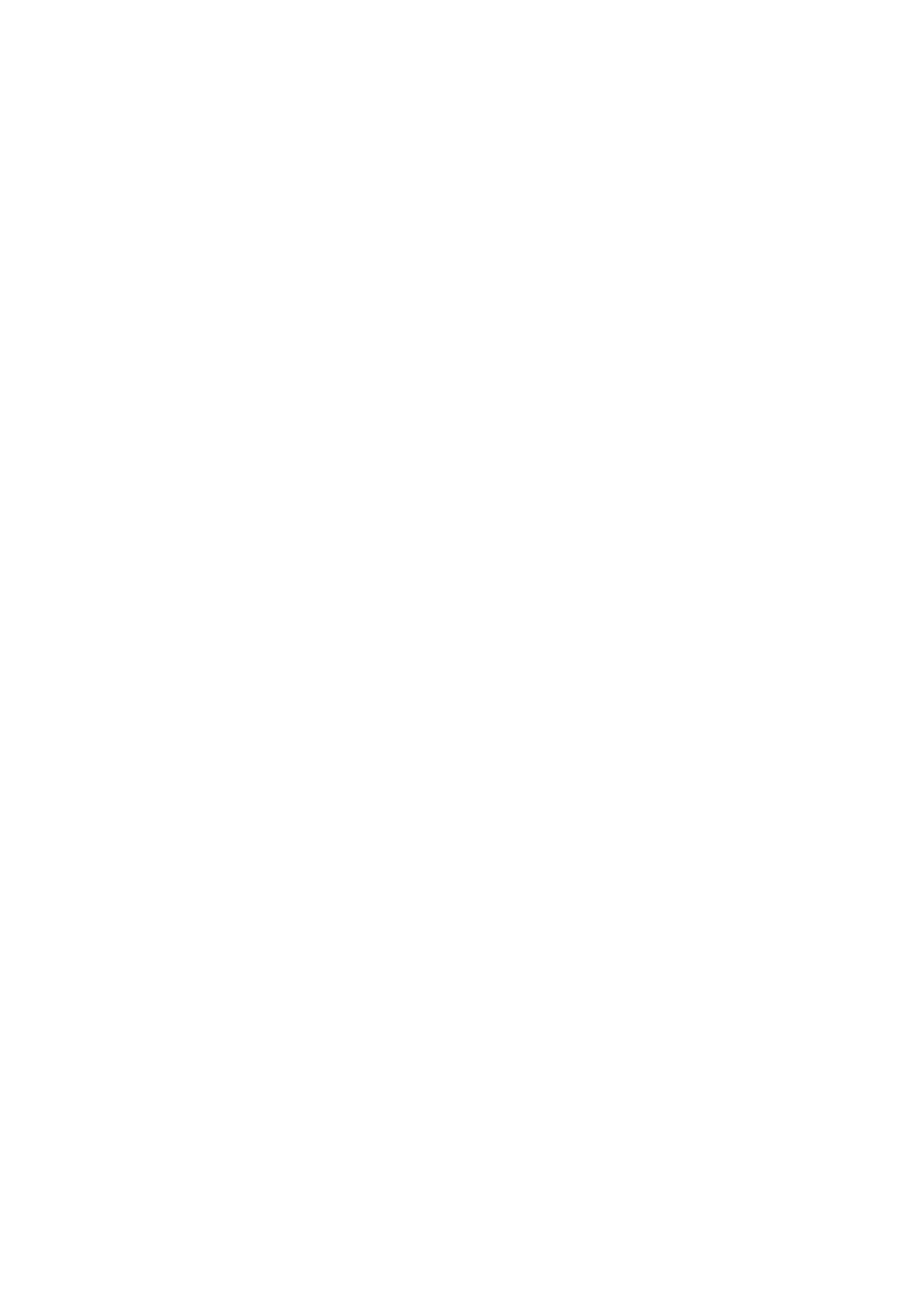# **Contents**

| Co-Chairmen's Report 44                                                                                                                                                                                                                                                                 |  |
|-----------------------------------------------------------------------------------------------------------------------------------------------------------------------------------------------------------------------------------------------------------------------------------------|--|
| List of Participants – 6                                                                                                                                                                                                                                                                |  |
| $Program$ – $8$                                                                                                                                                                                                                                                                         |  |
| <b>Presentation Papers</b>                                                                                                                                                                                                                                                              |  |
| Security Challenges in East Asia: An ASEAN Perspective<br>Jusuf Wanandi, Member, Board of Trustees and Senior Fellow, Centre for Strategic and International Studies (CSIS), Jakarta--------- 11                                                                                        |  |
| <b>Security Challenges to Japan</b>                                                                                                                                                                                                                                                     |  |
| Japan-ASEAN Cooperation on Counter-Terrorism Measures                                                                                                                                                                                                                                   |  |
| <b>Export Control and Transnational Crime</b><br>Ichiro Ogasawara, Director of Arms Control and Disarmament Division, Ministry of Foreign Affairs of Japan-                                                                                                                             |  |
| Proliferation of Weapons of Mass Destruction in East Asia-<br>A Singaporean Perspective of the North Korean Problem                                                                                                                                                                     |  |
| Maritime Security Measures of the Japan Coast Guard                                                                                                                                                                                                                                     |  |
| Peacekeeping Operations and Intra-State Conflicts                                                                                                                                                                                                                                       |  |
| The Roles of Regional Security Institutions: Beyond "Talk Shops"?<br>Tsutomu Kikuchi, Professor, Aoyama Gakuin University,                                                                                                                                                              |  |
| Reference                                                                                                                                                                                                                                                                               |  |
|                                                                                                                                                                                                                                                                                         |  |
| Speech by Prime Minister of Japan Junichiro Koizumi<br>ASEAN Business and Investment Summit-<br>2008. The Second Law Second Law Second Law Second Law Second Law Second Law Second Law Second Law Second Law Second Law Second Law Second Law Second Law Second Law Second Law Second L |  |
| ASEAN-Japan Summit Phnom Penh 5 November 2002<br>Joint Declaration of the Leaders of ASEAN and Japan on the Comprehensive Economic Partnership  53                                                                                                                                      |  |
| Speech by Prime Minister of Japan Junichiro Koizumi                                                                                                                                                                                                                                     |  |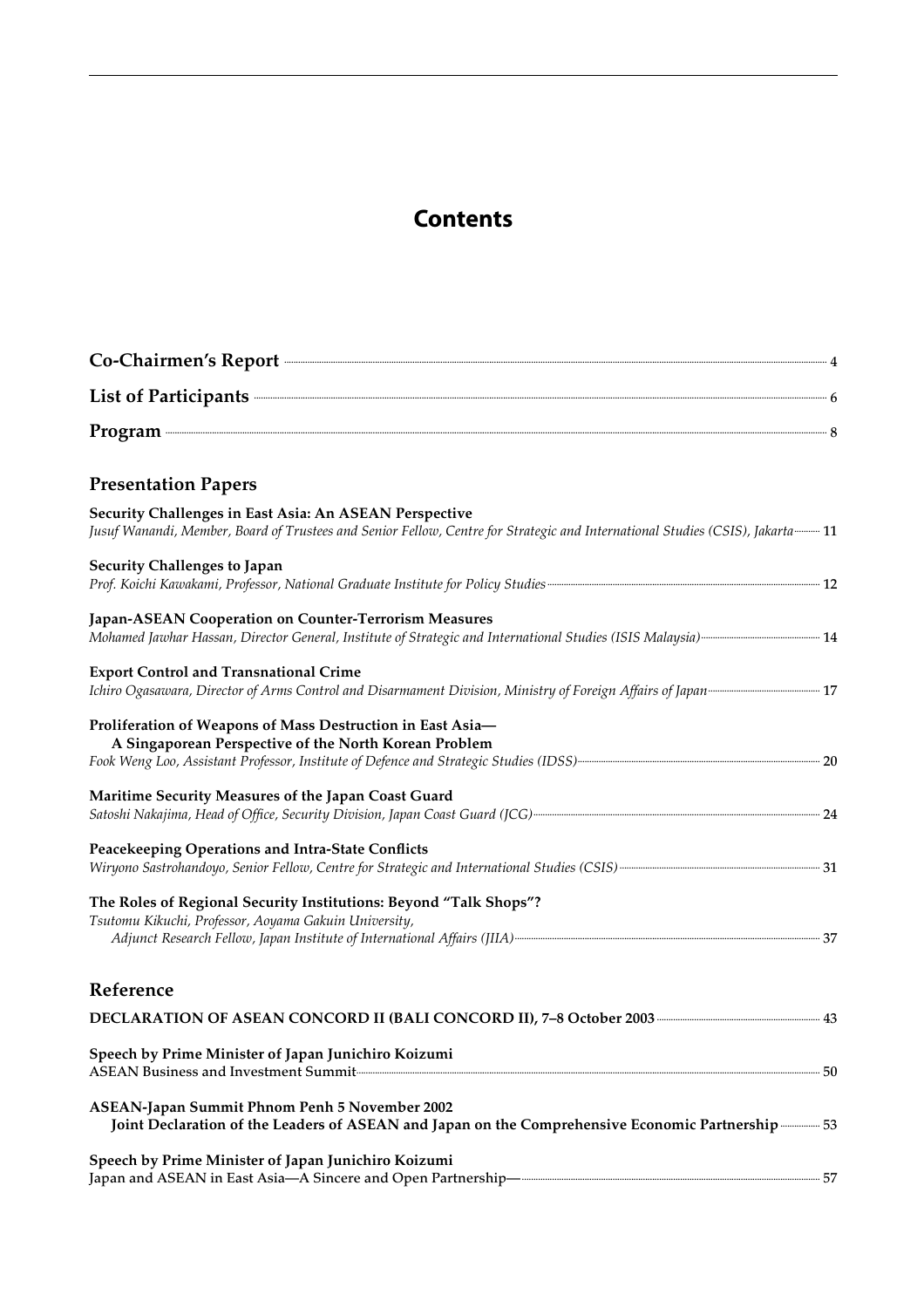# **Co-Chairmen's Report**

In celebration of 2003 as the Year of Japan-ASEAN Exchange, the Japan Institute of International Affairs (JIIA) and the Institute of Defence and Strategic Studies (IDSS), Singapore, convened a Symposium in Tokyo on 9–10 October to review the progress of, and prospects for, Japan-ASEAN security cooperation. The Symposium brought together senior officials and analysts from the leading institutes of strategic and international studies in ASEAN and their Japanese counterparts. A list of the participants in the Symposium is attached.

Japan-ASEAN security dialogue stands at a critical juncture at the beginning of the 21<sup>st</sup> century. In the 25 years following the establishment of the ASEAN Cultural Fund, a process in which former Prime Minister Takeo Fukuda played a key role, Japan and ASEAN established a broad and substantive range of economic and socio-cultural relations within the political and security framework of the Cold War period. The Asia-Pacific region now confronts a new geopolitical environment in the post-Cold War and post-September 11<sup>th</sup> period. There is a need to review the increasingly multi-faceted interfaces between Japan-ASEAN relations and the new and complex geopolitical environment.

Symposium participants highlighted significant shifts in US and Chinese policies towards the Asia-Pacific region and their implications for Japan, ASEAN as well as their relations with each other. Furthermore, the region needs to address a new set of non-traditional security challenges. These changes in the geopolitical environment provide an impetus for Japan and ASEAN to review their political relations and plan how they can more effectively interface their economic and sociocultural relations with the new political and security realities.

The Symposium identified a number of critical political and security challenges for Japan-ASEAN cooperation. These include:

- a. Counter-terrorism measures;
- b. Export control and transnational crime;
- c. Military modernization and WMD;
- d. Maritime security;
- e. PKOs (including joint training and exercises); and
- f. Regional security frameworks.

The above list of issues, symposium participants stressed, is not exhaustive, as there may be other critical issues that deserve attention, such as aviation security.

These are complex issues that require more studies to be conducted by senior officials from both ASEAN and Japan. Symposium participants therefore recommended that the Japan-ASEAN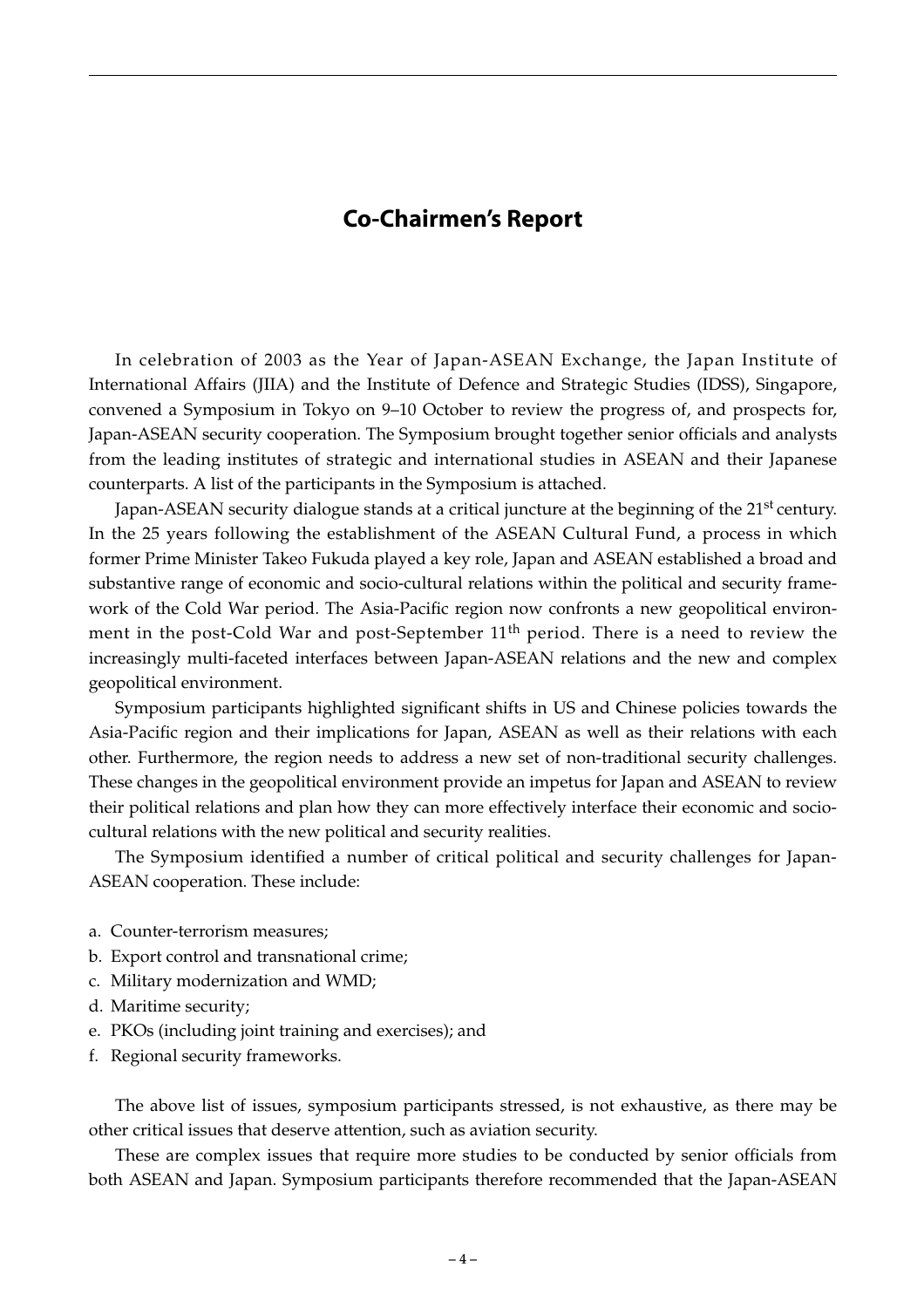Commemorative Summit in December 2003 designate a Senior Officials' Meeting (SOM) to study more systematically how these changes in the region's geopolitical environment impact Japan-ASEAN relations and to recommend proposals on how Japan and ASEAN can more effectively cooperate in order to meet these new geopolitical challenges.

Symposium participants also recommended that a Track II network of officials (acting in their private capacities) and representatives of strategic and international studies institutions be established to support the SOM in their deliberations. The Symposium nominated the JIIA and the IDSS to offer their services to their governments, and to convene in 2004 a team of experts from Japan and ASEAN to further study and recommend measures to be adopted by Japan and ASEAN so as to better manage the new political realities and security challenges of the 21<sup>st</sup> century. Symposium participants recommended that their ministers consider drawing funds from existing Japan-ASEAN funds to support the JIIA and IDSS in convening two Workshops (one in Tokyo and the other in Singapore), leading to a second Symposium in Singapore that will draw up a report and a series of recommendations for consideration by the heads of government when they meet again.

Yukio Satoh Barry Desker President Director Japan Institute of International Affairs **Institute of Defence and Strategic Studies** 

October 10, 2003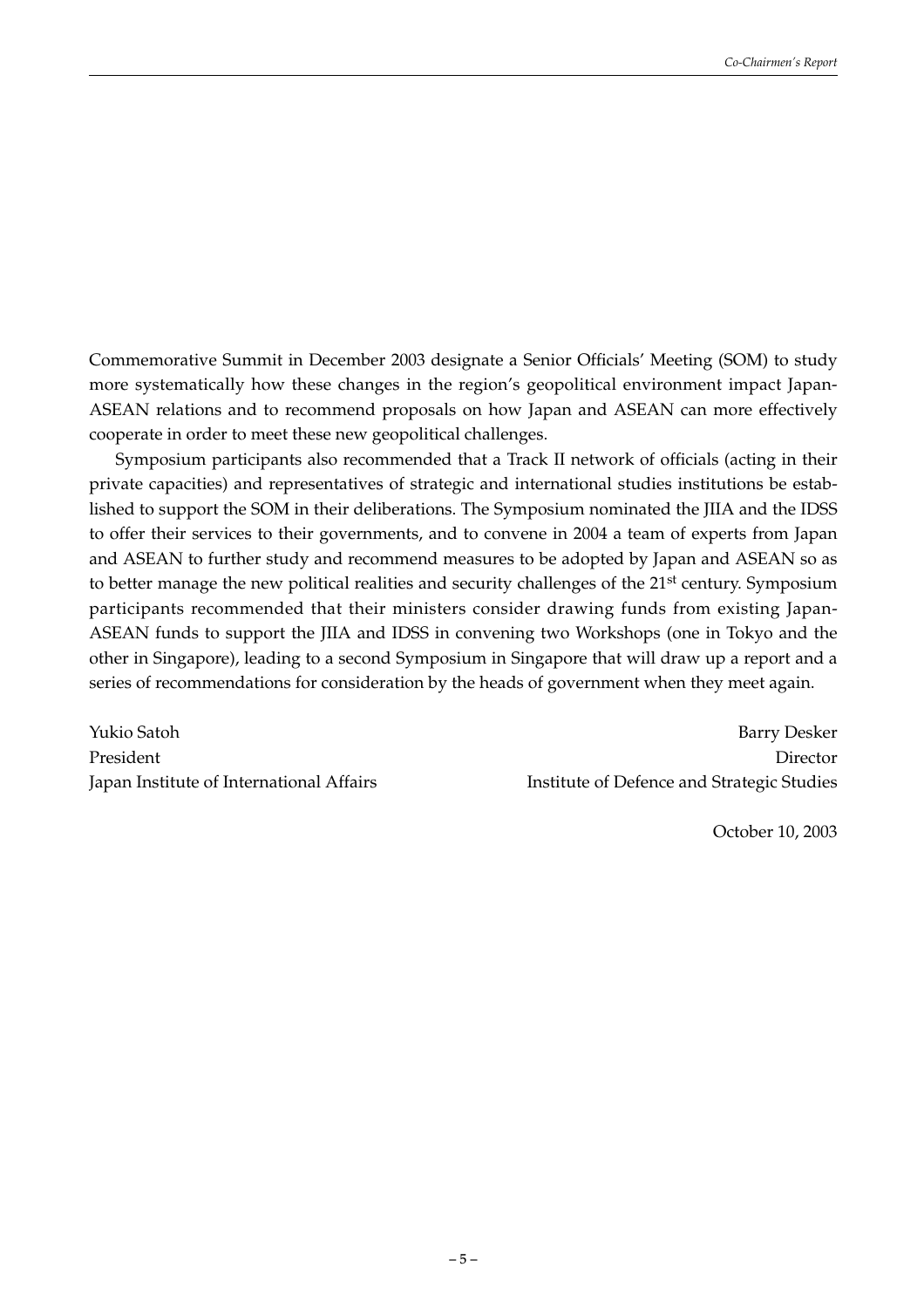# **List of Participants**

## **CHAIRS:**

**Ambassador Yukio SATOH** President, Japan Institute of International Affairs (JIIA) **Ambassador Barry DESKER** Director, Institute of Defence and Strategic Studies (IDSS)

## **Brunei Darussalam**

**Mr. Jaini ABDULLAH** Director, Department of Administration, Ministry of Foreign Affairs **Ms. Izzah Daraina BADARUDDIN** Diplomatic Officer, Ministry of Foreign Affairs

#### **Cambodia**

#### **Mr. SISOWATH Chanto Doung**

Deputy Executive Director and Senior Research Fellow, Cambodian Institute for Cooperation and Peace

### **Indonesia**

#### **Ambassador Wiryono SASTROHANDOYO**

Senior Fellow, Centre for Strategic and International Studies (CSIS); former Ambassador to Austria, France and Australia

#### **Mr. Jusuf WANANDI**

Member, Board of Trustees, and Senior Fellow, Centre for Strategic and International Studies (CSIS)

## **Lao PDR**

#### **Mr. Bounsom PHOMMAVIHANE**

Deputy Director General, Department of Economic Affairs, Ministry of Foreign Affairs **Ms. Sengchanh SOUKHASEUM** Director-General, the Institute of Foreign Affairs, Ministry of Foreign Affairs

## **Malaysia**

**Ms. NAZIRAH Hussain** Under-Secretary, Policy Planning Division, Ministry of Foreign Affairs **Dato' Dr. Mohamed JAWHAR bin Hassan** Director-General, Institute of Strategic and International Studies (ISIS), Malaysia

#### **Myanmar**

#### **Prof. Khin Maung Nyunt**

Professor, Historical Research Commission, University of Yangon

#### **Dr. Maung Aung Myoe**

Department of International Relations, University of Mandalay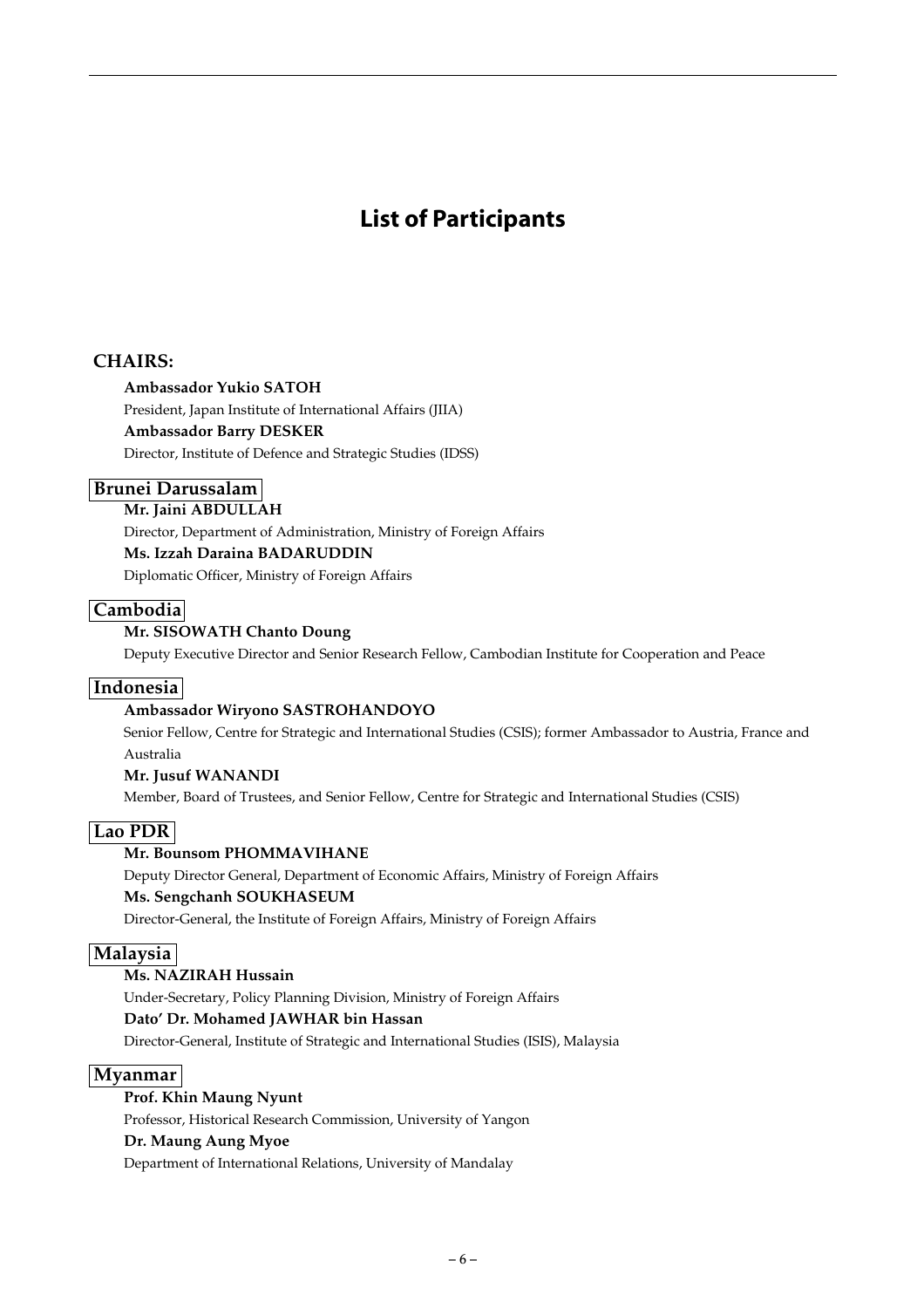# **Philippines**

# **Dr. Noel Mañago MORADA**

Executive Director, Institute for Strategic and Development Studies, Inc. (ISDS)

# **Singapore**

**Mr. CHUA Thai Keong** Director, Ministry of Foreign Affairs **Dr. Evelyn GOH** Assistant Professor, Institute of Defence and Strategic Studies (IDSS) **Mr. KWA Chong Guan** Head of External Programmes, Institute of Defence and Strategic Studies (IDSS) **Dr. Fook Weng LOO** Assistant Professor, Institute of Defence and Strategic Studies (IDSS)

# **Thailand**

# **Ambassador Nitya PIBULSONGGRAM**

Advisor to the Minister of Foreign Affairs, Ministry of Foreign Affairs

## **Dr. Kusuma SNITWONGSE**

Chairperson, Advisory Board, Institute of Security and International Studies (ISIS)

# **Viet Nam**

## **Dr. DO Son Hai**

Head of Department of International Politics and Vietnamese Diplomacy, Hanoi Institute for International Relations

## **Dr. Tuan Anh HOANG**

Assistant- Director-General, Director of Research, Institute for International Relations (IIR)

# **Japan**

## **Prof. Koichi KAWAKAMI**

Professor, National Graduate Institute for Policy Studies

## **Prof. Tsutomu KIKUCHI**

Professor, Aoyama Gakuin University; Adjunct Research Fellow, Japan Institute of International Affairs (JIIA)

# **Mr. Kuninori MATSUDA**

Director of Research Coordination, Japan Institute of International Affairs (JIIA)

#### **Dr. Makio MIYAGAWA**

Director of Regional Policy Division, Asian & Oceanian Affairs Bureau, Ministry of Foreign Affairs

#### **Mr. Satoshi NAKAJIMA**

Head of Office, Security Division, Guard and Rescue Department, Japan Coast Guard (JCG)

#### **Mr. Ichiro OGASAWARA**

Director of the Arms Control and Disarmament Division, Ministry of Foreign Affairs

#### **Captain Katsuyuki TERAYAMA**

Chief of Arms Control Section, Joint Staff Office, Japan Defense Agency

## **Prof. Susumu YAMAKAGE**

Professor, the University of Tokyo; Adjunct Research Fellow, Japan Institute of International Affairs (JIIA)

## **Ms. Haruka MATSUMOTO**

Research Fellow, Japan Institute of International Affairs (JIIA)

## **Mr. Masahito YAJIMA**

Major of JASDF & Assistant Director, Regional Policy Division, Asian & Oceanian Affairs Bureau, Ministry of Foreign Affairs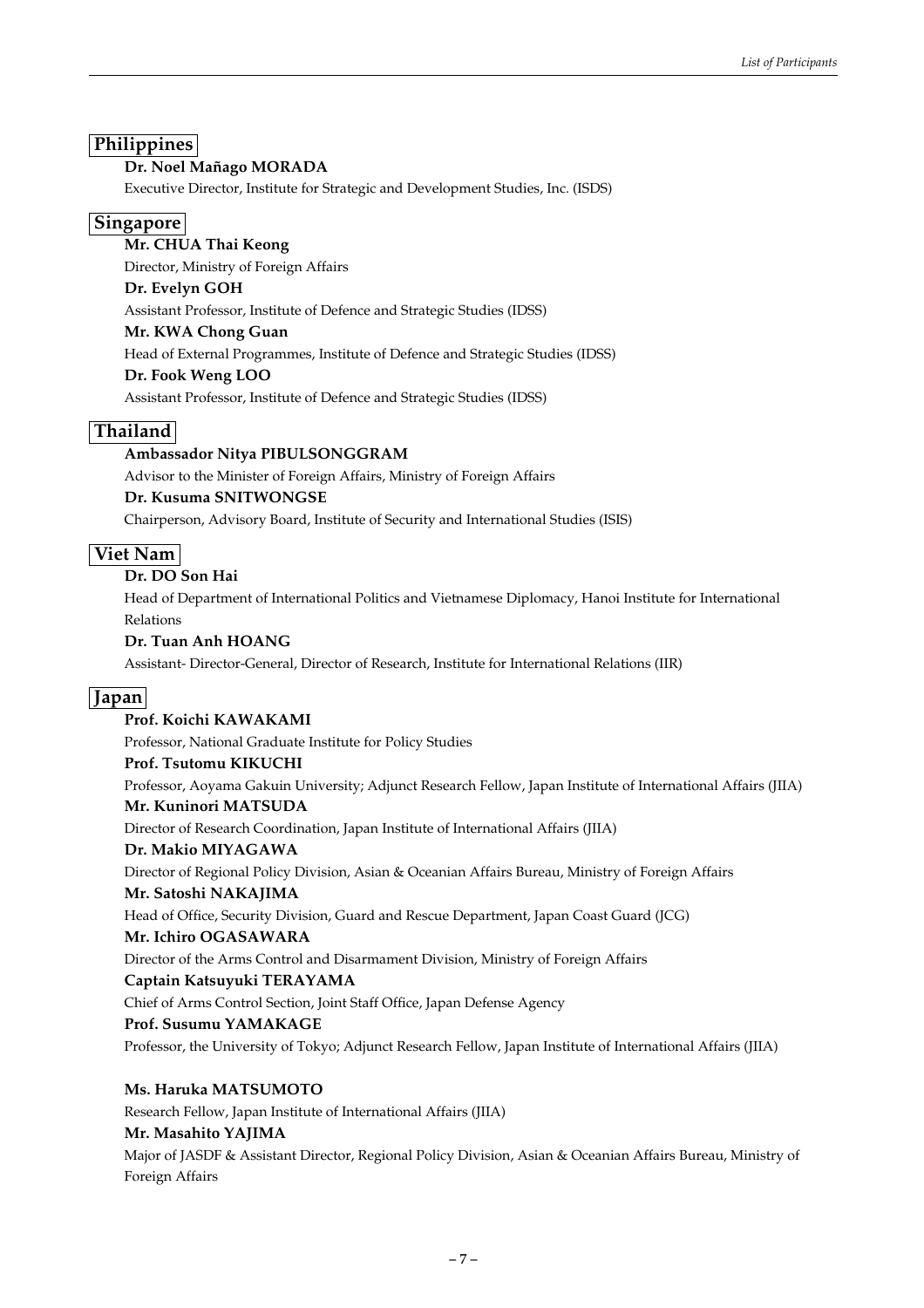# **Program**

# October 9, Thursday

# **9:00–9:45 Opening Remarks:**

Moderator: Mr. Kuninori MATSUDA, Director of Research Coordination, JIIA

"Changes in the Security Environment of Japan and ASEAN since the 9-11 Attacks" From ASEAN's perspective: Ambassador Barry DESKER, Director, IDSS From Japan's perspective: Ambassador Yukio SATOH, President, JIIA

# **10:00–13:00 Session 1: Security Perceptions**

Moderator: Mr. KWA Chong Guan, Head of External Programmes, IDSS

# **A. Security Challenges to ASEAN**

Mr. Jusuf WANANDI, Member, Board of Trustees, and Senior Fellow, CSIS

# **B. Security Challenges to Japan**

Professor Koichi KAWAKAMI, National Graduate Institute for Policy Studies

# Discussion

**14:30–17:30 Session 2: Security Challenges and Cooperation between Japan and ASEAN**  Moderator: Professor Susumu YAMAKAGE, the University of Tokyo

# **Part 1**

# **C. Counter-terrorism Measures**

Dato' Dr. Mohamed JAWHAR bin Hassan, Director-General, ISIS-Malaysia

# **D. Export Control and Transnational Crime**

Mr. Ichiro OGASAWARA, Director of the Arms Control and Disarmament Division, MOFA, Japan

# **E. WMD (Including Military Modernization)**

Dr. Fook Weng LOO, Assistant Professor, IDSS

Discussion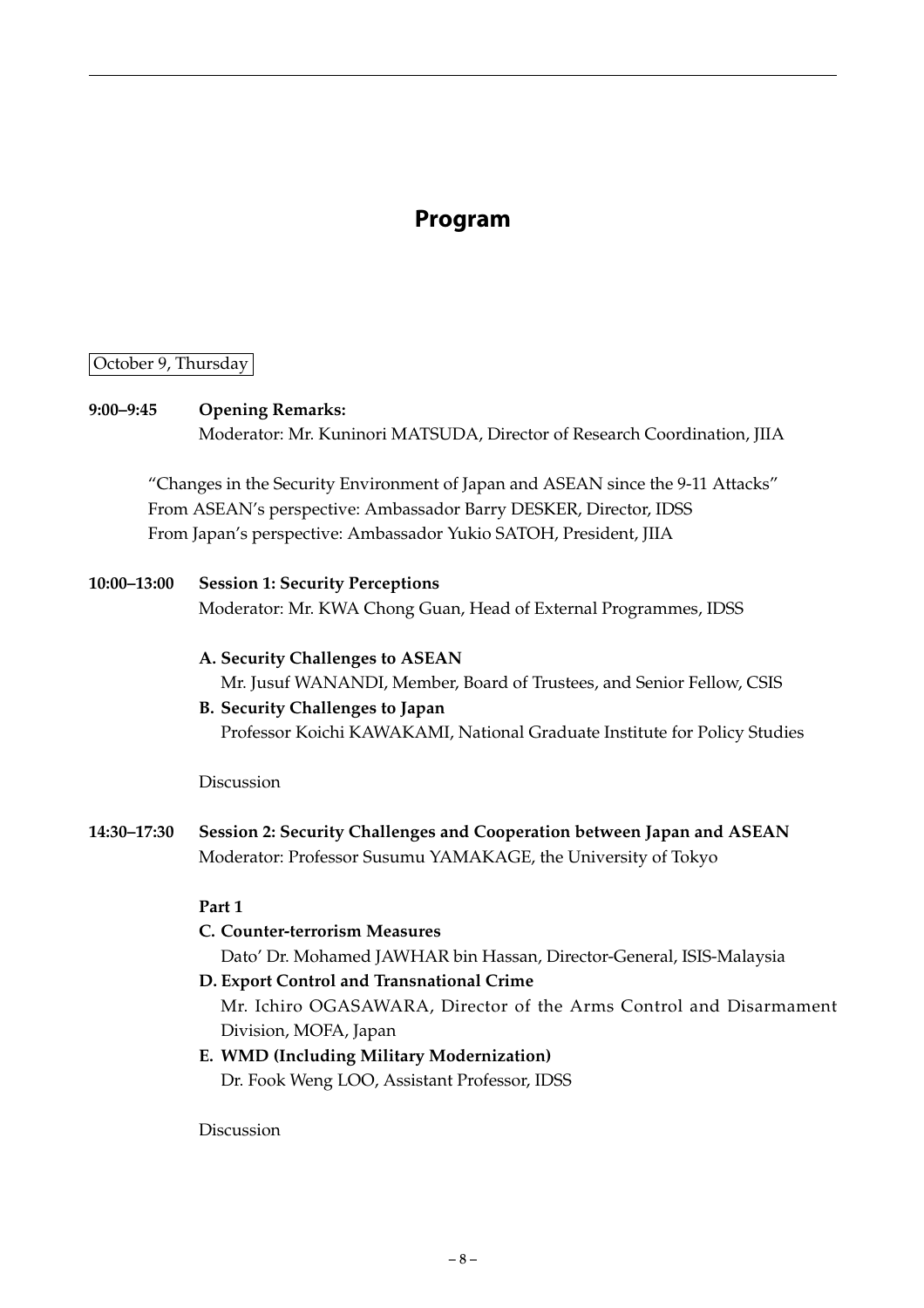# October 10, Friday

**9:00–12:00 Session 2: Security Challenges and Cooperation between Japan and ASEAN** Moderator: Dr. Fook Weng LOO, Assistant Professor, IDSS

## **Part 2**

**F. Maritime Security**

Mr. Satoshi NAKAJIMA, Head of Office, Security Division, JCG

- **G. PKOs (Including Joint Training and Exercises)** Ambassador Wiryono SASTROHANDOYO, Senior Fellow, CSIS
- **H. Regional Security Frameworks (ARF, ASEAN+3)** Professor Tsutomu KIKUCHI, Aoyama Gakuin University

Discussion

# **13:30–16:00 Session 3: Wrap-up Session** Moderator: Mr. Kuninori MATSUDA, Director of Research Coordination, JIIA

Drafting of a co-chairmen's report for the Japan-ASEAN Summit Meeting at Tokyo in December 2003

Discussion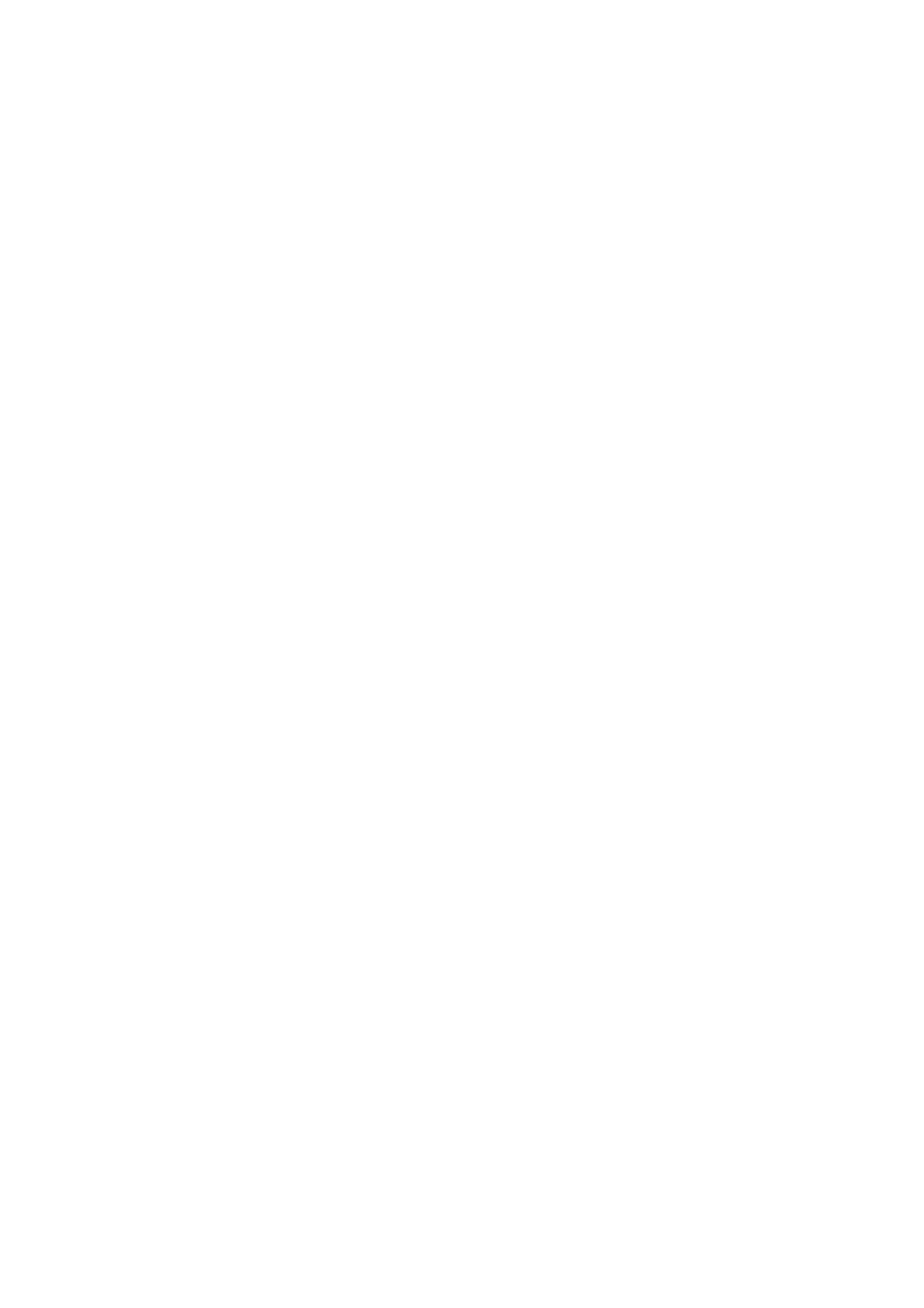# **Presentation Papers**

# **Security Challenges in East Asia: An ASEAN Perspective**

# **Jusuf Wanandi Member, Board of Trustees and Senior Fellow, Centre for Strategic and International Studies (CSIS), Jakarta**

- 1. There are several layers of security concerns and challenges in East Asia that are intertwined and as such have to be dealt with simultaneously.
- 2. The first layer is "classical" security issues, involving historical and traditional issues:
	- The problems and challenges of the Korean Peninsula. The divide is a relic of the Cold War that has again become acute due to the proliferation threat.
	- Then there is the problem of the Taiwan Straits between China and Taiwan, a relic of China's civil war in the 1930s and 1940s.
	- There are other problems, such as the overlapping claims in the South China Sea by China, Taiwan, Malaysia, Vietnam, Philippines and Brunei.
	- Another problem is the increase in military spending, especially in Northeast Asia. All these problems are "hard" security issues, where the role of the United States (US) is critically important and very dominant in keeping the problems more or less under control.
- 3. The second layer involves the new threats and challenges of global and regional terrorism as well as the problem of proliferation of weapons of mass destruction (WMD). Here again the US has a dominant role to play, in both the traditional challenges above and these new challenges. Others in the region also have a role to play.
- 4. The third layer is domestic and internal challenges, resulting also from globalization, especially the impacts of the 1997/98 financial crisis in East Asia.

Here, it is the countries concerned that are mainly responsible for responding to the challenges, but assistance and support from the region and the international community could be critical. As has been said above, the three layers of security challenges are intertwined, and could not be separated. In this sense, the one challenge will influence the other two, and by solving one issue, others could be assisted in finding their solution.

- 5. In looking for solutions, first, it has to be recognized that the role and presence of the US are dominant, and her role in keeping peace and stability is critical for the region. However, regional institutions, especially the Association of Southeast Asian Nations (ASEAN) Regional Forum (ARF), could be supporting instruments to make that critical role of the US more acceptable and effective. But at the same time, there is a serious need to improve the ARF and its objectives, programs, institutions and leadership.
- 6. Japan-ASEAN's role in making the ARF effective again is important in addition to ASEAN's own effort to get its act together. But more important is their cooperation to face the new challenges of global and regional terrorism and the proliferation of WMD in the region. This also includes efforts to cooperate with the US in a more pro-active way in the future. In so doing, they will assist the US in a positive way and make the US more successful in exercising her leadership. This will make her more acceptable to the public in the region. ASEAN's support for Japan to gradually become a "normal" country in the context of the US alliance is also important for the region.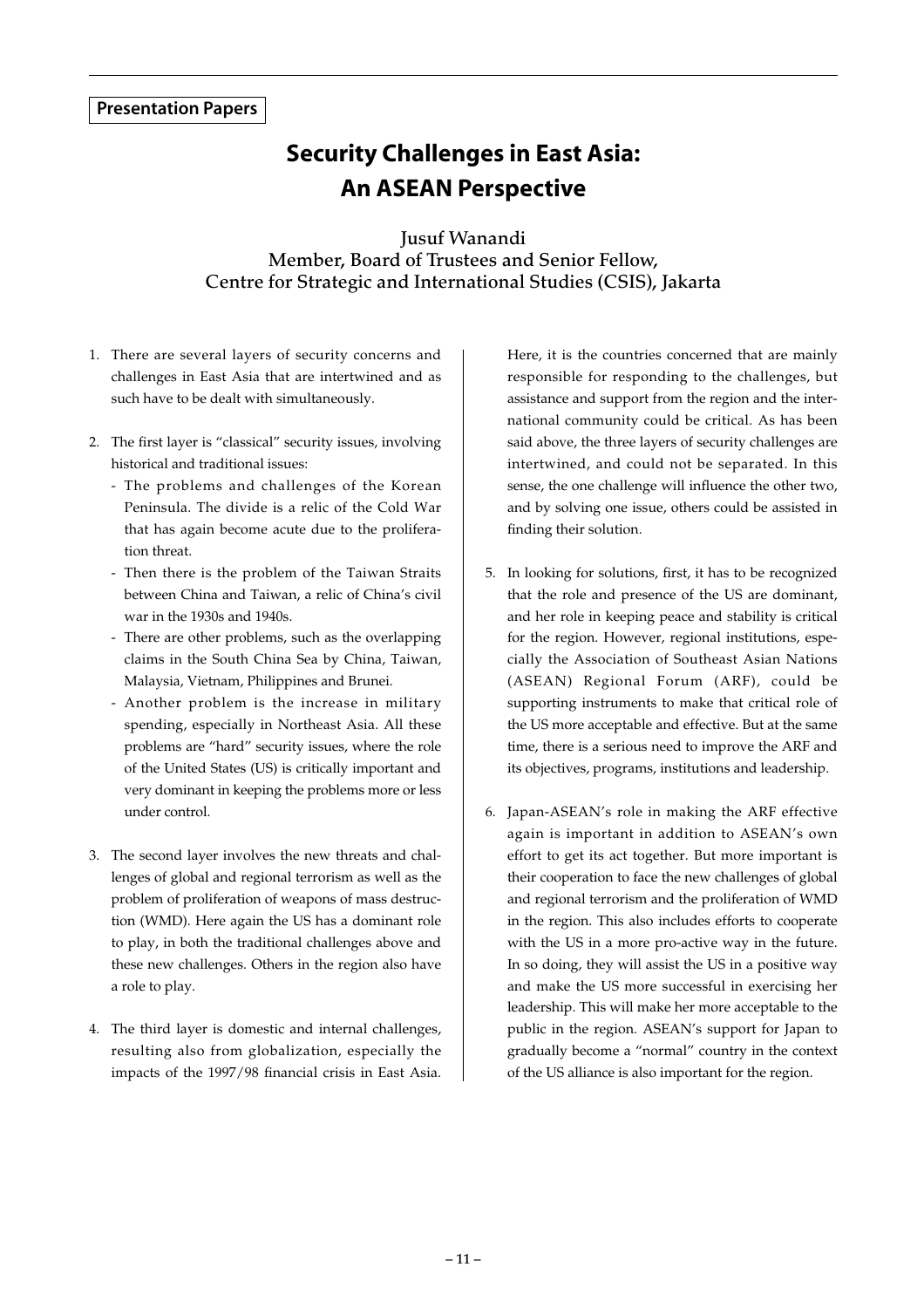# **Security Challenges to Japan**

**Koichi Kawakami Professor, National Graduate Institute for Policy Studies**

# **1. Traditional Challenges**

#### **General Strategic Situation**

This year marks the  $14<sup>th</sup>$  year since the announcement of the end of the Cold War by the leaders of the United States (US) and the Soviet Union in Malta.

In Western Europe, the risk of an armed conflict between states is as low as ever. Viewed from France, for instance, the traditional threat that used to exist at the border between East and West Germany now seems distant. Nowadays, terrorism is considered to be the most imminent threat for France.

In Asia, the situation is different. Of course, the end of the Cold War brought about certain changes in Asia.

In Southeast Asia, the risk of an armed conflict between states caused by the difference in ideology has become extremely low. Moreover, Association of Southeast Asian Nations (ASEAN) seems to represent the beginning of the future Asian regional integration. In Southeast Asia, as in Western Europe, terrorism is considered to be the most urgent threat at present.

There were certain changes in Northeast Asia as well.

The main challenge for Japan during the Cold War period was to prevent the potential landing and invasion by the Soviet forces in northern Japan. After the end of the Cold War, the Russian military presence in the Far East was dramatically diminished from 500,000 soldiers and 40 divisions to 110,000 soldiers and less than 10 divisions. For the time being, the Russian military presence in the Far East will be low-profile.

But in Northeast Asia, there are still legacies of the Cold War. The situation of potential military confrontation on the Korean Peninsula and in the Taiwan Straits remains unchanged.

The important US military presence in the Far East contributes to the stability of the region. The US maintains some 36,000 soldiers in South Korea and 38,000 in Japan.

It must be reminded that Japan has territorial issues with major players in the region, including the Northern Territories, Takeshima Island and Senkaku Archipelago.

#### **The Korean Peninsula**

On the Korean Peninsula, there exists only the armistice agreement of 1953 and no peace treaty. One and a half million soldiers stand face-to-face around the Demilitarized Zone.

North Korea has shown sporadic terrorist attacks, guerrilla warfare and invasions by special forces both inside and outside the Korean Peninsula. Back in 1983, there was an attempt to assassinate the then South Korean President in Burma (Rangoon incident). One of the most recent examples is the exchange of fire between a suspicious North Korean boat (which later sank) and the Japan Coast Guard in 2001. In addition to the recent doubts about North Korea's nuclear development program and the issue of abduction of Japanese nationals, the proliferation of weapons of mass destruction (WMD) and missiles is also a concern of the international community.

The intention of North Korea is unclear. Is it intentionally increasing tensions to obtain concessions from the other parties? Or does it really intend to possess nuclear weapons? It seems that the ultimate goal for North Korea is to ensure the survival of its regime. If that is the case, there is room for a negotiated settlement.

#### **The Taiwan Straits**

Although there have developments in the economic field such as the rapid increase of direct investment from Taiwan to mainland China, political dialogue is yet to begin.

The strategic significance of Taiwan cannot be underestimated. From Japan's point of view, the Southwest sea lane passes through the area. In addition, Taiwan is an excellent location for submarine bases. Any changes in the area will also affect the opinions of ethnic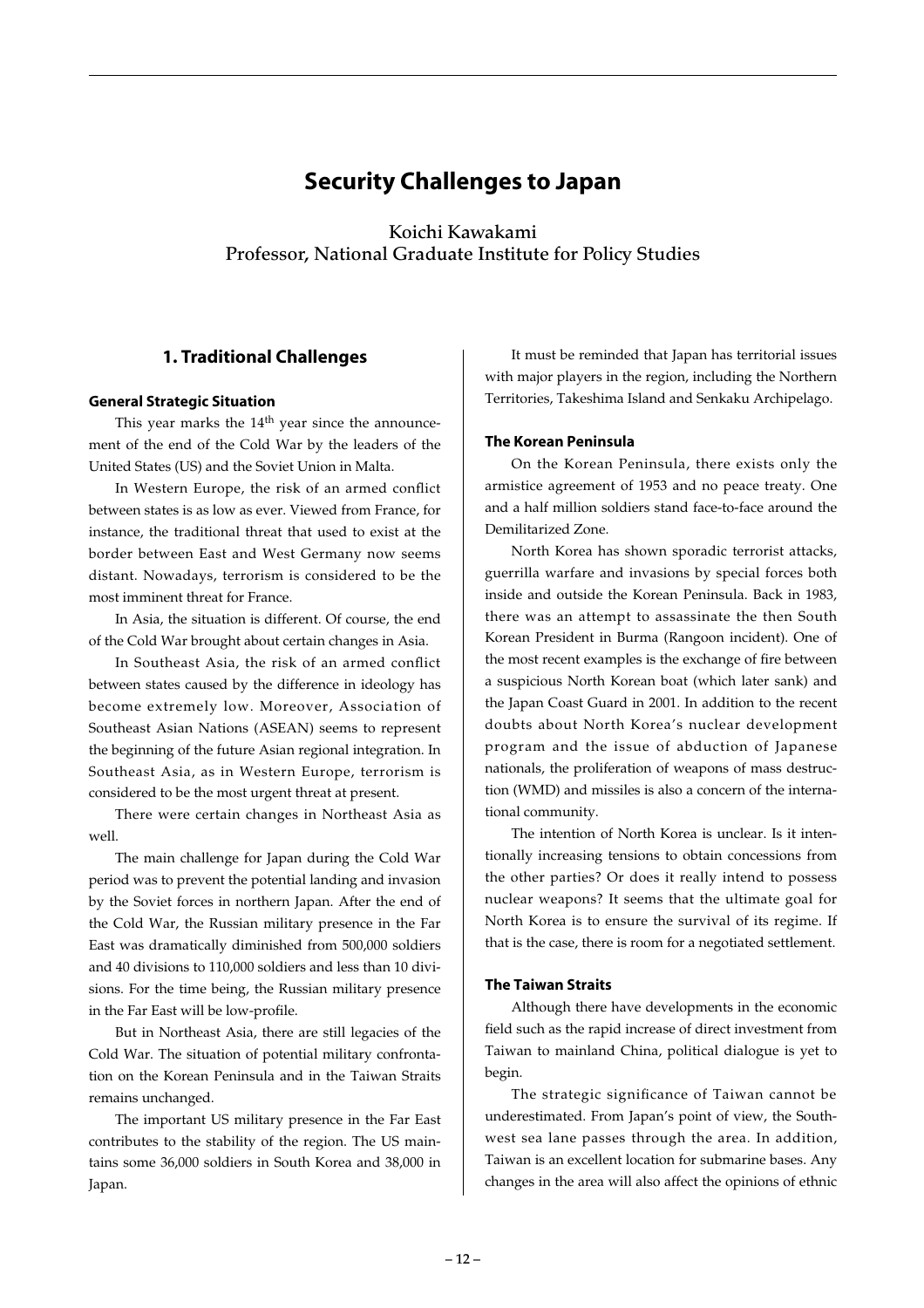Chinese minorities in the Southeast Asian countries.

China has an overwhelming superiority over Taiwan on quantitative basis, but not on qualitative basis. But the Taiwan authority feels that the qualitative military competition will soon start.

The situation on the Korean Peninsula and in the Taiwan Straits shows that traditional deterrence is functioning well for the maintenance of peace and stability in this region.

# **2. Rise of China and its future strategic implications**

China has introduced a market-oriented economy while maintaining its communist one-party system and is realizing astonishingly rapid economic growth. The rise of China has often been described as a "business chance," but in view of the recent drastic shift of the direction of foreign direct investment from Southeast Asia to China, we will have to make sure that it is really a "win-win" situation.

The recent efforts by China to modernize its armed forces, combined with the rapid economic growth, might lead to future modification of the military balance in the region. According to the Annual Report by the Pentagon dated 28 July 2003, Chinese annual military spending might be between US\$45 and 65 billion instead of 20 billion as announced by the Chinese authorities. This Pentagon report was immediately criticized by China as baseless. However, we may expect more transparency from the Chinese side concerning its military modernization efforts.

# **3. Asymmetric Challenges**

There are various types of asymmetric threats. Three typical asymmetric threats will be described below.

#### **Terrorism**

In the past, there have been examples of acts of terrorism by Japanese terrorists or targeting Japanese interests. The Japanese Red Army was responsible for the Tel Aviv Airport incident in 1972 and Kuala Lumpur incident in 1975. The religious sect Aum attacked the subway of Tokyo using sarin gas in 1995. Furthermore, the Japanese Ambassador's residence in Peru was attacked by Peruvian terrorists in 1996.

Japan has been actively cooperating in the fight against terrorism in Afghanistan, but so far there have been no cases of terrorism against Japanese interests.

Traditional deterrence does not work against terrorism. The highly sophisticated infrastructure of Japan, including its bullet trains and nuclear power plants, makes Japan vulnerable against such attacks. We also have to take into account the existence of US military bases in Japan.

Utmost efforts should be made so that people clearly understand that the fight against terrorism is not a fight against Islam. The Japanese government has been making efforts to this effect, such as promoting dialogue between civilizations and networking between intellectuals.

#### **Piracy**

Japan imports almost 90% of its energy and over 60% of its food from abroad. Most of these items are transported by ship. Therefore, the frequent acts of piracy in Southeast Asia, especially in the Malacca Straits, are of great concern to Japan. The Japanese government is strengthening its bilateral and multilateral efforts to combat piracy.

## **Cyber Warfare**

Without the Internet, the September 11 attacks would not have been possible.

The sophisticated information technology (IT) infrastructure of Japan, both of the public and private sector, is highly vulnerable to cyberattacks by terrorists.

# **4. Conclusion**

Traditional threats that exist in Northeast Asia, which are the remnants of the Cold War, are dealt with by the traditional deterrence. To further strengthen the stability of the region, more efforts should be made to enhance the bilateral ties between the major players of the region, which include the US, Russia, China and Japan.

As for non-traditional or asymmetric threats, traditional deterrence does not work. Therefore, efforts should be made to further strengthen international and regional cooperation.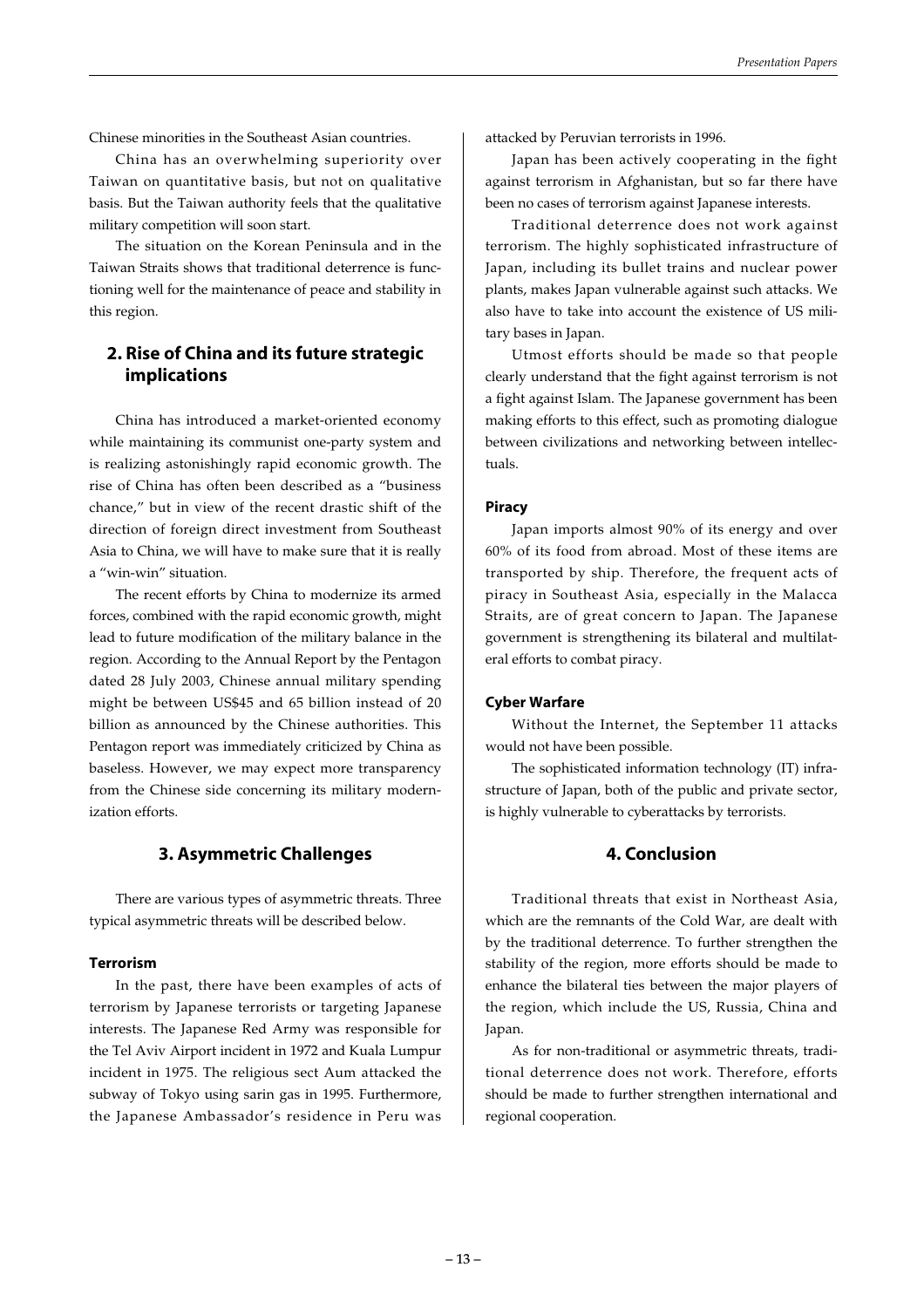# **Japan-ASEAN Cooperation on Counter-Terrorism Measures**

**Mohamed Jawhar Hassan Director General, Institute of Strategic and International Studies (ISIS Malaysia)**

#### **Introduction**

Terrorism is not a new problem in the region. Neither Japan nor the states of the Association of Southeast Asian Nations (ASEAN) are strangers to terrorism. The terrorist threat in the region is also much less extensive than it was decades ago. In Japan, there is no known terrorist organization today. In Southeast Asia, terrorism, which prevailed in many countries, has largely dissipated except in the Philippines.

A major concern in the region, however, is the Jemaah Islamiyah (JI). Not much credibility is given to its purported aim of establishing an Islamic caliphate in a polity binding Indonesia, Malaysia, Brunei, Singapore, Southern Philippines and Southern Thailand. The JI has sprung to prominence since September 11, 2001 and the attacks led by the United States (US) on Afghanistan and Iraq. However, when it was discovered that it was targeting the interests in the region of the US, the United Kingdom (UK), Australia and Israel, resulting among others in the Bali and J.W. Marriott Jakarta bombings in Indonesia.

The global campaign against international terrorism launched after September 11, 2001 and the existence of international terrorist elements in the region such as the JI provide an opportunity for Japan-ASEAN cooperation to combat this threat.

# **Counter-Terrorism Measures**

Measures to counter terrorism cover an enormous area, depending on the nature and severity of the threat posed. They are of two broad categories: measures to address root causes that are also preventive in nature, and measures to eliminate the terrorist organization and its infrastructure.

Measures to address root causes are based on an assessment of the factors that are driving the terrorist activity. These factors can be political (occupation; perceived oppression; ethnic, linguistic or religious discrimination, etc.) or socio-economic (poverty, extreme social inequities, corruption, etc.).

Measures to eliminate terrorism include surveillance and intelligence exchange, denial of supplies and funds, control of arms and explosives, protective security measures, arrest and detention operations, search and destroy operations, etc.

Counter-terrorism operations also include ideological measures, that is, measures to counter extremist and militant terrorist ideology, and to condition popular perceptions and attitudes, such as measures to counter abuse of religious teachings.

# **Counter-Terrorism Cooperation Involving ASEAN Countries**

There has been long-standing bilateral cooperation between the governments and security agencies of Thailand/ Malaysia, Malaysia/Indonesia and Malaysia/Singapore in the fight against communist terrorism that has stood these countries in good stead in the current campaign against international terrorism. The cooperation between Singapore and Malaysia especially has been truly remarkable.

Since the launching of the global campaign against international terrorism following September 11, 2001 the ASEAN countries have issued declarations and entered into agreements with one another and with the rest of the international community to cooperate to combat terrorism. The most important of these are the 2001 ASEAN Declaration on Joint Action to Counter Terrorism dated 5 November 2001; the ASEAN Ministerial Meeting on Transnational Crime (AMMTC), Kuala Lumpur, 20-21 May 2002; the ASEAN-US Joint Declaration for Cooperation to Combat International Terrorism, Bandar Seri Begawan, 1 August 2002; the ASEAN Regional Forum (ARF) Statement on Measures Against Terrorist Financing, Bandar Seri Begawan, 30 July 2002; the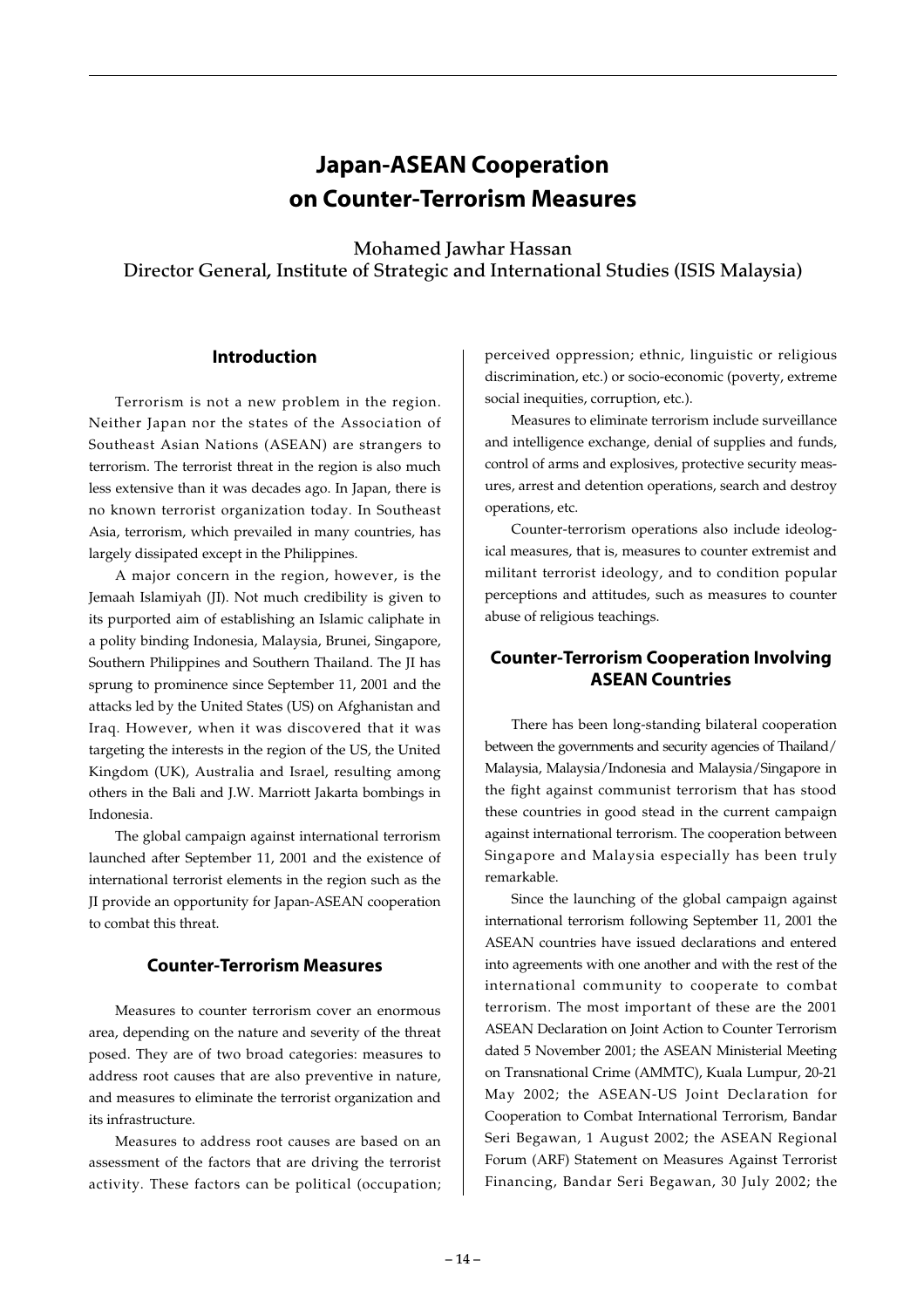Declaration on Terrorism by the 8<sup>th</sup> ASEAN Summit, Phnom Penh, 3 November 2002; and the Joint Declaration on Cooperation to Combat Terrorism, 14th ASEAN-European Union (EU) Ministerial Meeting, Brussels, 27 January 2003.

In addition, the ASEAN countries are party to a number of declarations and agreements on transnational crime that contribute to the combating of terrorism. A Work Programme to Implement the ASEAN Plan of Action to Combat Transnational Crime was adopted in May 2002.

In the same month, Malaysia, Indonesia and the Philippines signed the Agreement on Information Exchange and Establishment of Communication Procedures to combat transnational crime. Thailand and Cambodia acceded later.

Beyond this, some of the ASEAN countries as well as Japan are also party to some of the 12 international conventions and protocols related to terrorism such as the International Convention for the Suppression of the Financing of Terrorism.

Besides working together within the framework of the ARF, ASEAN and Japan are also cooperating in the context of ASEAN+3 to combat transnational crime and counter terrorism. The ASEAN Ministers of Transnational Crime will hold joint consultations with their counterparts from Japan, China and South Korea later this year.

The ASEAN countries have agreed to focus on several key areas in their joint efforts to counter terrorism. These include:

- 1. Establishing a regional database on national and international laws, regulations, treaties and agreements pertaining to counter-terrorism.
- 2. Strengthening of national counter-terrorism mechanisms.
- 3. Deepening cooperation among law enforcement agencies and sharing experiences and "best practices."
- 4. Improving information and intelligence exchange on the terrorist organizations, terrorist movements and funding.
- 5. Enhancing regional capacity building programmes to strengthen the capabilities of institutions to investigate, detect, monitor and report on terrorist activities.
- 6. Cooperation in legal matters.
- 7. Training.
- 8. Early accession to all relevant anti-terrorist conven-

tions and treaties.

- 9. Establishment of ASEAN focal points on counterterrorism.
- 10. Establishment of an anti-terrorism task force in each ASEAN country to strengthen cooperation on counter-terrorism in the country and facilitate collaboration with neighboring countries following a terrorist attack. Assistance required of a neighboring country could include identifying, pursuing and apprehending suspects, examination of witnesses, search and seizure of evidence, etc.
- 11. Freezing of terrorist assets.

Malaysia has also established the Southeast Asia Regional Centre for Counter-Terrorism (SEARCCT). The Center focuses on training and capacity building, both for Malaysians as well as foreigners.

# **Problems Affecting Counter-Terrorism Efforts in Southeast Asia**

Despite these efforts to intensify operations against terrorist organizations in the region in the wake of the global "war" on international terrorism, there has only been limited success. More than 180 JI suspects have been arrested and detained by the end of July 2003 (about 80 in Malaysia, 32 in Singapore, about 50 in Indonesia, approximately 12 in the Philippines, and 8 in Thailand and Cambodia). Prominent figures that have been brought to trial in Indonesia include Abu Bakar Ba'asyir, the suspected head of JI, and Mukhlas (Ali Ghofron), the leader of the group responsible for the Bali attack. Hambali, the suspected head of operations of the JI, was arrested in Thailand. Fathur Rohman al-Ghozi was arrested in the Philippines, but managed to escape in July under the most embarrassing circumstances.

These are generally not insignificant achievements, but it is assessed that the JI continues to have about 300 members still at large, with a capacity (though significantly reduced) to carry out terrorist attacks.

The main factors inhibiting success in countering terrorism in Southeast Asia appear to include the following:

- 1. Limited intelligence capacity among national agencies, in particular in Indonesia and the Philippines. Inadequacies include manpower, training, technical equipment and funds.
- 2. Professional jealousies among domestic intelligence and security agencies, which inhibits operational cooperation and information exchange. This is not a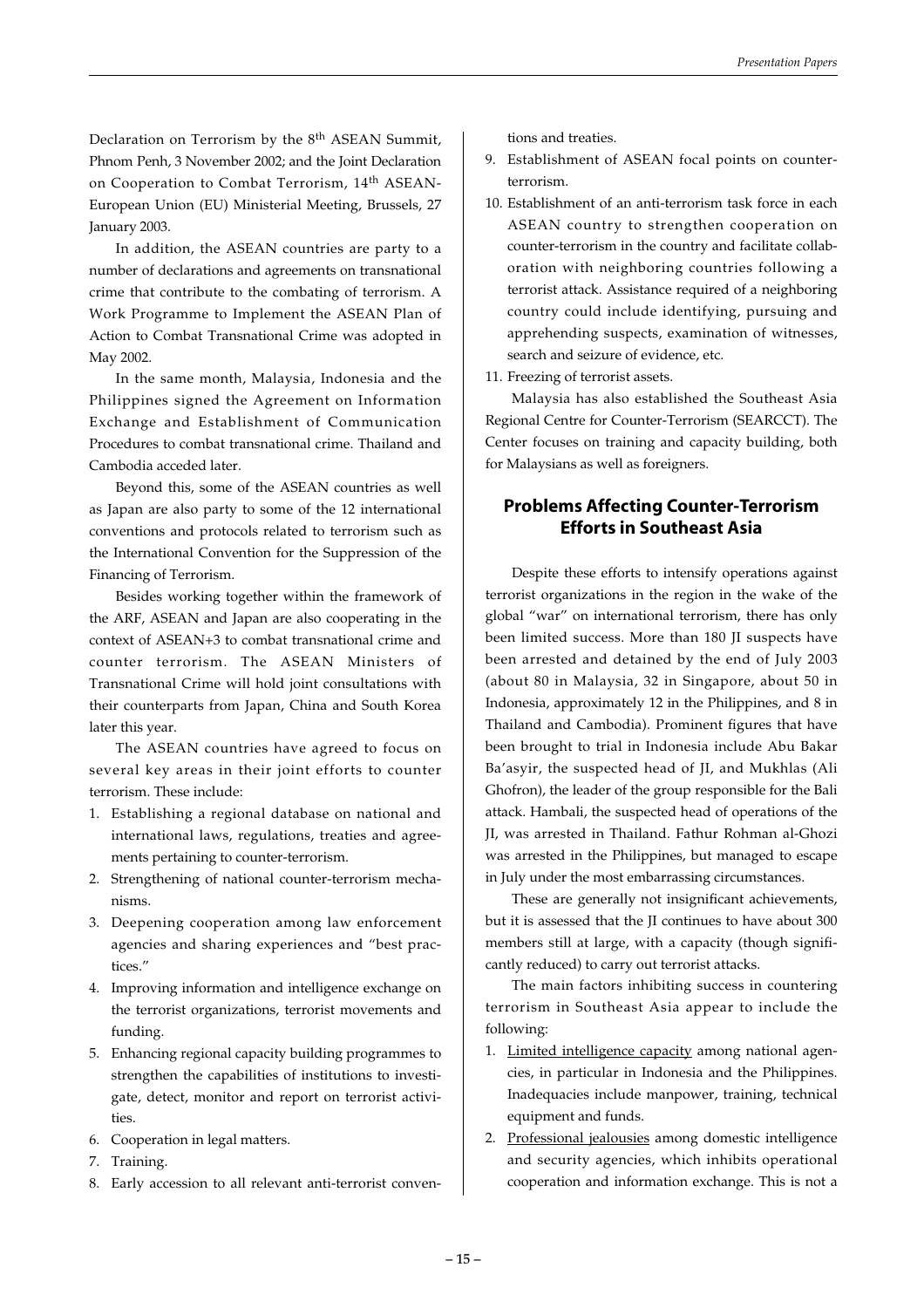problem peculiar to the region.

- 3. Problems with regard to the sharing of intelligence caused among others by lack of confidence and suspicion regarding the efficiency and integrity of neighboring intelligence services. The US is perhaps the most guilty in its reluctance to share information.
- 4. Political sensitivities in Indonesia particularly regarding action against suspected terrorist elements, for fear of losing political support from the people. These sensitivities have declined after the Bali bombing, and the Indonesian government and authorities are more determined in their apprehension of suspected terrorist elements, but reluctance to act fully against them remains, as evidenced for instance in the unwillingness of Indonesia to declare the JI as a terrorist organization until October 2002.
- 5. Poorly developed banking institutions and regulations in some countries, which make it difficult to enforce efficient ways of freezing and seizing terrorist funding.
- 6. US policies which feed anti-American sentiment and help increase support for international terrorism directed at the US and its allies (the UK, Australia and Israel) are making it difficult for regional governments to neutralize the environment for terrorism. The Palestinian problem and the US-led attacks on Afghanistan and Iraq are major factors contributing to support and sympathy for militancy and terrorism directed at the US and allied interests in the region.

# **Potential Areas for Japan-ASEAN Cooperation**

Japan can enter into discussions with individual ASEAN members as well as ASEAN collectively to identify areas in which she can help in the campaign against international terrorism in the region.

Some of the areas that deserve attention are the following:

1. Capacity-building in intelligence gathering and analysis. This is a primary area where Japanese resources and technical expertise can help enhance capabilities and significantly contribute

to counter-terrorism efforts in the region. Assistance may be particularly useful for Indonesia, the Philippines and to a lesser extent Malaysia.

2. The newly established SEARCCT in Malaysia can benefit substantively from Japanese assistance in three areas: training instructors and speakers; equipment such as masks for use in training; and building up the intelligence database.

The SEARCCT plans to conduct courses, seminars, workshops and conferences on the following subjects:

- Causes and Origins of Terrorism.
- Modus Operandi of Terrorist Groups.
- Combating Terrorism.
- Cyber Terrorism.
- Anti-Money Laundering and Combating Terrorist Financing.
- Training Courses on Identification of Chemical Substances that Could be Used as Explosives.
- Criminalization of Terrorist Acts.
- Harmonization of Regional Anti-Terrorism Laws.
- International Legal Cooperation in Combating Terrorism through Extradition and Mutual Assistance in Criminal Matters.
- Public Awareness Campaign/Education Programme Related to Terrorism and Counter-Terrorism.
- Aviation Security Course.
- Sea-Surveillance Techniques.
- Security Intelligence.
- Border Control/Security, Immigration Matters and Management – Border Integrity.
- Disaster Scene Management.
- 3. Japan can assist the regional and global community in impressing upon the US the need to address the root causes of international terrorism, namely US policies towards the Middle East, in particular the Palestinian problem and Iraq. The terrorist threat in the region cannot be overcome by merely implementing punitive measures.
- 4. In the larger scheme of things, Japan can contribute to a terrorism-free environment in Southeast Asia by undertaking various discreet initiatives that help promote good governance and standards of living in the region.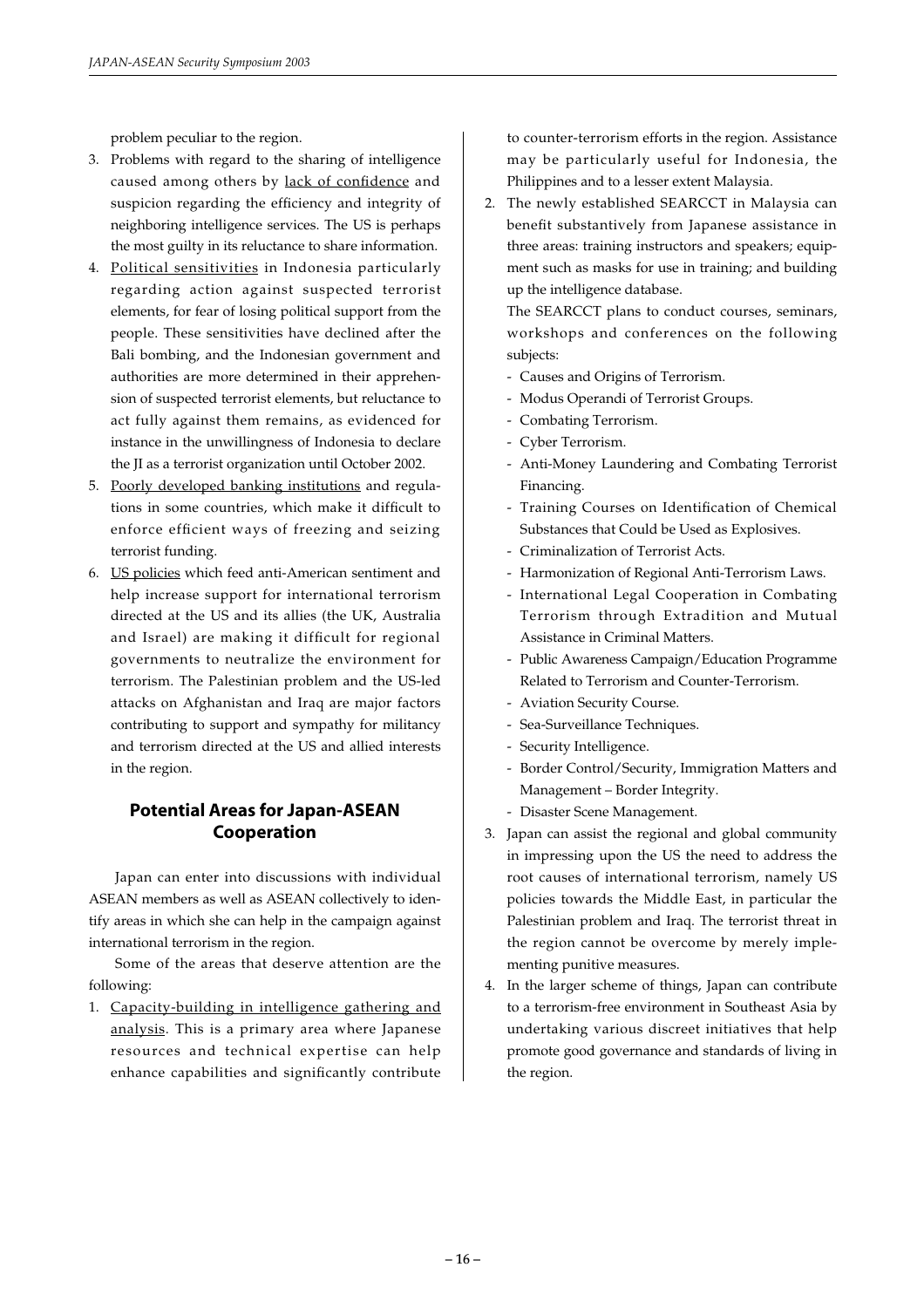# **Export Control and Transnational Crime**

**Ichiro Ogasawara Director of Arms Control and Disarmament Division Ministry of Foreign Affairs of Japan**

# **1. Emerging threats: proliferation of WMD and the danger of WMD falling into the hands of terrorists**

It is my great pleasure to have the opportunity to talk about one of the most imminent security issues of today, that is, "Export control and transnational crime."

Today, export control is regarded as a key element of our non-proliferation policy. The proliferation of weapons of mass destruction (WMD) is widely recognized as the most serious threat to regional and international security. With the end of the Cold War, the possibility of global nuclear war between superpowers has grown slim. Yet we are not immune to the menace of nuclear, biological or chemical attacks. We are aware of and concerned about the fact that, today, in addition to countries of concern, various non-state actors are trying to develop or acquire such heinous weapons. The terrorist attacks of September 11 brought about a sea change in our "threat awareness." Since then, WMD falling into the hands of terrorists has been the highest on the scale of threat evaluation.

Such a recognition, I believe, is also widely shared by the Association of Southeast Asian Nations (ASEAN) countries. At the 10<sup>th</sup> Ministerial Meeting of the ASEAN Regional Forum (ARF) in June this year, the participating ministers "recognized the growing danger posed by the proliferation of weapons of mass destruction and their means of delivery, and reaffirmed their commitment to make further joint efforts to tackle the problem." Again, in July this year, the Asia-Europe Meeting (ASEM) foreign ministers emphasized "the importance of continuing efforts on disarmament and prevention of proliferation of nuclear, chemical, and biological weapons; and related materials, equipment, and technologies in accordance with relevant international conventions in the interest of maintaining international peace and security." They also stressed "the importance of preventing terrorists from acquiring or developing them. "

Under the present rubric of "export control and transnational crime," I could touch upon various issues ranging from money laundering to counter-terrorism measures. However, today, I would like to focus on the most acute aspect of the issue, that is, proliferation of WMD with special reference to the danger of WMD falling into the hands of terrorists. Thus, I believe, my presentation can better serve as a bridge between the presentations given by the speakers before and after me.

# **2. International frameworks to deal with proliferation problems**

Now, let us examine what instruments are available for us to deal with such problems. In this regard, our efforts can be divided into two categories, that is to say, international efforts and domestic ones.

#### **(a) International frameworks**

Our concerted non-proliferation efforts are undertaken mainly through diverse multilateral international frameworks. These frameworks may also be divided into two groups. To the first group belong universal disarmament treaties, such as the Nuclear Non-Proliferation Treaty (NPT), the Chemical Weapons Convention (CWC) and the Biological Weapons Convention (BWC). These three treaties are themselves great achievements of almost half a century of strenuous diplomatic efforts, and now cover all of the three types of WMD. These three multilateral frameworks are legally binding and open to any countries for membership. Today, they are adhered to by an overwhelming majority of countries. These treaties not only prohibit the use, development, acquisition or stock of WMD, but also proscribe that parties to those treaties shall not transfer goods or technologies that might contribute to the development of WMD to other countries unless certain conditions are met. These universal treaties are indispensable in our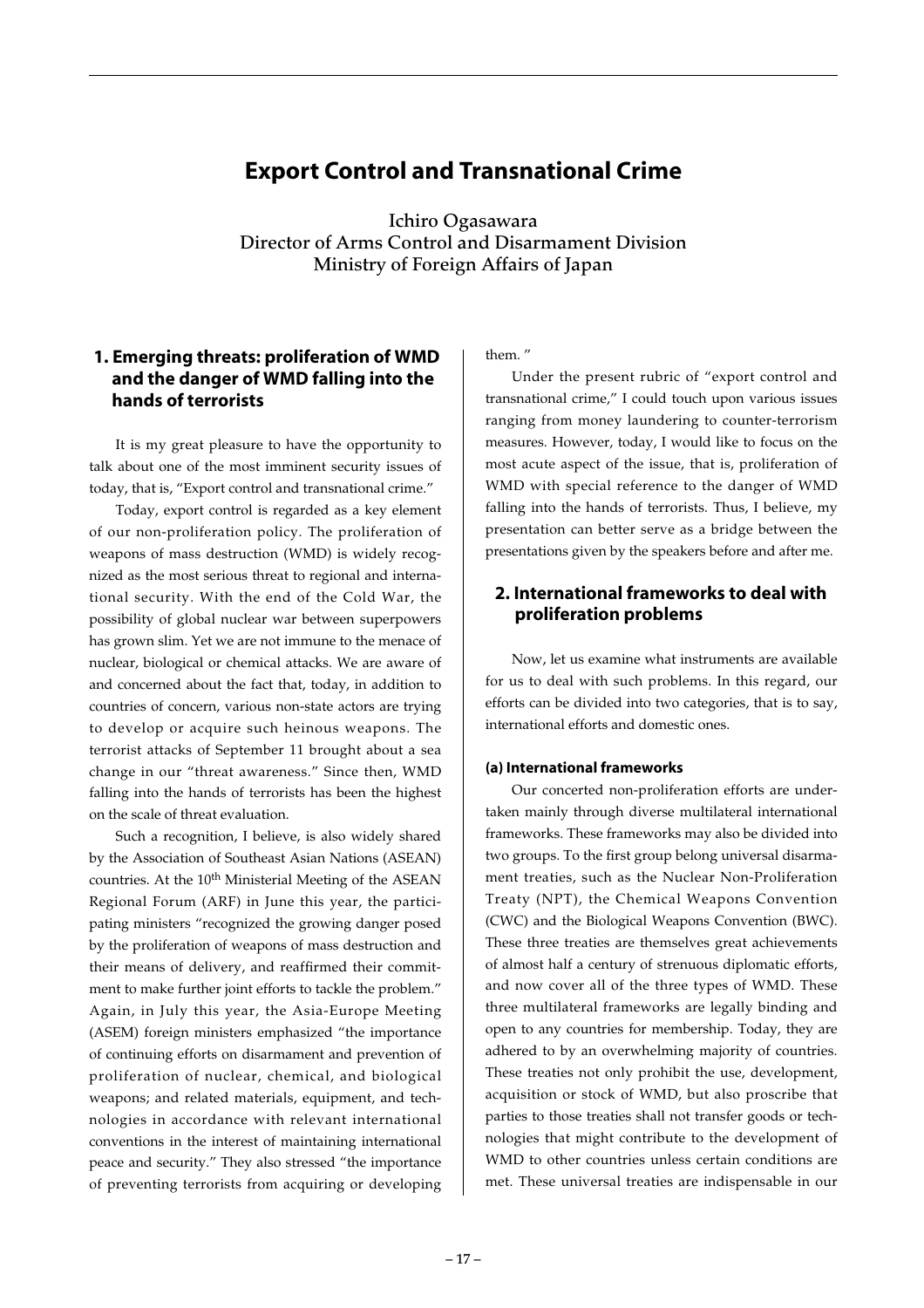non-proliferation efforts since they lay down the inhibitive norms against WMD by which all responsible nations are expected to abide. To effectively deter the illicit procurement of WMD by terrorists, it is critical to further enhance the functioning of these treaties and to further universalize their membership.

The second group of multilateral frameworks comprises export control regimes. So far, we have established a multilateral export control regime for each category of WMD and its delivery means. Now, we have the Nuclear Suppliers Group (NSG) for nuclear weapons, the Australia Group (AG) for chemical and biological weapons, and the Missile Technology Control Regime (MTCR) for delivery means. These export control regimes provide suppliers of sensitive goods and technologies with cooperative frameworks that enable participating countries to share threat awareness in terms of destination and sensitivities of goods and technologies as well as to share relevant information among themselves. These export control regimes have proven effective in preventing the illicit procurement of sensitive items through concerted action among capable nations. As one of the most competent and responsible exporters, Japan actively participates in all of these regimes. Japan also conducts intense outreach activities towards ASEAN countries to harmonize their efforts with those undertaken under the multilateral regimes mentioned above.

#### **(b) Domestic efforts**

These international frameworks regulating the transfer of sensitive goods and technologies cannot make any tangible contribution if the participating states are not equipped with effective domestic export control systems. Stringent export control undertaken by the supplying countries is also essential to fulfill obligations under these international treaties.

Many ASEAN countries are now competitive exporters, even for sensitive items. Consequently, the risk of proliferation through these countries is increasing. The more competitive a country becomes as a provider of goods and technologies, the more stringent an export control legislation is required. Furthermore, WMD procurers are always looking for the weakest link in a chain. If export control is insufficient in one of the countries in a region, countries or groups of concern will probably be tempted to undertake procurement activities in that country, taking advantage of the loophole. As recent procurement activities are becoming more and

more sophisticated by means of such elusive measures as transshipment, transit or paper companies, the risk of the unintentional diversion of sensitive goods and technologies into the hands of terrorists is increasing.

Therefore, the enhancement of the export control system in Asian nations is an urgent task. Japan has actively conducted various regional cooperation activities to raise awareness among ASEAN policy makers and experts in this field. Furthermore, at the end of this month, Japan will hold an Asian Export Control Seminar in Tokyo. For the past 10 years, this seminar has served as a valuable occasion for Asian countries to upgrade their export control skills and knowledge. In this context, we highly appreciate the remarkable strengthening efforts that have been made recently by some of ASEAN countries. We are particularly impressed by the improvements that have been made to the Singaporean system.

#### **(c) New initiatives**

Although the export control mechanisms described above continue to play a central role in the current nonproliferation system, they are not panacea to all proliferation concerns. No matter how strictly export control measures may be applied, no system can be perfect in preventing illegal procurement. Porous border control could still allow illicit cross-border transactions. Thus, additional measures have been sought to enhance our ability to thwart proliferation attempts, even in such cases where sensitive items cannot be interrupted effectively and in a timely manner by the export control authorities.

Here, I am referring to the Proliferation Security Initiative (PSI) as a strengthened non-proliferation measure. The PSI is a response to the growing challenge posed by the proliferation of WMD, and their delivery systems to and from states and non-state actors of proliferation concern. US President Bush announced the launch of PSI in Poland in May this year. Eleven countries now associate their efforts with this initiative. So far, in the framework of this initiative, the participating countries have made the following commitments:

- To confirm their political will to promote the PSI;
- To implement, in principle, measures to prevent proliferation within the existing legal frameworks;
- To agree, in principle, to the concept of interdiction training and to conduct the training as soon as possible; and
- To undertake effective measures, either alone or in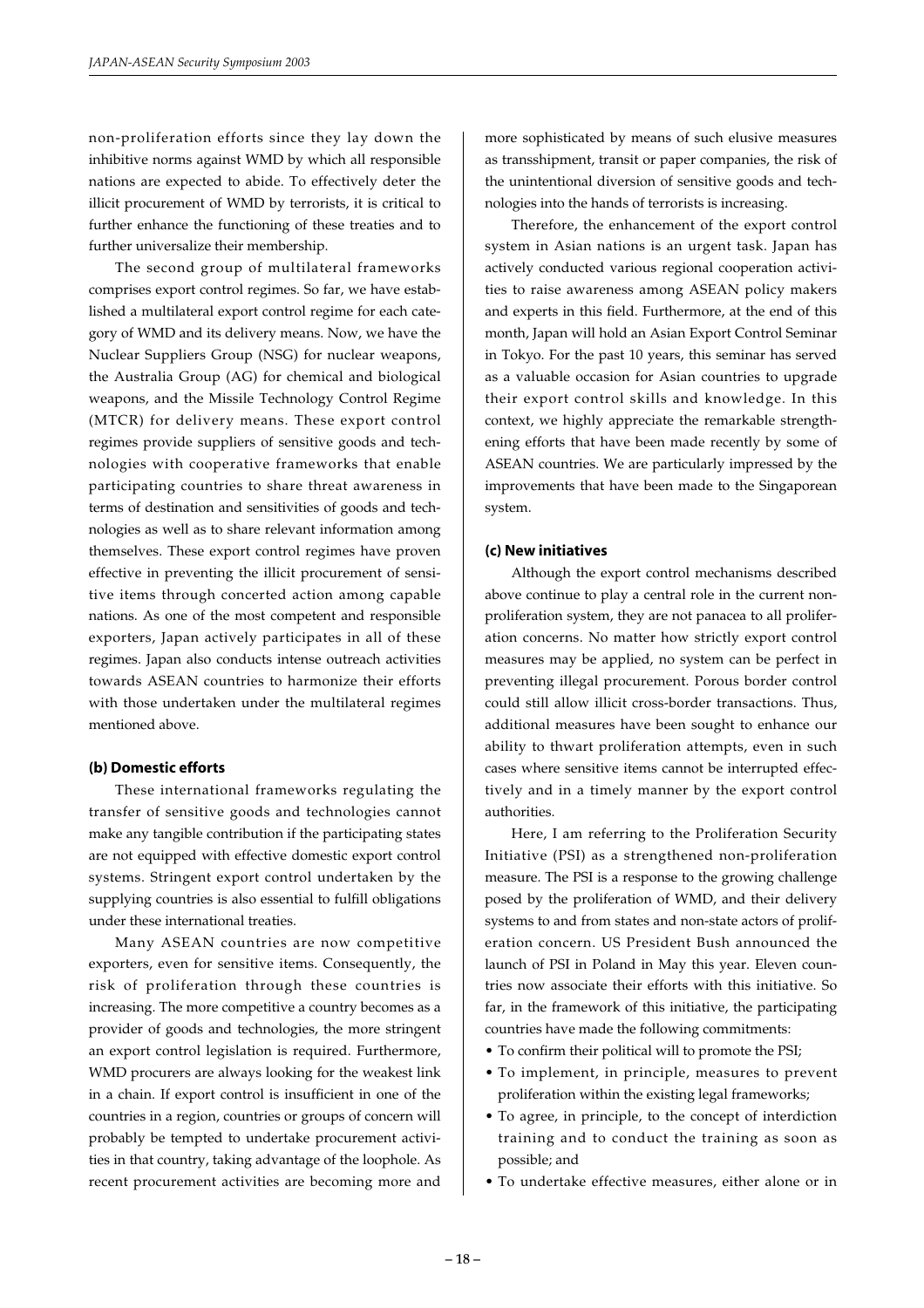concert with other states, for interdicting the transfer or transport of WMD, and their delivery systems to and from states and non-state actors of proliferation concern.

Japan supports the PSI since it is in line with Japan's efforts to promote non-proliferation. Japan participated in the first joint maritime interdiction training Pacific Protector which took place in offshore Australia from 12- 14 September. Japan, as the only Asian country among the original members of the PSI, has embarked on approaching like-minded Asian countries for seeking their cooperation to the PSI.

# **3. Japan's stance and the importance of regional cooperation**

Japan has actively committed itself to a non-proliferation policy as one of the pillars of its diplomatic efforts to ensure its peace and security. Today, the issue of proliferation of WMD is particularly relevant to the security conditions in East Asia. As clandestine procurers are always in search of the weakest link in a chain and geographical vicinity is still one of the key factors determining a procurer's activities, concerted and harmonized efforts among neighboring countries are indispensable to form a impermeable front. In order to eliminate the cloud of uncertainty hanging over our security environment, Japan is driven to vigorously promote multilateral non-proliferation regimes and to actively weave more intense cooperative relations with like-minded Asian nations.

At the same time, as one of the biggest exporters of advanced goods and technologies, Japan is always exposed to the risk of being an unwitting proliferator. Therefore, we are keen to assume a responsibility commensurate with our ability to export. That is why Japan has adopted one of the most stringent export control policies in the world. Also, Southeast Asia is one of the fastest developing regions in the world. It is, therefore, critical not to inadvertently and unknowingly offer attractive opportunities to clandestine procurers.

It is hard to imagine that one day the problem of proliferation may be resolved once for all. New technology might provide terrorists with new methods of destruction, which might, in turn, induce them to seek access to goods and technologies other than those listed. Therefore, we have to make continuous efforts to fill every loophole wherever and whenever it is found, and ensure that our multilateral instruments of non-proliferation effectively deter new challenges.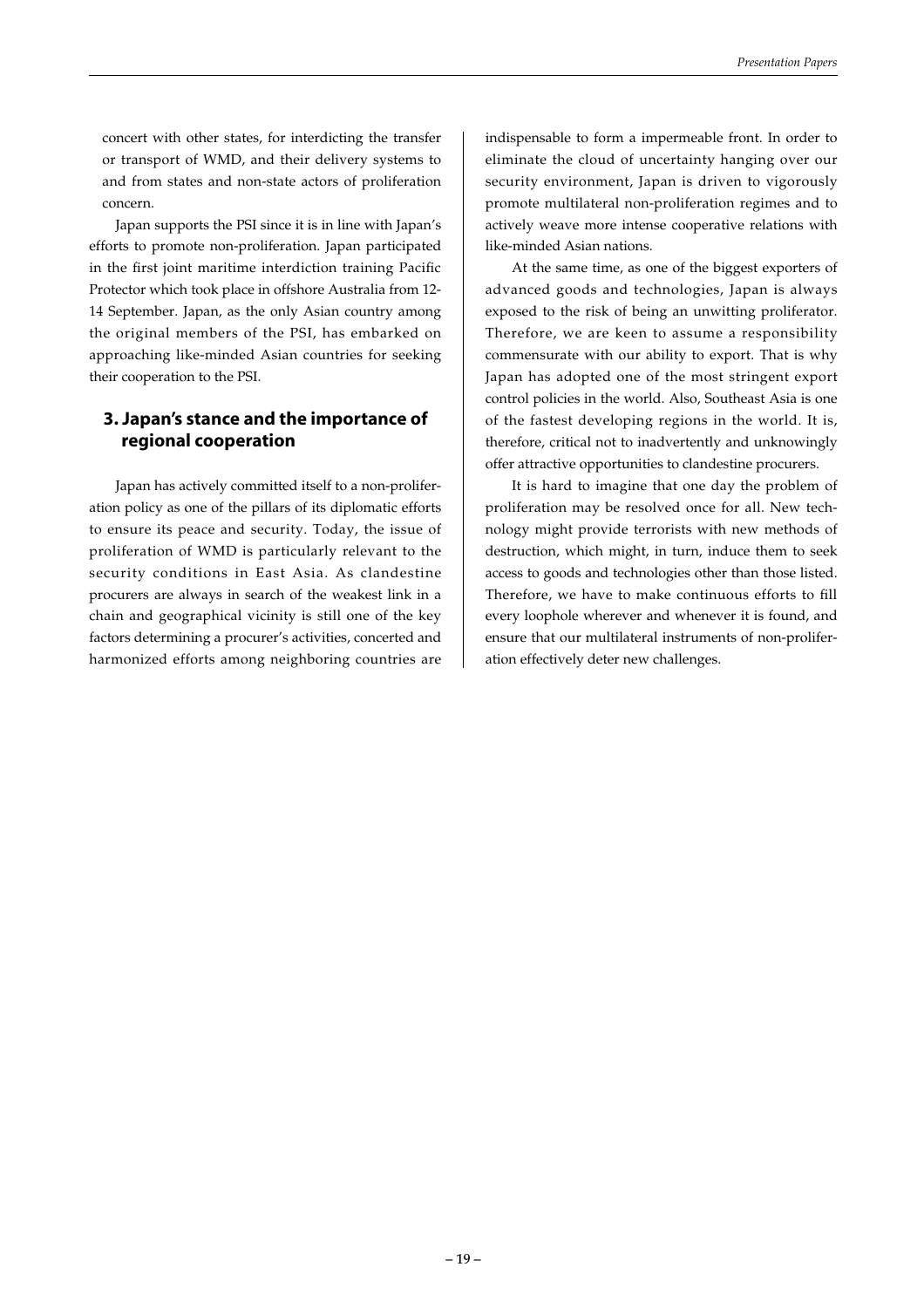# **Proliferation of Weapons of Mass Destruction in East Asia —A Singaporean Perspective of the North Korean Problem**

**Fook Weng LOO Assistant Professor, Institute of Defence and Strategic Studies (IDSS)**

Ever since a French weather satellite provided the first images of an unusual building in Yongbyon in 1985, the problem of a nuclear-capable North Korea has come to be seen by other states in East Asia and elsewhere as one of the most potentially destabilizing developments in the strategic environment of East Asia. The subject of proliferation of weapons of mass destruction (WMD) in East Asia suddenly became an important topic for discussion amongst academic, strategic and policy circles. It is ironic because WMD proliferation in East Asia was already in place long before the Yongbyon nuclear plant was first detected.

This paper examines this issue of WMD proliferation in East Asia, by looking at the various WMD programmes currently known in North Korea. The paper will argue that there are causes for concern, but that the academic, strategic and policy communities should not overreact; that, in other words, these causes for concern may be manageable.

## **Assessing the Evidence**

The case of North Korea's nuclear ambitions is clearcut. These concerns began to emerge after the discovery in 1985 of a nuclear reactor in Yongbyon. Some estimates suggest North Korea may already have one to two existing nuclear warheads.<sup>1</sup> Another key concern revolves around 8000 spent fuel rods, and the fact that International Atomic Energy Agency (IAEA) monitoring devices for these fuel rods have been either disabled or removed. What is fairly clear is the capacity of the 5 MW Yongbyon reactor to generate between 5 to 7 kg of plutonium each year, which is sufficient for one bomb.2 North Korea is planning to construct another two nuclear plants, a 50 MW reactor at Yongbyon-kun and a 200 MW reactor at T'aech'on-kun, which could become operational in as early as two years. Both reactors, combined, could possibly generate up to 200 kg of plutonium annually, enough for almost 30 nuclear weapons  $(NW).<sup>3</sup> A$  further concern is the possibility that the North Koreans have already in place a programme to develop highly enriched uranium (HEU), which is much more difficult to detect. According to US intelligence agencies, North Korea attempted to acquire centrifuge-related equipment for its HEU programme.

The key to the uncertainty about the extent of North Korea's NW programme revolves around the 70-day shutdown of the 5 MW reactor in 1989, which US intelligence agencies believe allowed North Korea to remove spent fuel rods for reprocessing into weapons-grade plutonium.<sup>4</sup> In addition, in 1990 and 1991, North Korea could have extracted more spent fuel rods during reactor slowdowns in both years. If North Korea extracted the maximum number of spent fuel rods during the 1989 shutdown and the 1990 and 1991 slowdowns, then it can process that into weapons-grade plutonium; however, it is not entirely certain that the North Koreans actually removed the spent fuel rods from the storage tanks that the IAEA had been monitoring until the devices were disabled, and the inspectors expelled. The point, therefore, is that North Korea has an undisputed capacity for acquiring plutonium, but it remains unclear that it has actually processed the spent fuel rods into weapons-grade plutonium. Recent pronouncements by Pyongyang, such as the declaration in July 2003 that they had finished producing enough plutonium to make half a dozen nuclear warheads,<sup>5</sup> certainly do not help to assuage security concerns revolving around this nuclear proliferation issue. Furthermore, there remains uncertainty over the extent of weaponization of this weapons-grade plutonium, assuming that there is weapons-grade plutonium. Having a nuclear device is not the same as having a nuclear warhead, and there are significant technological steps to be made in transforming a nuclear device into a deployable weapon. It is not entirely clear that North Korea has this capability.

The case of North Korea's alleged chemical weapons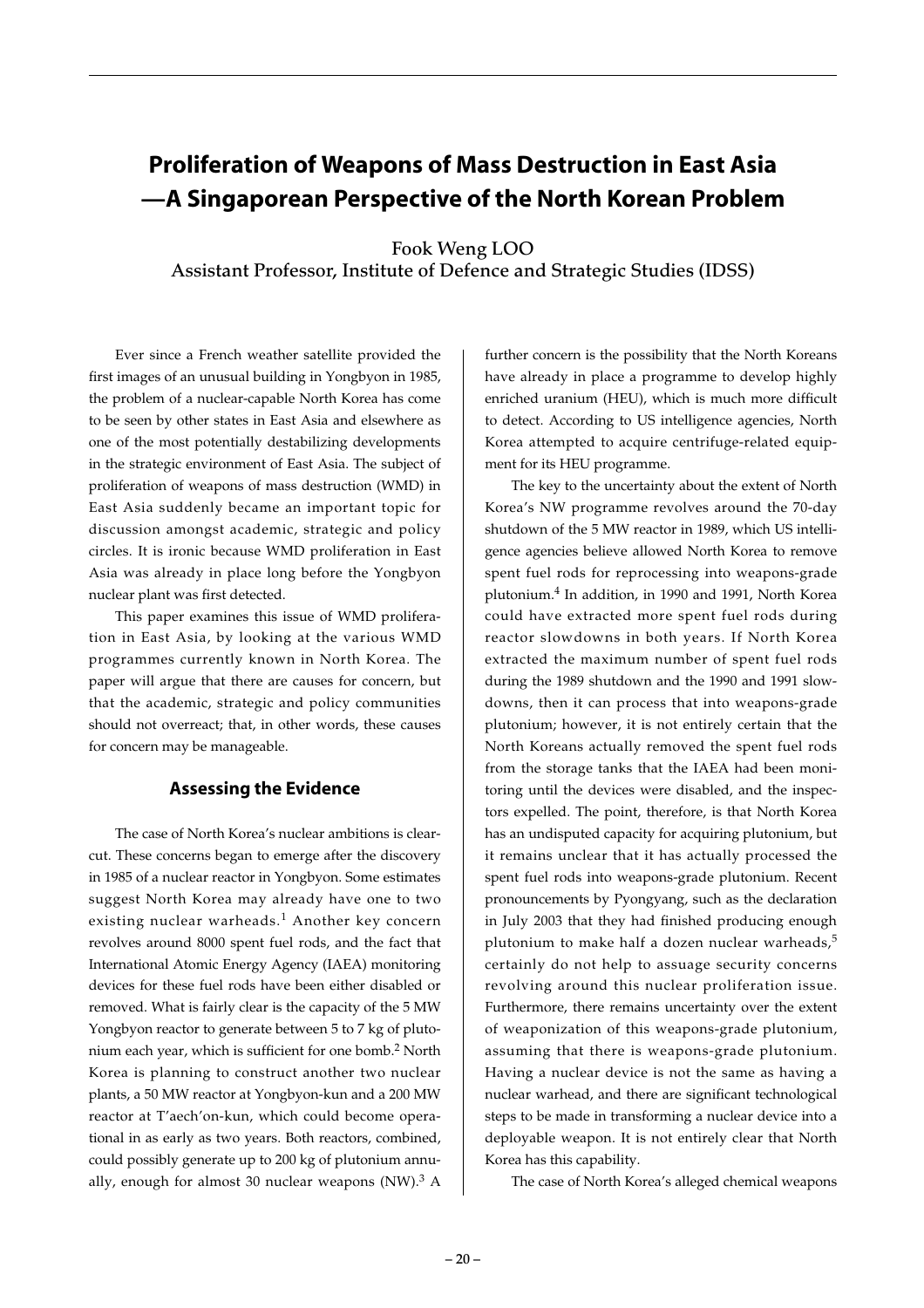(CW) and biological weapons (BW) programmes is rather more ambiguous. There is evidence that suggests that North Korea has established programmes designed to produce both BW and CW capabilities.<sup>6</sup> There are allegations that North Korea has been pursuing research into BW pathogens such as anthrax. However, the state is a signatory to the Biological Weapons Convention (BWC). In any case, these limited sources suggest that whatever BW capabilities exist in North Korea, these are likely to be fairly primitive. North Korea's CW programmes are rather better developed. The sources used here suggest that the state has stocks of nerve, blister, choking and blood chemical agents. Unlike the BWC, however, North Korea has not signed the Chemical Weapons Convention (CWC), and so this remains a source of concern.

## **Assessing the Impact**

The case of North Korean intentions to use WMD against states in Northeast Asia or against other US interests worldwide is similarly ambiguous. There has been a cottage industry concerning the apparently irrational or unpredictable tendencies of North Korean leaders, first Kim Il Sung and now Kim Jong Il. If this perspective is correct that North Korean leaders have demonstrated a propensity for unpredictable behavior, then it would seem that a WMD-capable North Korea represents a more urgent threat to regional and international security. This paper suggests that at least in some instances, a more careful reading of North Korean external behavior shows that it is neither unpredictable nor irrational, but rather fits into a broader pattern of instability in international politics. In other words, the North Korean leadership has adopted a very rational and predictable approach that seeks to exploit moments of uncertainty or instability in international politics to advance North Korean interests.<sup>7</sup> Since then, North Korean behavior continues to fit the pattern of exploiting uncertainty in the wider strategic environment as and when possible. Its recent decision to restart the nuclear reactor at Yongbyon can be seen in this light. It can be seen as partly a reaction to the sanctions imposed by the current US administration, and the exploitation of perceived opportunities created as a result of the crisis over Iraq. A plausible explanation is that it saw the crisis—and the fact that US attention was directed towards Iraq—as an opportunity to 'blackmail' the US and other states into either lifting the sanctions or

extracting fresh concessions and aid programmes.

The case of North Korean linkages to terrorism is rather more clearly established. Bermudez, probably the leading expert on this issue, argues that North Korea's linkages to terrorist organizations around the world are part of its grand strategy of gaining recognition as the sole legitimate Korean government, as and when these terrorist organizations achieve their political aims in their respective countries.<sup>8</sup> North Korea has provided training facilities for a wide range of terrorist organizations from around the world, and has also maintained a number of training facilities in Africa and South America. What is particularly worrying is that the North Korean policy of identifying and supporting revolutionary or terrorist organizations around the world coincided with the emergence of Kim Jong Il as the *de facto* controller of North Korea's international revolution activities. As the leader of North Korea now, and given his past record, it is not implausible to conclude that North Korea will continue to indulge in the sponsorship of terrorist activities and organizations around the world. The conjunction between a WMD-capable North Korea and its sponsorship of terrorist activities presents terrifying possibilities for not just the US or the UK but just about every state in the world.

Furthermore, North Korea has a history of arms exports to just about any actor—state or non-state—who seeks its armaments. The recent sale of North Korean Scud-derived ballistic missiles to Yemen, intercepted by a Spanish warship and subsequently released to its final destination by the US, is merely the tip of what is likely a very large iceberg of North Korean arms and military technology sales to the outside world. Of course, the sale of ballistic missiles is not on the same level as the sale of WMD technologies, but in the latter, it seems likely that the North Koreans have been equally culpable. There is strong evidence to suggest that North Korea was involved in an exchange with Pakistan, involving the exchange of North Korean missiles for Pakistanisupplied HEU.<sup>9</sup> Thus far, the North Koreans have largely concentrated on the sale of ballistic missiles. However, given the fact that the North Korean economy is virtually collapsed, and that arms and military technology sales have been its sole source of foreign exchange for some time now, it is not implausible to hypothesize a situation where Pyongyang could be tempted to provide another state or non-state actor with such NW or materials, if the price is right.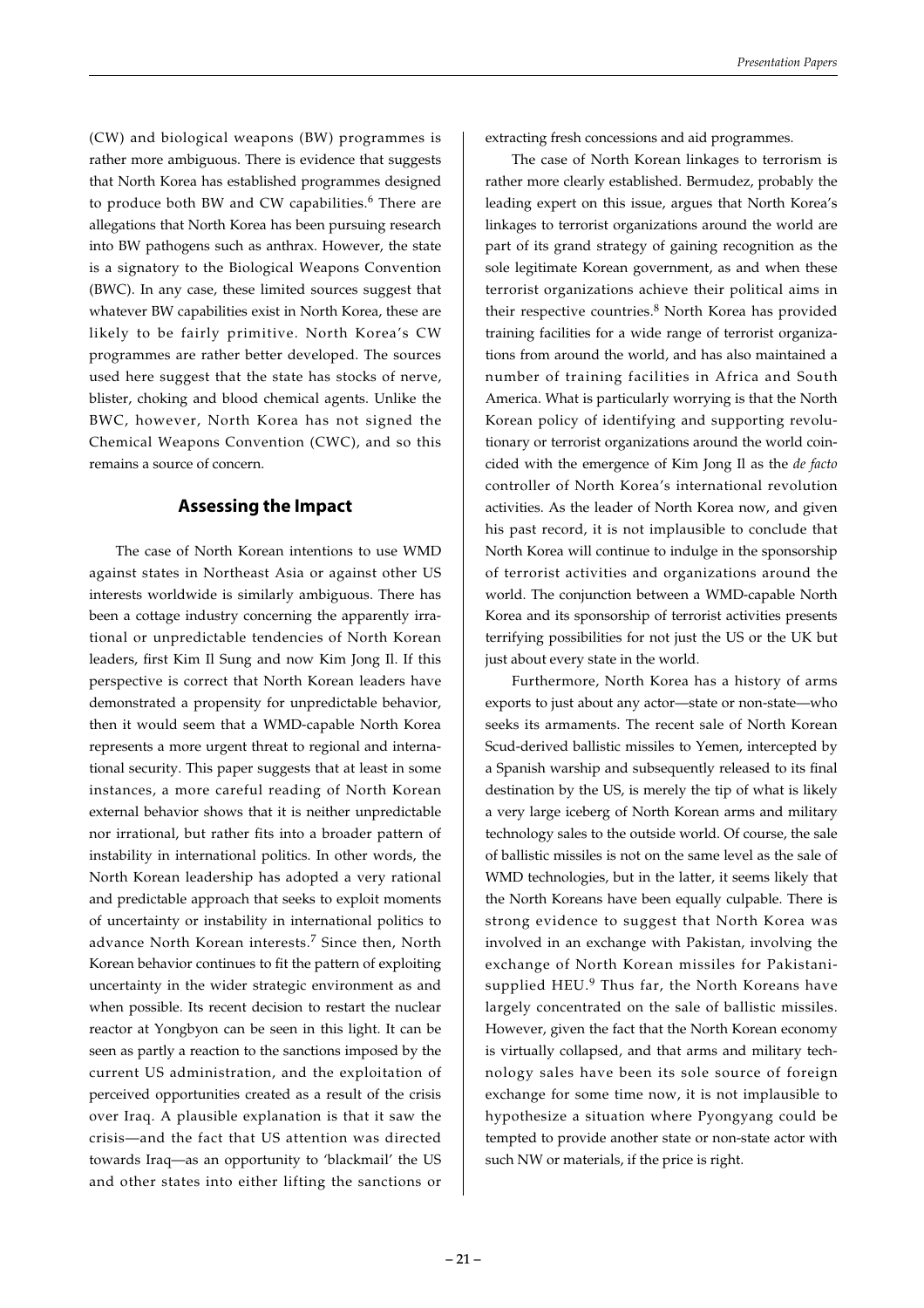#### **Southeast Asian Concerns**

The primary concern of Southeast Asia with regards to the WMD proliferation in Northeast Asia has traditionally focused on the impact of a nuclear North Korea. There are concerns that a nuclear North Korea might just prove to be the catalyst to wider nuclear proliferation throughout the region. Implicit in these concerns is that this case might be sufficient for Japan to overcome its long-standing nuclear aversion. Such fears have been shown to be misplaced, of course.

But given the current obsession over the so-called new terrorism, surely a greater concern would now be the CW and BW programmes in North Korea. Consider the evidence—North Korea has a history of selling just about any military technology or weapon to anyone willing to buy them, North Korea has history of relationships with various terrorist organizations. Do the math, and it seems inevitable that North Korea may at some point in time—if it has not already—do business with such terrorist organizations as al Qaeda and Jemaah Islamiyah (JI), at least in CW and BW capabilities. Interestingly, however, North Korea has tended to favor terrorist organizations that seek to overthrow an existing political authority in a state—so-called traditional terrorist organizations. New terrorist organizations like al Qaeda do not fall into this pattern. This is not to say that any relationship or transaction between al Qaeda or similar terrorist groups and North Korea is automatically precluded, but Pyongyang would have to weigh this concern carefully. Its terrorist support policies have been linked to wider political and diplomatic interests gaining recognition as the sole legitimate political authority in Korea at the expense of Seoul.

It is important not to be too sanguine about such things, but it is also important that a sense of reality should continue to inform our assessments. Yes, the above scenario is correct, but there is no evidence as yet of such linkages between Pyongyang and the JI, at least in information that is openly available. The transhipment of BW or CW remains a fairly complicated process, and movements out of North Korea are likely being monitored closely by the intelligence agencies of Japan and the US. It would be difficult—although not impossible—for North Korea to move any CW or BW capabilities it had to another part of the world undetected. Furthermore, production of CW, and to a lesser extent BW, is a fairly simple process. A simple laboratory, access to the right chemical elements, and rudimentary knowledge of chemistry, are all that is needed for anyone or any organization to manufacture CW. Of course, CW agents tend to revolve around 4 types nerve agents, blister agents, choking agents, and blood agents—and the chemical recipes of these agents are known. Sufficient monitoring of the possession, utilization and movement of the base chemicals for these CW agents should suffice in preventing them from falling into terrorist organizations' hands. As for BW agents, these tend to revolve around bacterial or viral infections or the use of toxins. The major problem with BW agents is, however, their storage, which requires strict environmental conditions for the BW agents to remain potent. The same is true of CW, but to a lesser extent. Furthermore, a detailed analysis of previous terrorist employment of either BW or CW attacks shows very limited fatalities, albeit with a disproportionately large psychological impact.

#### **Conclusion**

The point this paper makes is that while there are causes for concern from North Korea, it is not yet time to press the panic button. We know there are fissile materials in North Korea, and we know how many nuclear warheads these fissile materials will likely yield. We know the North Koreans have existing CW programmes. We know the North Koreans are willing to sell anything to anyone willing to buy it. We know that Pyongyang has in the past cultivated relations with some terrorist organizations. We know the North Koreans had a BW programme, but have since become signatories to the BWC, for however much that is worth. We know, therefore, that the possibility exists that North Korea might be willing to sell CW or BW agents to terrorist organizations in the region, who can then use these agents to wreak havoc in Southeast Asia. These are disturbing facts and scenarios that trouble all of us in East Asia, and continue to make North Korea a continuing security concern not just for Northeast Asia but Southeast Asia as well.

But there is a lot we do not know about. We do not know if the fissile material has been weaponized. We do not know, in the first place, if the North Koreans have a nuclear device to begin with. And even if they have a nuclear device, we do not know if they have the capacity to weaponize this device. More importantly, we do not know what strategic value a nuclear capability has to Pyongyang. What is the strategic purpose behind nuclear weapons for Pyongyang? This is a question that has never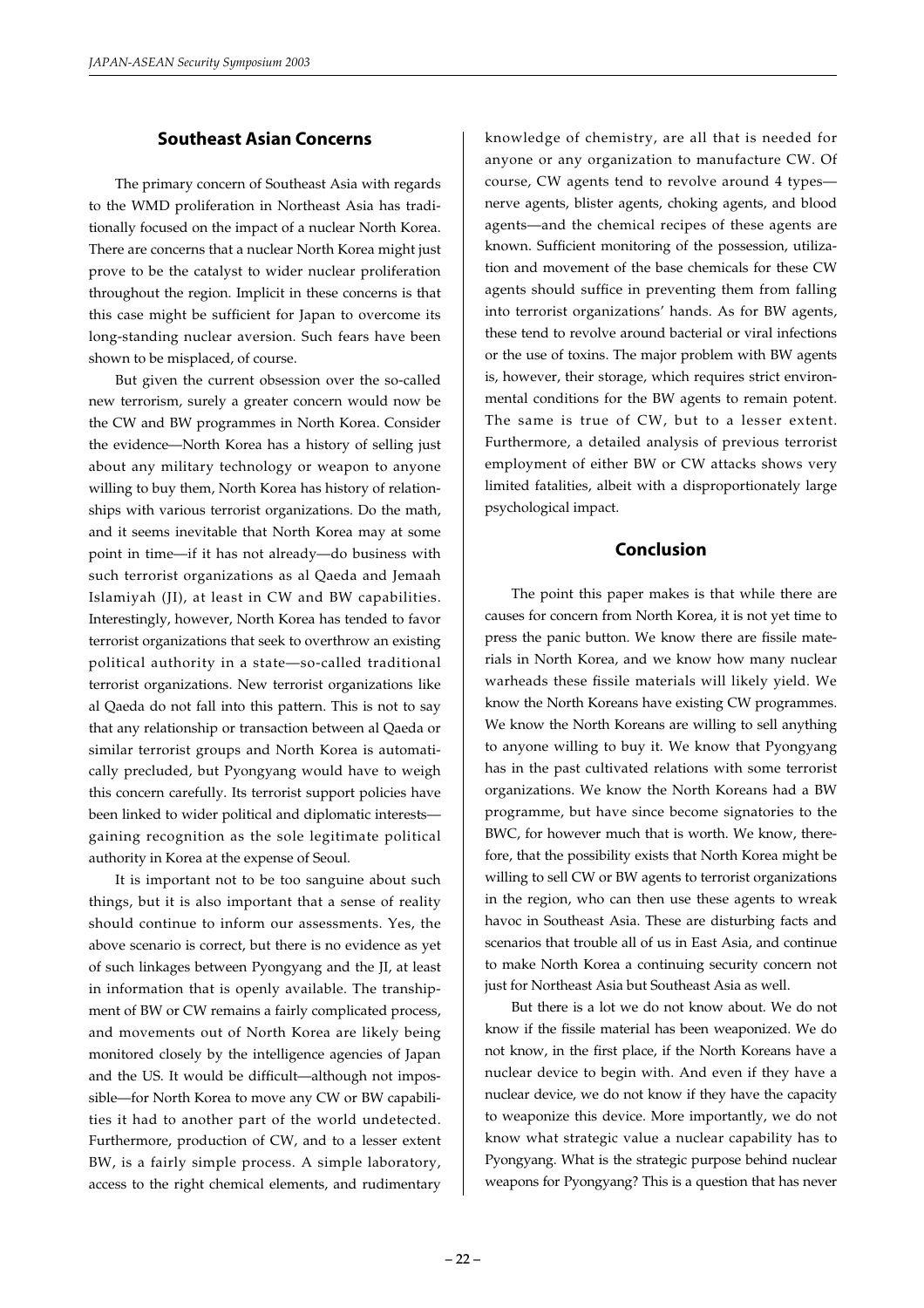been satisfactorily answered. Is it offensive or defensive? Are the North Koreans planning to obliterate Seoul? Or Tokyo? Or is it defensive? Are they trying to deter external aggression? From which direction would this external aggression emanate? These are difficult questions that need to be examined and thought through carefully.

We do not know the full extent of Pyongyang's CW programmes. We do not know the stocks of CW agents they might currently possess, or the delivery systems they have. We do not know if they have continued research of BW agents, in contravention then of their membership of the BWC. We do not know what relationship Pyongyang might have with such terrorist organizations as al Qaeda or the JI. We do not know if there are transactions between these parties. Simply put, we do not know if Pyongyang has sold CW or BW agents to terrorist organizations like al Qaeda. What we know is that a postulated link between Pyongyang and al Qaeda or the JI might not fit the historical pattern of Pyongyang's links with other 'traditional' terrorist groups. But, of course, it does not automatically preclude such a linkage being developed or indeed already being in place. What we do know is that it is not easy for transshipments out of North Korea going undetected, and that if such terrorist organizations as the JI wanted to acquire CW agents, it is probably easier for them to acquire the production facilities themselves.

So in the event that there is much that we do not know, it remains important that we do not panic. For sure, a WMD-capable North Korea is not the most pleasant thing to have, but it is not necessarily lifethreatening either. What we should maintain is a watchful eye on this difficult and emotive issue.

#### **NOTES**

- 1 Nancy Soderburgh, "Escaping North Korea's Nuclear Trap", in *The New York Times*, 12 February 2003 (http://www. nytimes.com/2003/02/12/opinion/12SODE.html).
- 2 Daniel A. Pinkston and Stephanie Liegg, "North Korea's Nuclear Program: Key Concerns" (http://www.cns.miis. edu/research/korea/keycon.htm).
- 3 Larry A. Niksch, "North Korea's Nuclear Program", *Issue Brief for Congress*, 7 January 2003, CRS-5.
- 4 *Ibid*., pp.CRS-5-7.
- 5 See David E. Sanger, "North Korea Says It Has Made Fuel For Atom Bombs", in *The New York Times*, 14 July 2003 (http://www/nytimes.com/2003/07/15/international/asi a/15KORE.html).
- 6 For North Korea's ambitions for BW capabilities, see http://www.fas.org/nuke/guide/dprk/bw/index.html; and http://www.nti.org/db/profiles/dprk/bio/ie/ NKB\_EoGO\_bg.html. For North Korea's CW ambitions, see http://www.fas.org/nuke/guide/dprk/cw/index.html; and http://www.nti.org/db/profiles/dprk/chem/ie/ NKC\_EoGO\_bg.html.
- 7 The crises on the Korean peninsula between 1968 and 1977, for instance, all took place against the backdrop of apparently declining US interests in the wider East Asian, and more specifically Northeast Asian region, evidenced by the withdrawal of US military forces from the Vietnam War and the downsizing of US forces in Japan and Korea. There was the additional complication for North Korea in the form of a growing South Korean economy that was threatening even then to outstrip the economic capacity of North Korea. In other words, these incidents of North Korean 'irrationality' and 'unpredictability' occurred against a backdrop where the North Korean leadership was facing an increasingly powerful South Korea and an apparently disinterested US. For a brief discussion of these crises, see Cho, Soon Sung Cho, "North and South Korea: Stepped-Up Aggression and the Search for New Security," in *Asian Survey*, January 1969, Vol. 9, No.1, p.30; Joseph S. Bermudez, Jr., *Terrorism: The North Korean Connection* (New York, Bristol, Washington, London: Crane Russak, 1990), p.39; Dan Oberdorfer, *The Two Koreas: A Contemporary History* (Reading, MASS: Addison-Wesley, 1997), pp.56-8; and Sung-Hack Kang, "Strategic Metamorphosis from Sisyphus to Chameleon? North Korean Security Policy and Military Strategy," *The Korean Journal of Defense Analysis* Spring 1995, Vol. 7, No. 1, p.204.

9 Daniel A. Pinkston, *When Did WMD Deals between Pyongyang and Islamabad Begin*? (Monterey, California: Center for Nonproliferation Studies, 2002).

<sup>8</sup> Bermudez, op. cit., pp.1-3.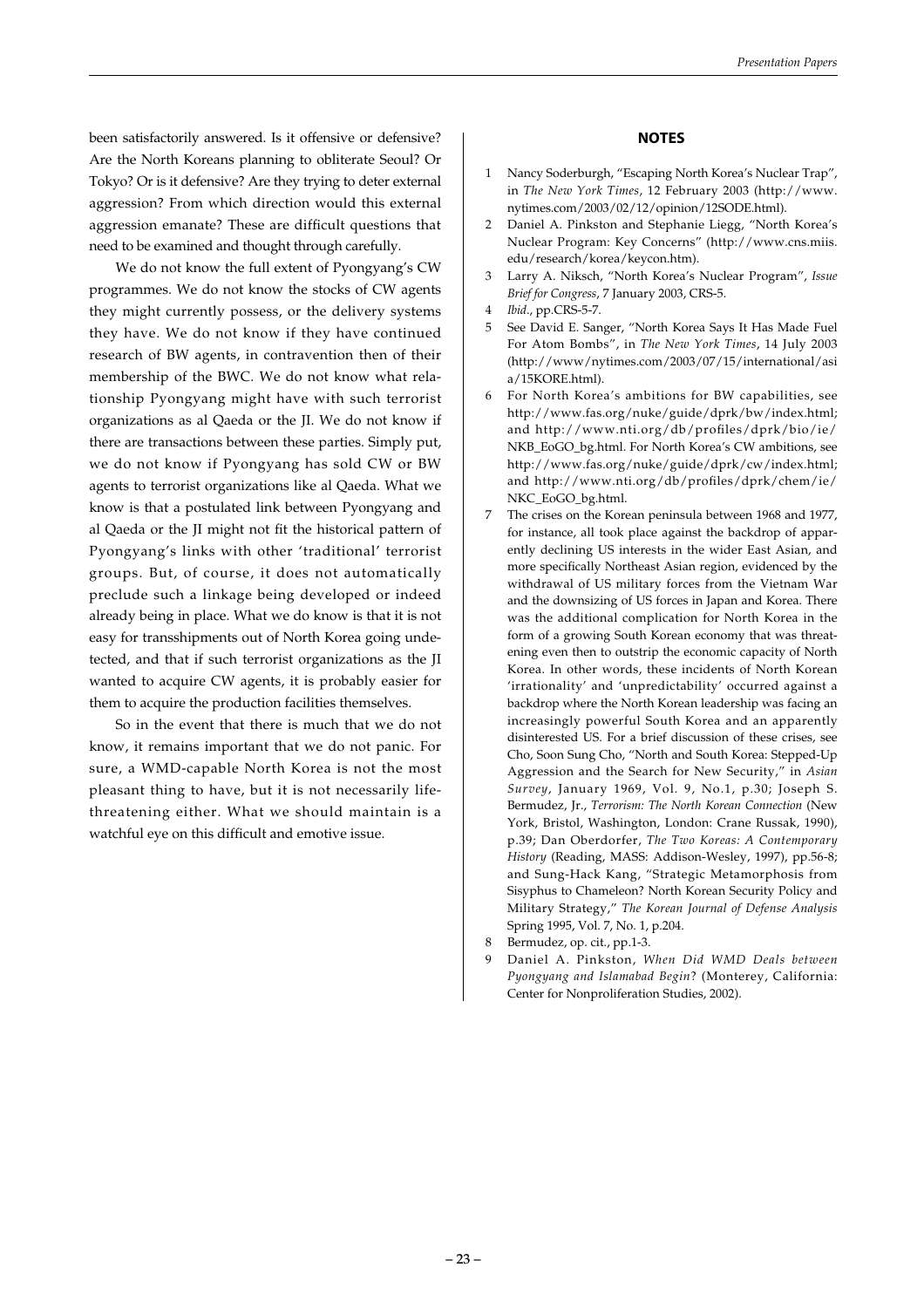# **Maritime Security Measures of the Japan Coast Guard**

Satoshi Nakajima Head of Office, Security Division, Japan Coast Guard



**Today's Menu** 

Part I. Background of JCG Part II. Maintenance of Maritime Security, Part III. JCG's Further Challenges

# Part I. Background of JCG

Five Missions of JCG

- 1. Maintaining peace & security at sea
- 2. Ensuring maritime traffic safety
- 3. Rescuing ships & people in distress at a
- 4. Protecting the marine environmen
- preventing & combating maritime disaster å. fore
- 5. Cooperating with domestic organizations

Functions of the Japan Coast Guard Prevention and suppression of crimes at sea Detection / arrest of criminals at sea & sending them to prosecutors Enforcement of laws and orders at sea Search & rescue Prevention of maritime pollution & preservation of the maritime environment Regulation of vessel traffic at sea

Services concerning hydrography & aids to navigation

Major Authorities of Coast Guard Officials by JCG Law Article 15: Acting as agents of particular administrative officials Article 17: Right to conduct onboard inspections and inquire persons onboard

Article 18: Compulsory measures taken by Coast Guard officials

- Article 19: Carrying of arms
- Article 20: Use of arms

Article 31: Status of Coast Guard officials as law enforcement officials (to arrest, investigate and send suspects to prosecutors)

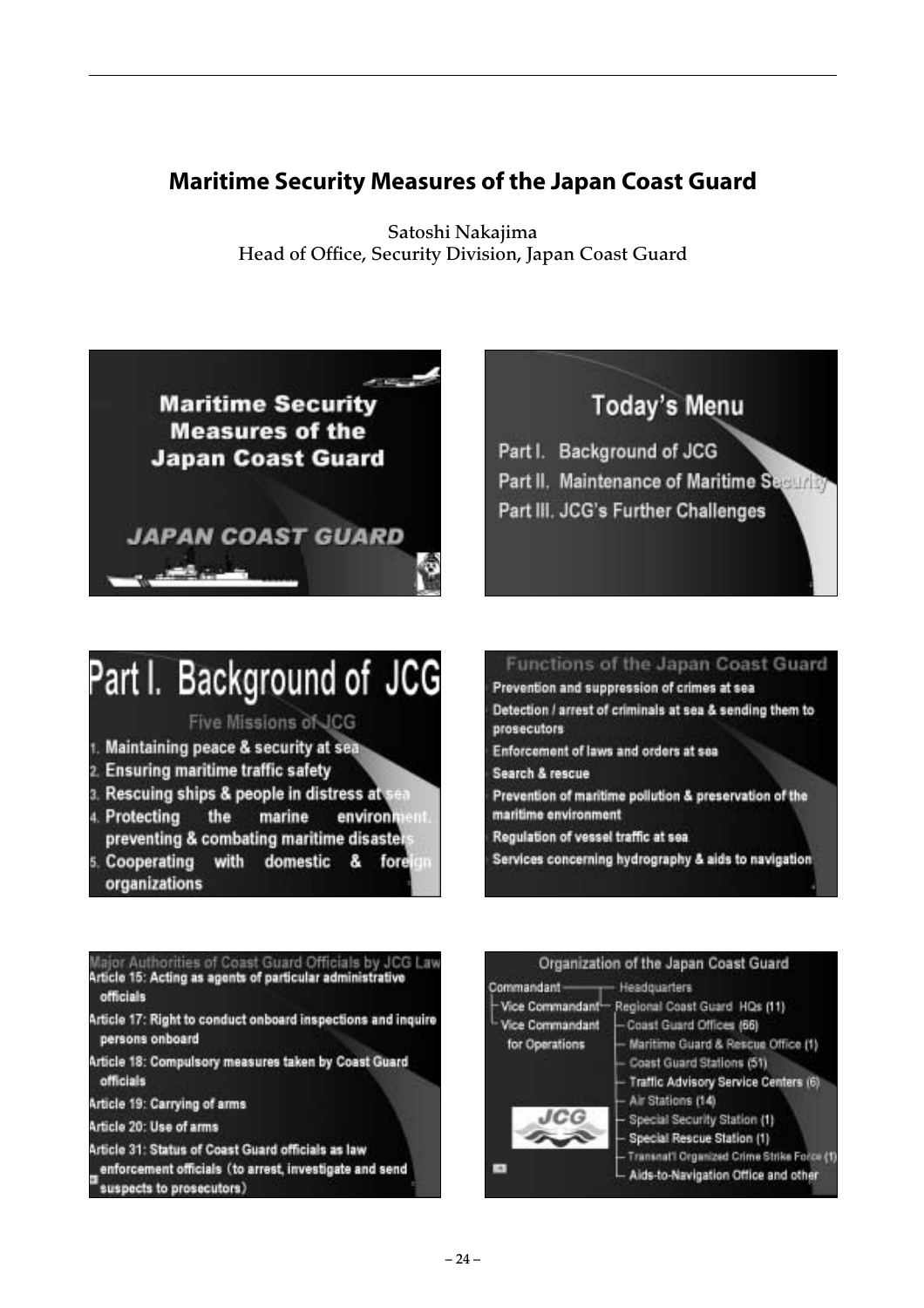

# Part II. Maintenance of Maritime Security I. Law Enforcement Activities

- II. Countermeasures against **Suspicious or Spy Boats** 
	- III. Counter-terrorism

# **I. Law Enforcement Activities**

#### **Crimes Committed at Sea**

- 1. Illicit trafficking in drugs & handguns
- 2. Illegal immigrants
- 3. Crimes violating the Penal Code
- 4. Violations of the Fishery Laws & Regulations
- 5. Violations of the Law for the Preservation of the Marine Environment
- 6. Violations of the Maritime Safety Law and other related matters





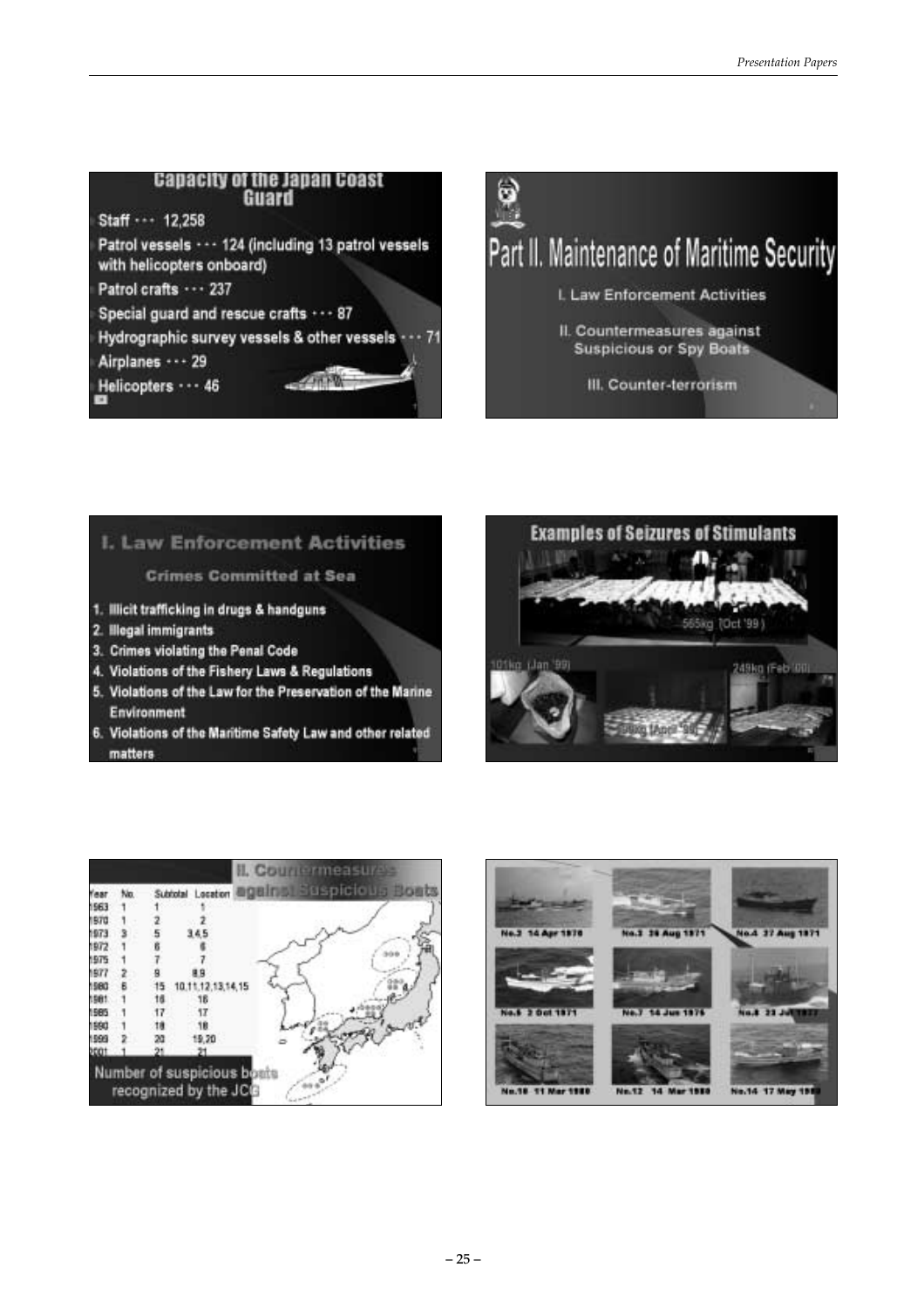

# The Review on the Incident Involving the Suspicious Boat on 23 March 1999

Authorized by the Cabinet Meeting

#### (Basic Policy)

- 1. Cases involving suspicious boats should be primarily handled by the JCG as the policing authority
- 2. If a response by the JCG is determined to be impossible or extremely difficult, the Japan Self-Defense Force (JSDF) will respond under the scheme of the Maritime **Security Operations.**







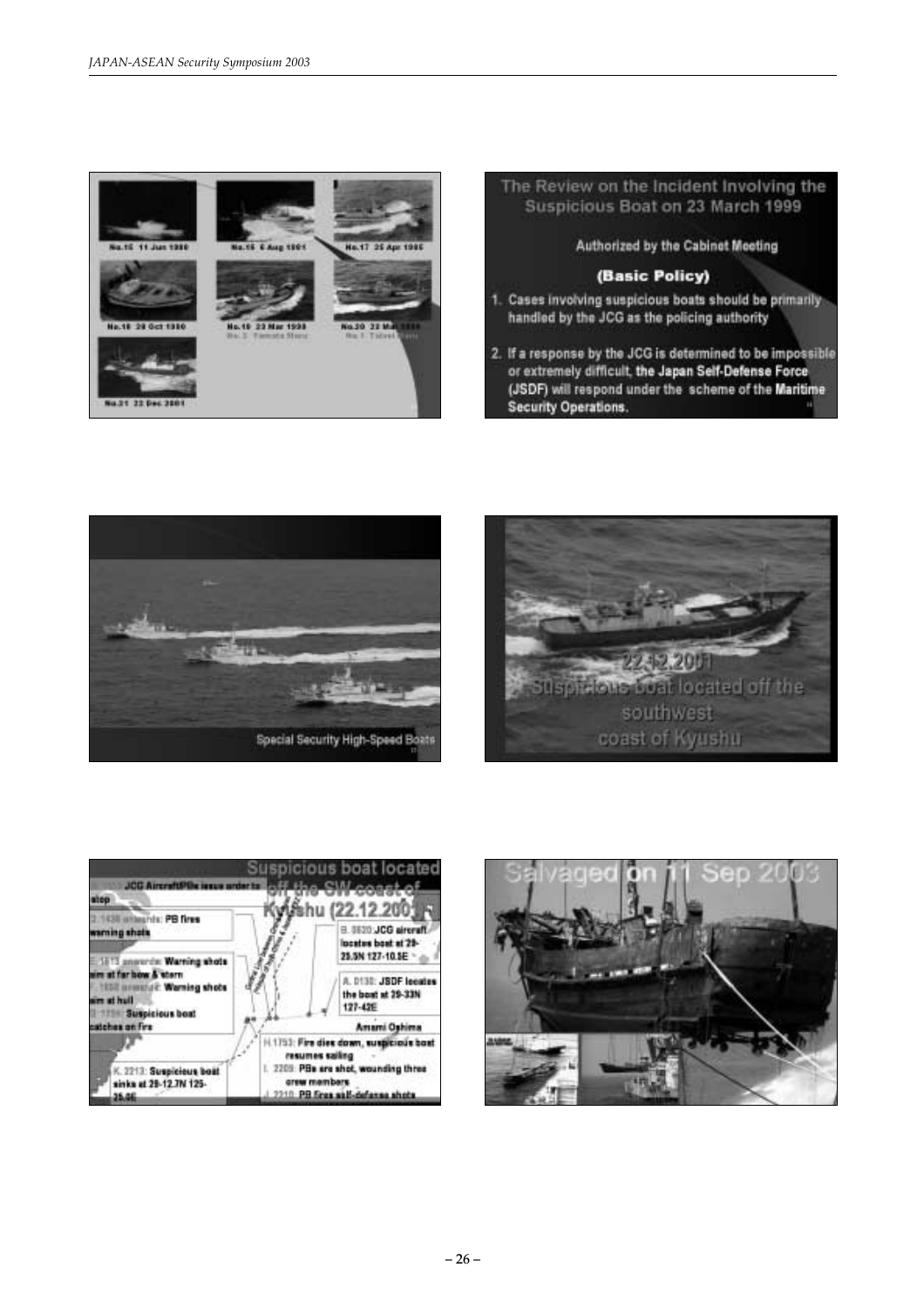

# III. Counter-terrorism

1 Anti-International Terrorism Command

2 Modus operandi predicted at sea

- i) a suicide bomb attack against other ships by using ships as weapons;
- ii) a bomb attack against ships and important facilities at sea or near the shore:
- iii) illegal entrance of terrorists to Japan through sea routes; and
- iv) other general terrorist attacks against ships and important facilities from the sea
- 3 Information gathering on potential threats

- 4 Protection of critical infrastructure: see details
- 5 Boarding, escorting/protecting vessels that are of high value or that pose a high risk to the port  $\longrightarrow$  see details
- 6 Anti-Piracy/Terrorism Patrol on High Seas in **Southeast Asia** J see details
- 7 Counter-terrorism exercises





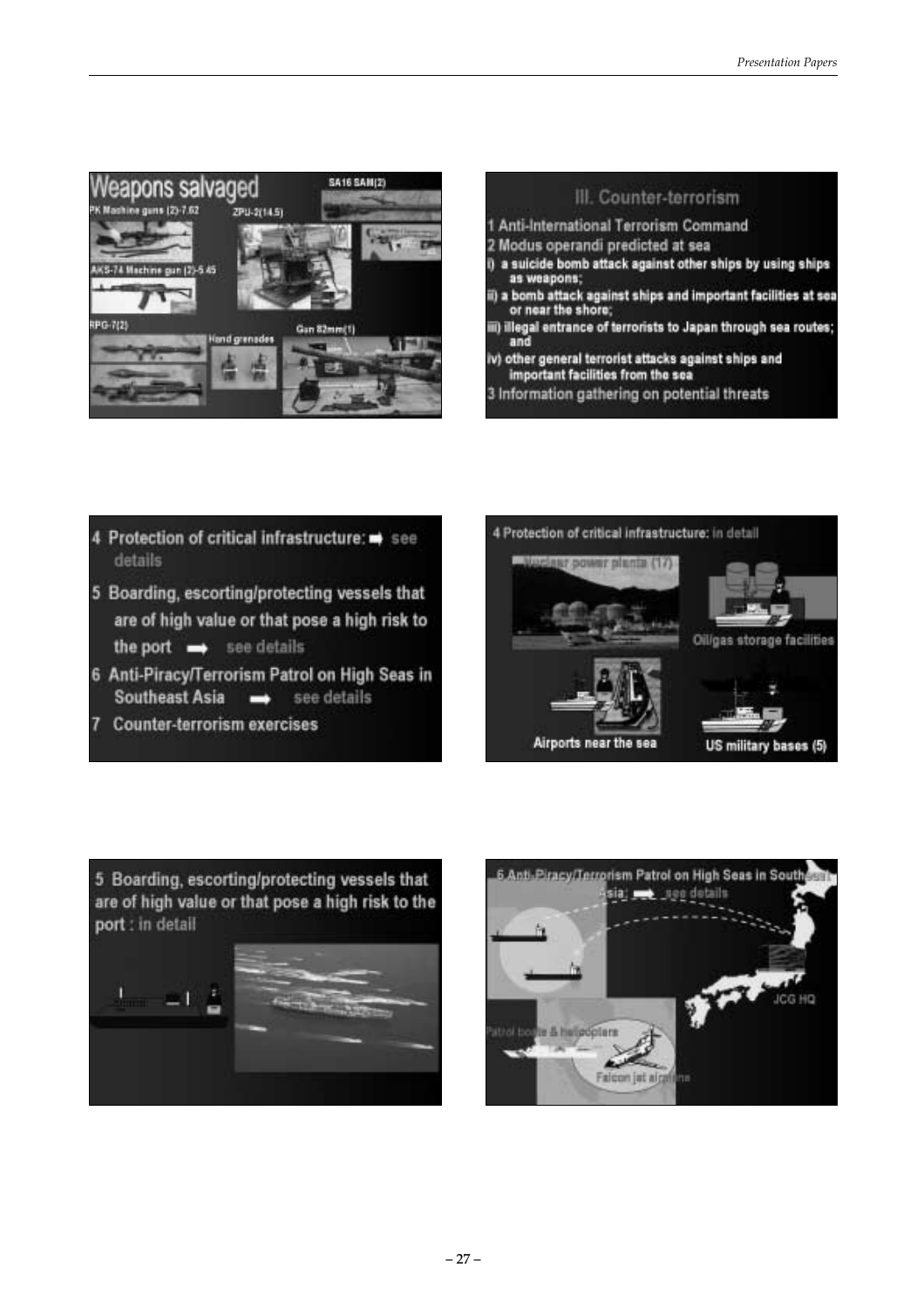







Asia Anti-Piracy Challenges 2000 (AAPC 2000) adopted at the Tokyo Anti-Piracy Conference of pr\2000 **Heads of Coast CAPACITY** DING BUIL 1. Information exchange in case of piracy incidents occur 2. Mutual cooperation 21 Enhancement of law enforcement activities<br>2.2 Bi/Wulti ateral assistance in investigation

- 
- 2.3 Promotion of cooperative activities
- 2.4 Mutual visits of patrol vessels/combined exercises
- 3. Regular experts meeting
- 4. Technical cooperation personnel training

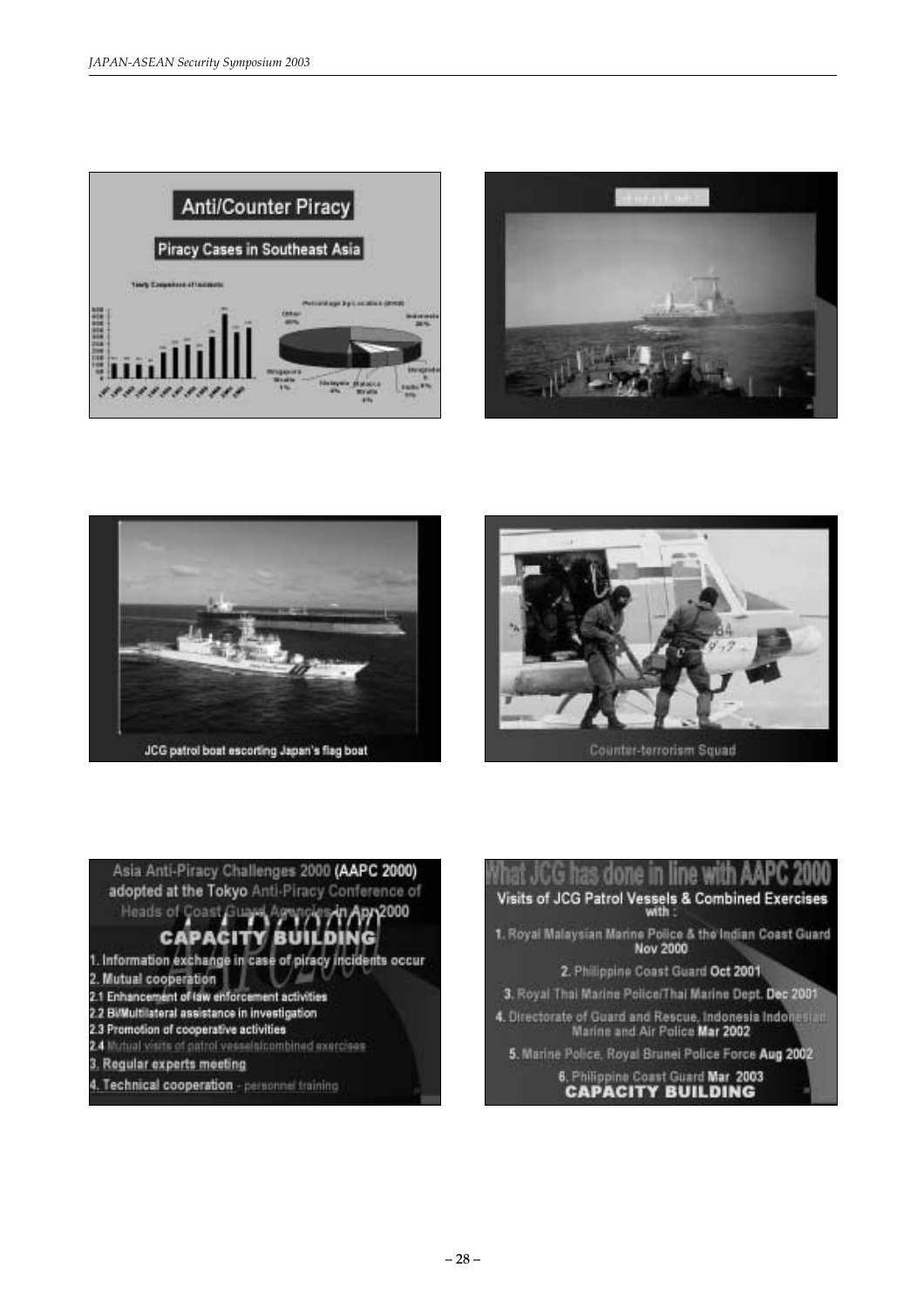







# 4. Technical Cooperation

#### i) Acceptance of Overseas Students

To provide advanced knowledge & skills & develop human networks

ii) Maritime Law Enforcement Course

To provide practical knowledge & skills for planning & supervising<br>maritime law enforcement activities

iii) Coast Guard Human Resource Development Project

To assist PCG in the establishment of the education and training **CAPACITY BUILDING** system

# Part III. JCG's Future Challenges

- 1 Strengthening cooperation with relevant domestic organizations
- 2 Strengthening cooperation with neighboring states
- 3 Finding out needs of local communities

Implementation of new chapters & codes of SOLAS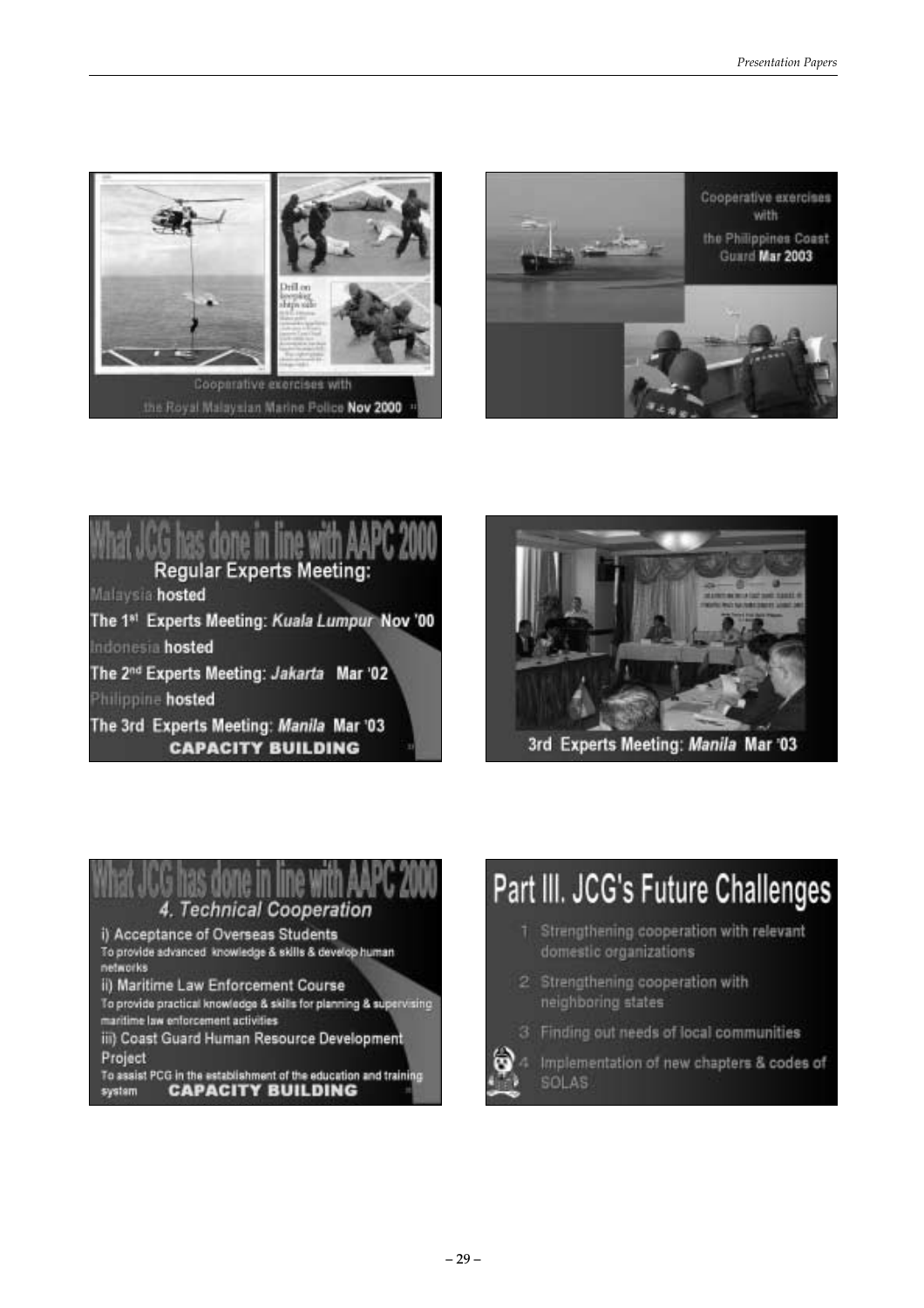司

# Strengthening cooperation with neighboring states<br>Countermeasures against illicit trafficking in drugsfillegal immigrants -In cooperation with the Ministry of Public Security of China<br>151 kg of stimulants, and 91 illegal immigrants were successfully<br>seized by JCG, and organized criminal groups in China were also arrested 2. Countermeasures against Piracy Countermeasures against terrorism/poaching by foreign people North Pacific Head of Coast Guard Agencies

Meeting

**CAPACITY BUILDING** 



# 8. Implementation new chapters & ISPS Code of SOLAS

- 1. JCG, in cooperation with other domestic agencies, is considering the establishment of a legal framework<br>& other matters for the implementation of new<br>chapters & ISPS Code of SOLAS
- 2. JCG is providing its expertise & sharing its experience in preparing training courses for SSOs & others

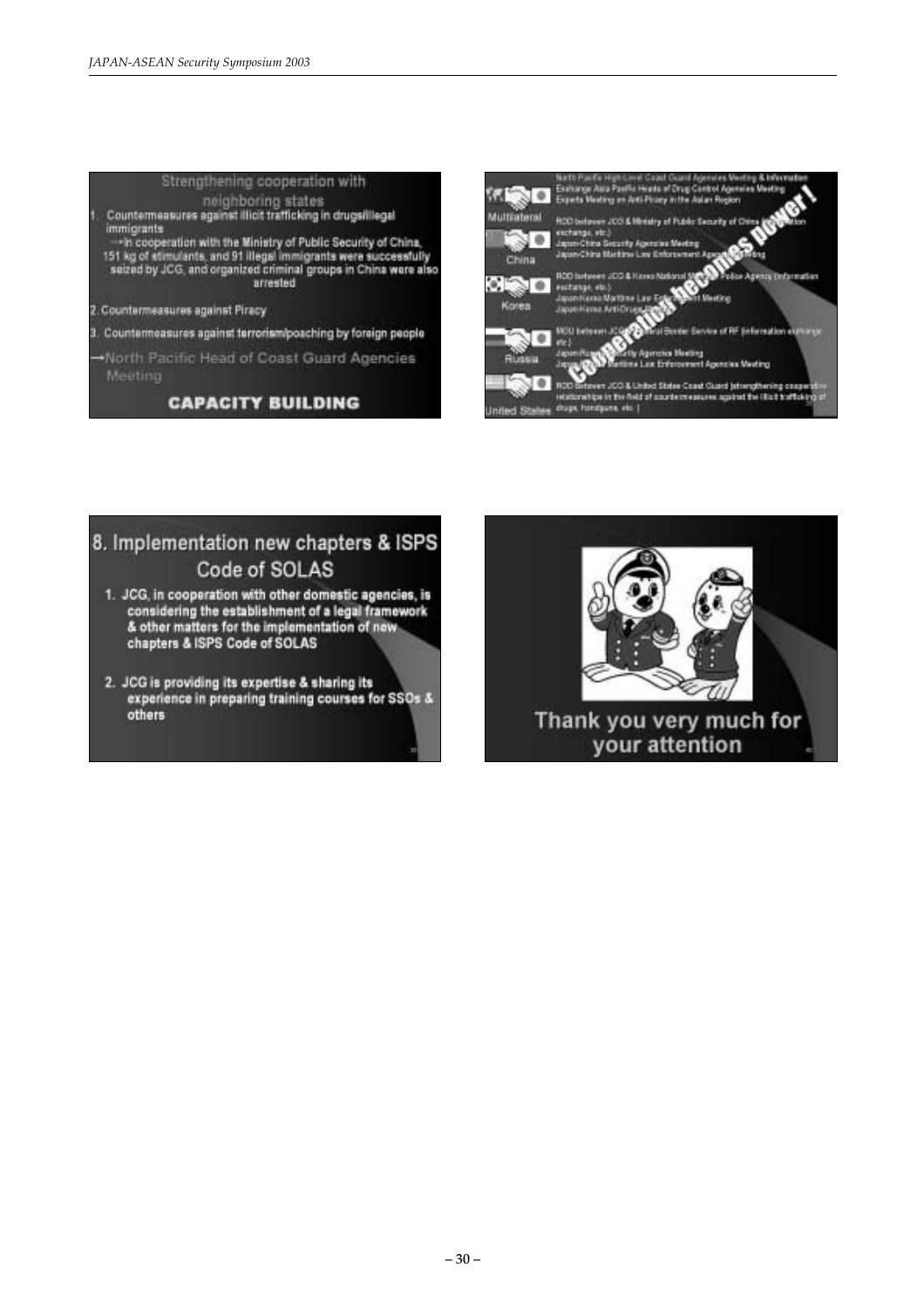# **Peacekeeping Operations and Intra-State Conflicts**

**Wiryono Sastrohandoyo Senior Fellow, Centre for Strategic and International Studies (CSIS), Jakarta**

One of the facts of life of the post-Cold War period is that there are more intra-state conflicts than inter-state conflicts. A study by Wallensteen and Sollenberg showed that of the 96 violent conflicts that had occurred between 1989 and 1995, all but five of them were intra-state.

A proliferation of intra-state conflicts translates into a greater demand for peacekeeping operations (PKOs) by the United Nations (UN). This is clearly discernible in the pattern of UN expenditures for peacekeeping. In the first 45 years of its existence, the UN spent 23 percent of its annual budget (US\$3.6 billion) for peacekeeping. From 1990 to 2000, however, the allocation for peacekeeping rose to 77 percent of the annual budget or roughly to US\$12.1 billion.

The number of PKOs carried out over the years tells the same story: between 1945 and 1989, there were only 13 PKOs; between 1989 and 1998, there were 36 such operations, a disproportionate increase in just a decade.

The same story is told by the proportion of civilian casualties to casualties who were combatants. Before and during the Cold War, only 10 percent of casualties were civilians. After the Cold War, 90 percent of casualties were civilians.

#### **New threats to security**

As a result, the world today is in the grip of a different sense of insecurity. It is no longer so much about external threats of aggression but about internal threats like rebellions, social upheavals and separatism that are the consequence of policies perceived as lopsided and unjust, or of a struggle for the country's resources. At the same time, there are crime syndicates at work within a country that may be receiving help and funds from outside but are so formidable, not so much because of that external help but because of their ability to merge with the peaceful and law-abiding population of the country.

The post-Cold War world inherited a great number

of intra-state conflicts and civil wars that were held once in check and masked by the Cold War rivalry of two superpowers that were themselves held in check by the principle of mutually assured destruction (MAD) in the event of a nuclear war. Intra-state conflicts were swept under the carpet or turned into international conflicts fought by proxy.

Some of these proxy wars became susceptible to peaceful settlement with the end of the Cold War. Thus, the conflict in Angola came to an end with the Angola Accords of 1988 and the two-decade-long conflict in Cambodia was settled by the Paris Agreements of 1991.

These were among the notable exceptions. In general, simmering disputes within Third World countries became more pronounced and erupted into massive armed conflicts. Today, inter-ethnic, inter-religious, inter-communal, horizontal and vertical conflicts abound among countries of the Third World. Although these conflicts have international and regional ramifications and consequences, they are basically domestic and often the result of diversity and inequality among national components.

With the proliferation of such internal conflicts, various forms of transnational crime have also flourished as these are resorted to or encouraged by the belligerents. These include the smuggling of small arms, drugs and people, and money laundering. Often, the belligerents have created links between themselves and transnational criminal syndicates and even international terrorists, with the result that it has become difficult to distinguish between freedom fighters and separatists on the one hand and terrorists with a regional or global agenda on the other.

## **The UN response: peacekeeping**

As the organization established to address the collective security concerns of the international community, the UN must have a response to the insid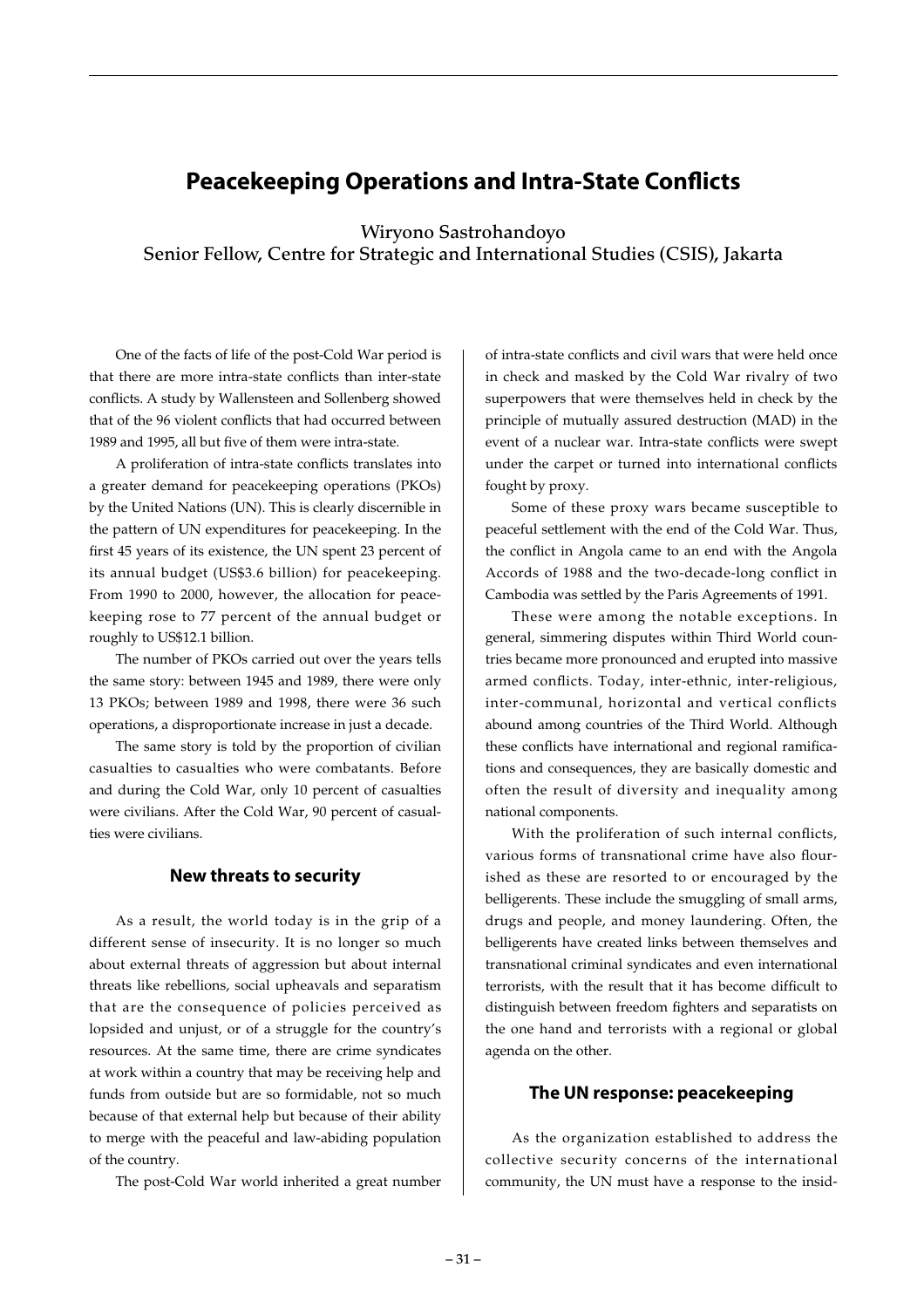ious threat of intra-state conflicts. By and large, the response has been, over the years, in the form of PKOs. That is why the UN maintains a Department of Peacekeeping Operations (DPKO) to plan, prepare, manage and direct such operations. Peacekeeping missions may be aimed at deploying personnel and troops under UN command to prevent the outbreak of conflict or the spillover of conflicts across borders, to stabilize conflict situations after a ceasefire, to help implement peace agreements, to lead states or territories through a transition to a stable democratic government, or to carry out any combination of these tasks.

The legal basis for PKOs has always been thought to be Chapter VI of the UN Charter, on the Pacific Settlement of Disputes, particularly Article 33, which stipulates that parties to any dispute "shall, first of all, seek a solution by negotiation, enquiry, mediation … or other peaceful means of their own choice." This is interpreted as implying the need for PKOs to give negotiations a chance to take place.

As a term, "peacekeeping" is not mentioned, let alone described, in the Charter. It has been developed in situations where there are no formal determinants of aggression, or no clear "enemies." Its goal is to promote and win time for peaceful settlement of the conflict and its effectiveness depends on consent and cooperation of the parties involved.

Regarded as the very first PKO of the UN was the UN Truce Supervision Operation (UNTSO) in 1948. Little known outside Indonesia is the fact that in August of the previous year, the UN Security Council formed a consular commission to monitor the implementation of the ceasefire between the Dutch forces and the forces of the fledgling Indonesian Republic. Soon after that, the Security Council sent a Good Offices Committee to mediate the conflict in Indonesia. Composed of Australia (chosen by Indonesia), Belgium (chosen by the Netherlands) and chaired by the US (chosen by both Australia and Belgium), the Committee arrived in Indonesia on 27 October 1947. Although it had neither military nor police component, the Committee successfully promoted negotiations that led to peace and to international recognition of Indonesian independence.

The UNTSO was a small operation to supervise the truce between the warring parties in Palestine. Since then, there have been many more. In 1956, during the Suez Canal crisis, the UN Emergency Force was a much bigger operation designed to maintain a buffer zone between the combatants.

# **Principles and practice**

Traditionally, three principles conceptualized by UN Secretary-General Dag Hammarskjöld have guided UN PKOs: (1) the consent of the parties involved; (2) impartiality, which that the peacekeeping contingent should treat all sides even-handedly and not merely remain neutral to the point of inaction; and (3) the use of force, only as a last resort, in self-defense.

In practice, it is becoming increasingly difficult for peacekeeping forces to operate strictly in accordance with these principles, which have become inadequate in the face of complex realities in the field. These situations include when parties are uncooperative; when there are intractable factions within the parties; or when the roots of the conflict itself are pervasive and deep-seated, such as in the Middle East, the Congo, Somalia, and the former Yugoslavia.

Since the UN has no army, each peacekeeping mission is organized on an ad-hoc basis and configured to fit its specific mandate. When a crisis arises, a party to the conflict or a member of the Security Council or the UN Secretary-General can request that the Security Council hold a meeting in which the formation of a peacekeeping force may be proposed.

The Security Council may then authorize the deployment of such a force and define its mandate. Such a decision can be reached only through an affirmative vote by at least nine of 15 Council members, without any of the permanent members giving a negative vote, which would be an effective veto. The Secretary-General recommends how the mission will operate and the DPKO provides political and executive direction in the field.

## **A mixed record**

During the Cold War, the Security Council was not always effective because of the abuse by the permanent members of their veto power. There were major security issues that were resolved without the involvement of the UN, such as the Berlin Crisis, the Soviet interventions in Hungary and Czechoslovakia, the conflicts in Northern Ireland and in the Falklands, and in the Vietnam War. The UN failed in Somalia because it was not perceived as impartial. In Rwanda, it failed to prevent a massive tragedy of genocide. Moreover, it failed to coax Milosevic to negotiate on Bosnia-Herzegovina.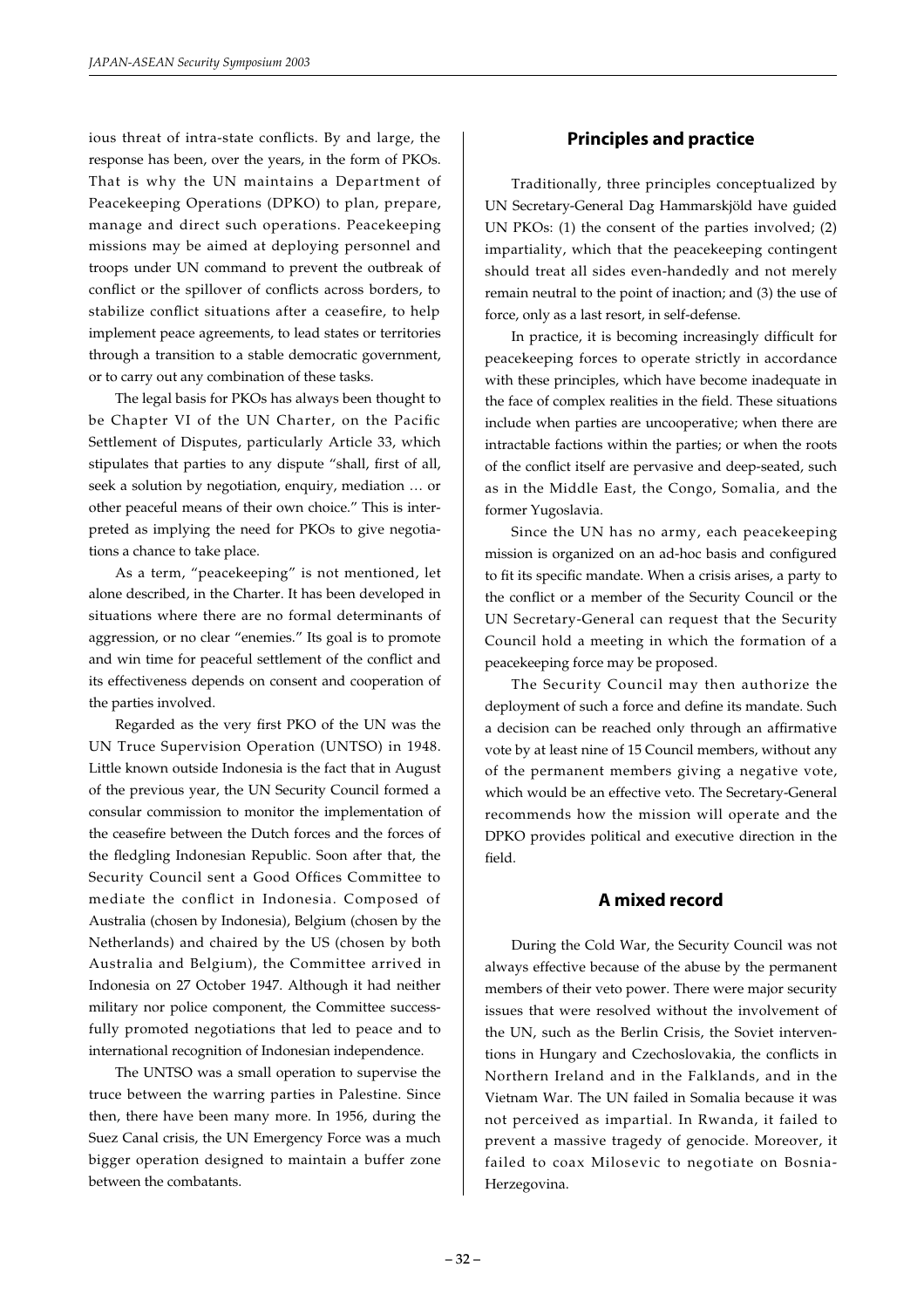On the other hand, UN peacekeeping was not without its successes. These include the resolution of the Iran-Iraq war; the peace processes that led to the independence of Namibia, Mozambique and in later times, East Timor; as well as the Cambodia peace process.

In addressing such problems, PKOs have become broader and multi-dimensional, as it often assumes the role of a transitional administrator, attending to various political concerns and exercises, dealing with human rights issues, administering humanitarian assistance and even rehabilitating the natural environment devastated by conflict. These demands on the capacity of peacekeeping forces have made them exceedingly costly.

Because the UN does not have its own troops and much depends on the will of the contributing countries as well as the availability of logistical support, it has sometimes happened that UN troops and other personnel arrive on the scene after a costly delay of several months. The issue of financial support for PKOs remains to this day a source of friction among members of the General Assembly and the Security Council.

In recent times, PKOs have been more and more based not only on Chapter VI of the Charter, the peaceful settlement of disputes, but also on Chapter VII, actions with respect to "threats to peace," "breaches of the peace" and "acts of aggression," all of which have not been clearly defined. What has made it difficult to carry out peace enforcement through military action, in spite of the enabling provision of Article 42 of Chapter VII, and regardless of whether the problem be intra-state or inter-state conflict, is the fact that the UN does not have a standing military force to rely on.

#### **The need for rethinking**

With more and more intra-state conflicts taking place all over the world, there is a need to be forwardlooking. The situation clearly calls for UN capability to quickly muster at any time a military or police force, equipped according to the situation that is to be addressed, to deploy that force to maintain law and order, to protect civil liberties and win the hearts and minds—and the confidence—of the people of the disputing parties, and to reestablish peace. It may mean peace enforcement that requires heavy armaments, or humanitarian intervention in the face of genocide or widespread violation of human rights, which creates another kind of problem.

On this, UN Secretary-General Kofi Annan has said,

"*Traditional peacekeeping operations of the kind deployed during the Cold War are unlikely to be repeated. Peacekeeping today requires not only rethinking the means but also the methods of implementing mandates set out by the Security Council*."

The rethinking process has to take into account the now generally accepted concept of human security. It is an idealistic concept, but there is no denying that in the face of increasingly frequent and flagrant violation of human rights in the course of intra-state conflicts, there is need for concrete action. In that same process of rethinking, therefore, a dilemma has to be confronted: is it justified to uphold human security at the expense of the sovereignty of a member of the UN?

On this, Secretary-General Kofi Annan says, "*If humanitarian intervention is indeed an unacceptable assault on sovereignty, how should we respond to a Rwanda, to a Srebrenica, to gross and systematic violations of human rights that offend every precept of our common humanity? …Armed intervention must always remain the option of last resort, but in the face of mass murder it is an option that cannot be relinquished*."

#### **The issue of sovereignty**

While the Secretary-General has a strong view on this real need to resolve real problems, and many eminent minds agree with him, there are provisions within the UN Charter that do not support that view:

Article 2 (1): "*The UN is based on sovereign equality*."

Article 2 (4): "*Members shall refrain from the threat or use of force against the territorial integrity or political independence of any state or in any manner inconsistent with the purposes of the UN*."

Article 2 (7): "*Nothing in this present Charter shall authorize the UN to intervene in matters which are ... within domestic jurisdiction …*"

Article 51: refers to "*the inherent right of individual or collective self-defense ... until the Security Council has taken measures …*"

There is also Resolution 2625 of the UN General Assembly (UNGA): "*Principles of Friendly Relations between States*," which provides that "*No state has any right whatsoever to intervene in any way whatsoever in the affairs of other states …*"

Moreover, the view from Third World countries is that sovereignty, which they have gained after a long, hard, and often bloody struggle, is the last defense. Without this principle, Third World countries would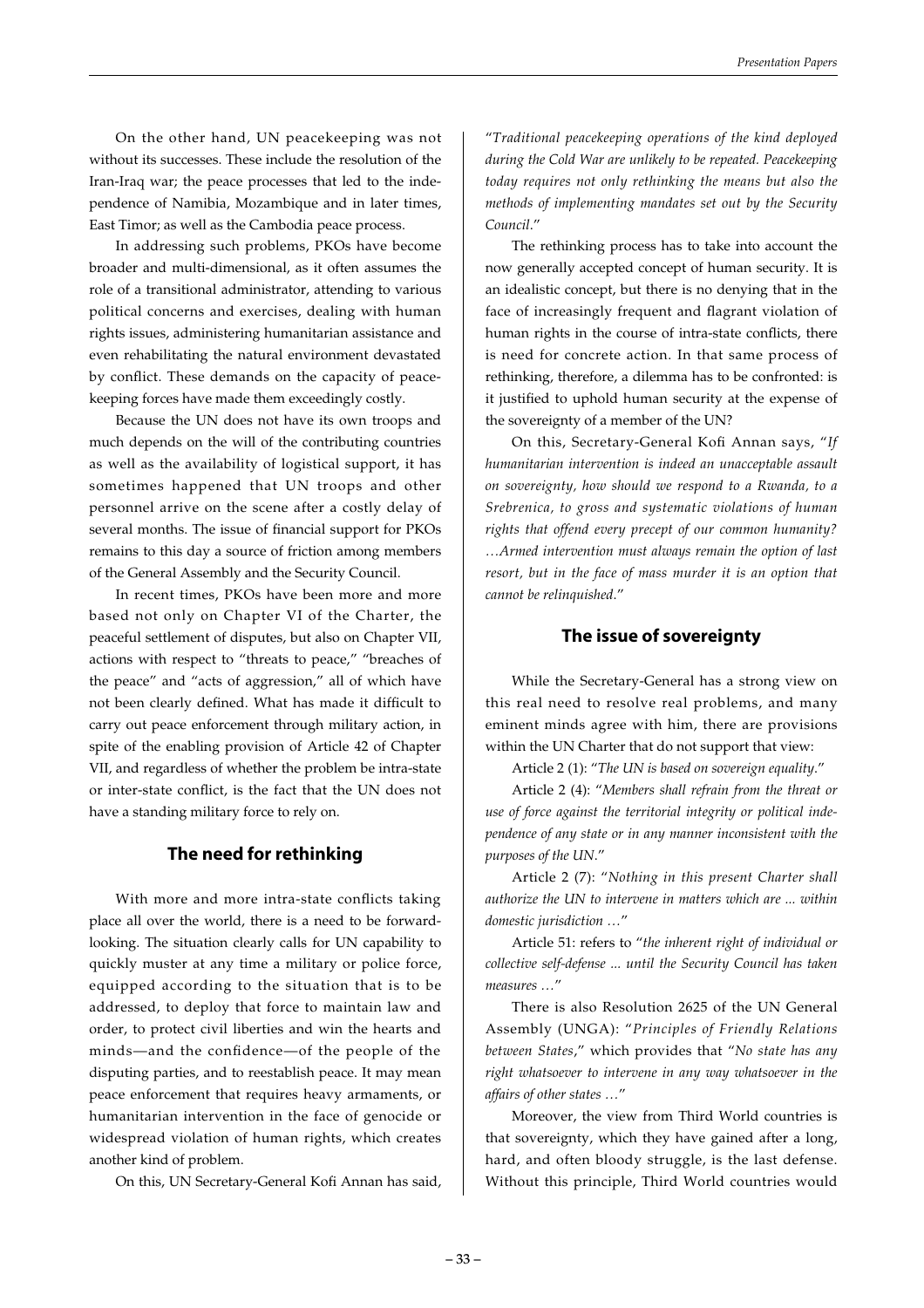easily fall prey to the more powerful nations.

Third World countries like to point out that in reality humanitarian intervention is always applied selectively. When human rights violations occur in a powerful country, intervention is not possible. But when these occur in a country that is not so powerful, humanitarian intervention is often carried out swiftly.

It is true that the West, generally speaking, has become the bastion of democracy and human rights, but only after centuries of both positive and negative developments, including numerous wars that brought about enormous human suffering (such as the Napoleonic wars, World War I, World War II, and the Cold War). The West also had to go through, or live with, all kinds of disastrous systems (for example, colonialism, fascism, Nazism, and communism).

In the present globalizing world, which has been reduced to a global village and then to a global neighborhood, countries normally scrutinize each other's society. However, it is mostly the developed countries of the West that scrutinize the countries of the Third World as intra-state conflicts mostly occur in the Third World. Thus, the objects of scrutiny and humanitarian intervention are, most of the time, countries of the Third World.

Besides, governments of the Third World are mostly too busy with their own problems to scrutinize the developed countries.

What is bound to happen is that there is a lot of perception of lecturing and hectoring by the developed world on democracy, human rights, rule of law and similar issues, which create resentment in the Third World countries. This increases the divide between the West and the rest and results in a new global polarization.

## **Indispensability of the UN**

Whatever may be the failings and deficiencies of the UN, it is still the best instrument that the international community has crafted for its own collective security. As the only forum in which each nation in the world, no matter how small and insignificant, has a voice, the UN is indispensable. Even the US, the only superpower in the world today, must return to the UN to seek "burden sharing" in its troubled adventure in Iraq. A recent survey of American public opinion shows that 63 percent of respondents favor the UN to take a leading role in maintaining international peace and security. We all need to work within the UN system.

As for the UN's role in peacekeeping, there are two

prevailing views today:

- a) The UN has failed, as evidenced by the debacles in the former Yugoslavia, Rwanda and Somalia. The three guiding principles were either proven inadequate or violated. There is also "donor fatigue" and reluctance of member countries to share the burden of the cost of PKOs.
- b) The UN has been able to do its job of peacemaking, peacekeeping and peace-building. Not perfectly, but successfully enough under the most difficult circumstances and in the face of the increasing number of conflicts around the world. After all, it was for its PKOs that the UN received the Nobel Prize for Peace in 1988. The Secretary-General's report, *An Agenda for Peace*, shows that most members continue to pin their hopes for world peace on the UN.

One of the most urgent needs of our time is for the establishment of a standing permanent UN Peacekeeping and Humanitarian Assistance Force, which is well trained, equipped with adequate logistics and ready to be deployed under UN command to meet security threats, including and especially intra-state conflicts in addition to other kinds of disasters.

In establishing such a force, a good starting point is to consider the insights and recommendations contained in the report of the Brahimi Panel on UN peacekeeping operations. The report covers a wide range of subjects, including (1) the need for change, (2) doctrine, strategy and decision-making for peace operations, (3) UN capacity to deploy operations rapidly and effectively, (4) HQ resources and structure for planning and supporting peace operations, (5) peace operations and the information age, and (6) changes to implementation.

#### **The role of regional organizations**

A new trend has developed in PKOs: cooperation with regional organizations. The guiding principles are contained in Chapter VIII, which provides that:

- 1. The Charter does not prohibit regional arrangements as long as these are consistent with the principles and purposes of the UN;
- 2. Regional efforts should first be attempted before taking the problem to the UN Security Council; and
- 3. The UN Security Council, whenever necessary, can apply enforcement under regional arrangements.

For example, in Africa, the UN worked with the Economic Community of West African States (ECOWAS) in Liberia between 1993 and 1997. After the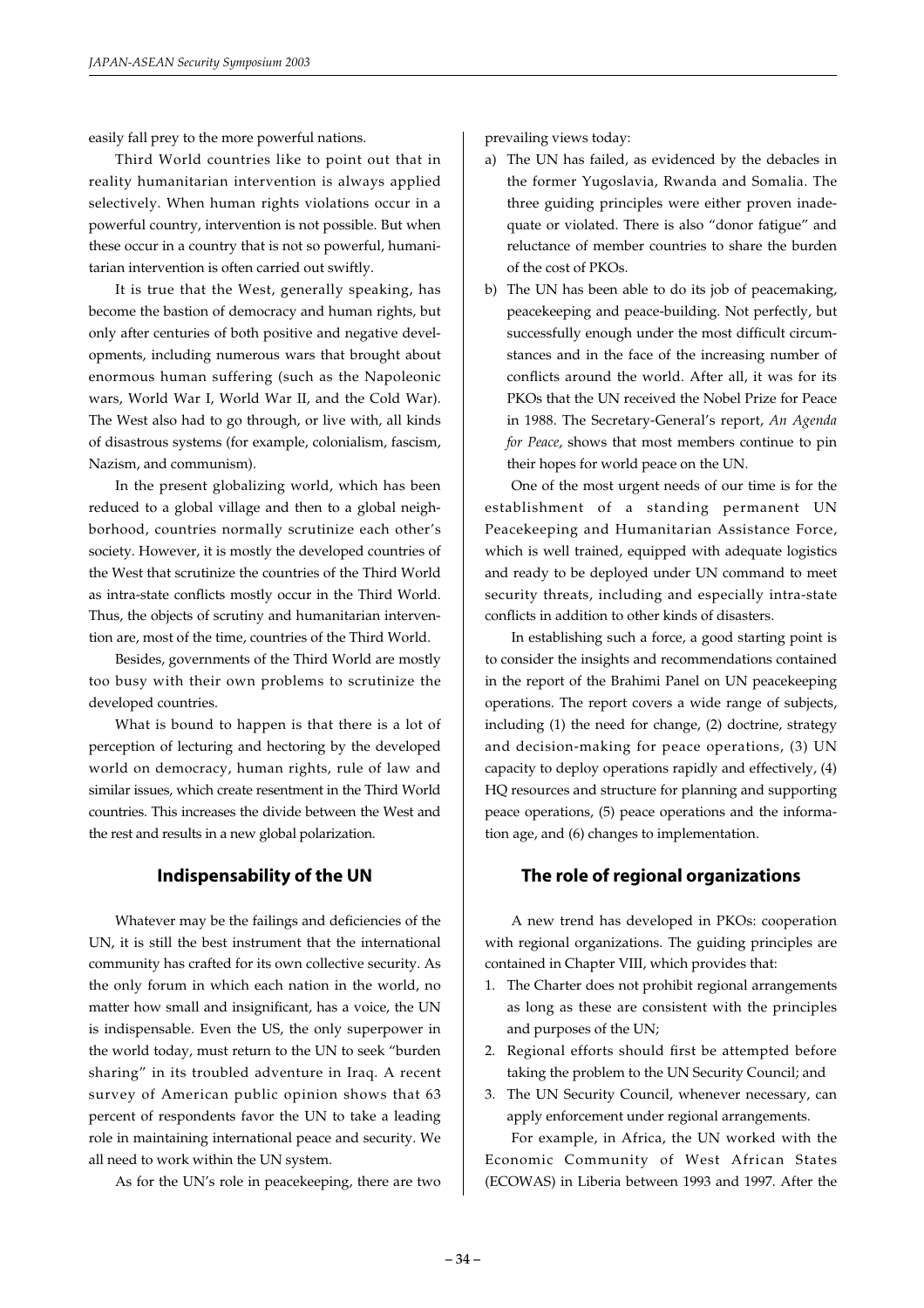successful efforts of the ECOWAS to bring about a peace agreement between the disputing parties, the ECOWAS Monitoring Group (ECOMOG), a military observer group under ECOWAS, was formed. The UN Observer Mission in Liberia (UNOMIL) was then established in 1993 to observe the implementation of the agreement.

In the Balkans, the UN Mission to Bosnia-Herzegovina worked together with the High Representative of the European Union (EU), the North Atlantic Treaty Organization (NATO) and the Commission on Security and Cooperation in Europe (CSCE).

In Georgia, the UN Observer Mission in Georgia (UNOMIG) worked together with the CSCE and the peacekeeping force of the Commonwealth of Independent States (CIS).

## **A UN-ASEAN partnership**

The Association of Southeast Asian Nations (ASEAN) already has a number of documents containing principles on maintaining regional peace and security such as the Treaty of Amity and Cooperation (TAC) in Southeast Asia, and on cooperation with the UN in the Singapore Declaration of 1992, the Bangkok Declaration of 1995, ASEAN Vision 2020 and the Hanoi Plan of Action.

It would seem only natural that ASEAN starts establishing cooperation with the UN on matters of security. In 1999, at the 54th UNGA, on the item of peacekeeping and after the disastrous East Timor implosion, ASEAN made a joint statement reaffirming its commitment to the principles of the Non-Aligned Movement (NAM) and its wish to cooperate with the UN. Within the framework of the ASEAN Regional Forum (ARF), there have been seminars and workshops on the possibility of setting up a peacekeeping center.

Within the UN system of peacekeeping, ASEAN is now in the category that contributes the least to the peacekeeping activities of the UN, in comparison with other regions. This, in spite of the fact that one ASEAN member, Indonesia, has contributed to about 20 peacekeeping forces. To improve ASEAN's standing and participation in peacekeeping, there are several ideas that can be pursued:

- 1. To start a consultative forum among ASEAN countries' foreign and defense officials/military authorities on peacekeeping activities.
- 2. To establish and operate together a peacekeeping

training center and conduct joint exercises on peacekeeping. At this time, only Malaysia has a peacekeeping training center.

3. To persuade the developed country members of the ARF and ASEAN dialogue partner countries to provide assistance and cooperation that will make possible greater ASEAN participation in UN peacekeeping.

# **A choice has to be made**

If there has been no effort to translate the notion of a partnership between the UN and ASEAN in achieving and sustaining regional security, this can only be because of the tenacious adherence of the ASEAN members to the principle of state sovereignty. In its 1967 founding document, the Bangkok Declaration, ASEAN expressed determination "*to ensure their stability and security from external interference in any form or manifestation*."

The fact is that even the effort of ASEAN to become a security community may be stymied by this strict adherence to the principle of state sovereignty. An essential element of the ASEAN Security Community (ASC) is the activation of the High Council envisioned in the TAC in Southeast Asia. This Council cannot possibly assume its function of settling internal disputes among ASEAN countries unless the members involved in the dispute yield to its authority. However, they cannot yield to the authority of the High Council without diminishing their own sovereignty, so they will have to face that dilemma.

Formulated in 16<sup>th</sup> century Europe at a time when nation-states were still being formed in that continent, the principle of sovereignty was defined as "*a state's absolute authority over its citizens and subjects and territory*." It is this absoluteness that makes sovereignty such a difficult issue to deal with. On the other hand, if it is not absolute, sovereignty may be thought to have lost much of its value.

Under the present international circumstances, in which there are so many intra-state conflicts, there seems to be a need to strike a balance between maintaining sovereignty and accepting cooperation on the basis of humanitarian concern and protecting human rights. Moreover, in a world where states violate the rights of their own citizens, practice murder and genocide, and also fail to attend to human hunger, health and other human needs, it has become difficult to defend the absoluteness of state sovereignty. Various sets of criteria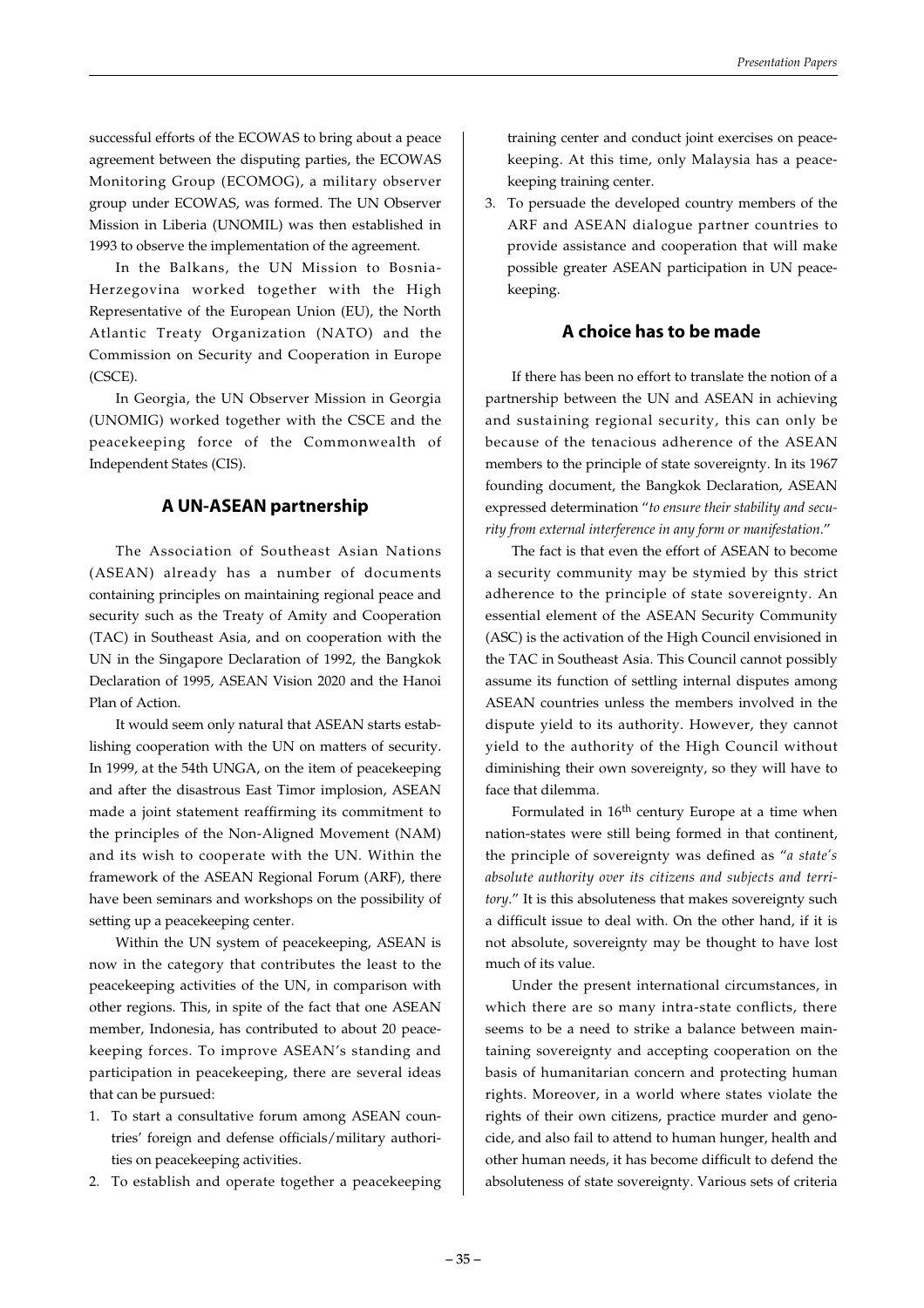have been proposed and are being discussed within the UN on when humanitarian intervention may be imposed upon a state unwilling to accept it.

It may take a very long time, but eventually the international community will have to choose between a world in which the authority of states is absolute, or one in which the gap between individual human rights and the rights of states can be bridged because neither is regarded as absolute.

It will take a long time, but a choice will have to be made.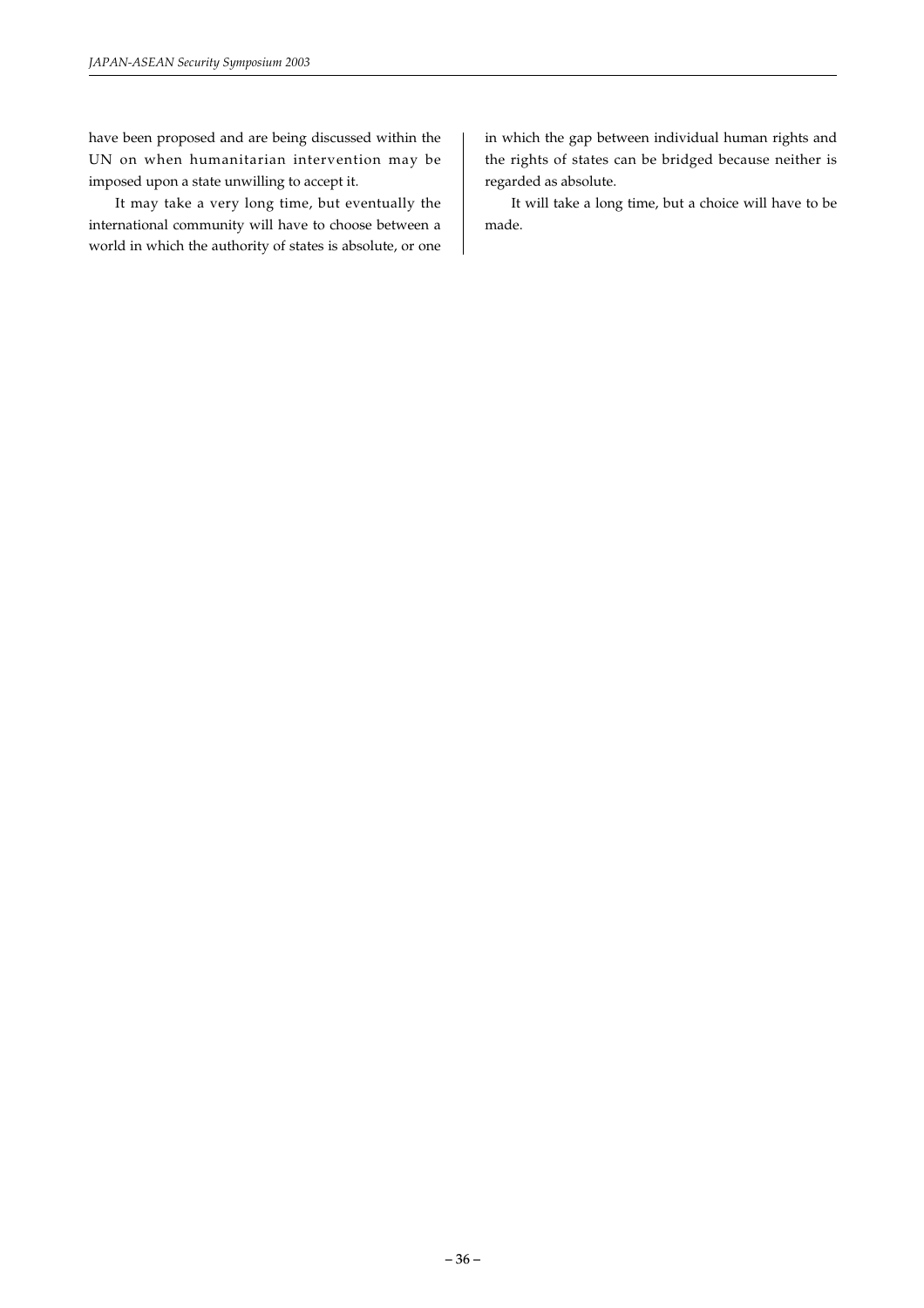# **The Roles of Regional Security Institutions: Beyond "Talk Shops"?**

**Tsutomu Kikuchi**

**Professor, Aoyama Gakuin University Adjunct Research Fellow, Japan Institute of International Affairs (JIIA)**

#### **1. Introduction**

The purpose of this paper is to analyze the roles of the multilateral security institutions in the Asia-Pacific, especially those of the Association of Southeast Asian Nations (ASEAN) Regional Forum (ARF). There are many critical views on the regional institutions, especially the ARF and Asia-Pacific Economic Cooperation (APEC). The ARF, together with ASEAN and APEC, has also been criticized for its "talk shop" quality. Some critics observe that the ARF's use of concepts like "gradualism" and "evolutionally" may be convenient euphemisms for inaction. They argue that consensusdecision has obstructed the regional institutions from developing a tightly-regulated mechanism for security cooperation.

Given these criticisms, it is important for us to have a clear recognition of what the ARF can do and what the ARF cannot do. Demanding too much from the ARF is premature and inappropriate.

The roles of regional multilateral security institutions such as the ARF have to be analyzed taking the changes of the geopolitical and economic environments into account. What changes?

First, the political, economic and security gravity is shifting towards North of the Asia-Pacific. Northeast Asia is now becoming a region where the new economic, political and security dynamisms are emerging. These dynamisms will largely affect the future regional order of the entire Asia-Pacific.

Second, among the newly emerging dynamisms, the defining one is that among the major powers. The major powers are now searching for an appropriate regional order bilaterally and/or multilaterally. The future shape of the regional order will be more and more defined by the relationships among the major powers. In this regard, it is to be noted that China and Russia have gradually accepted the reality that the United States (US) is the sole superpower in the world. Although they have been searching for a multi-polar world since the end of the Cold War, they are now coming to terms with a unipolar world underlined by the US power. This creates the possibility of establishing a new form of "Concert of Powers" in the Asia-Pacific, even if tentatively.

Third, a war against terrorism creates new coalitions of the willing, not directly related to the regional institutions. Coalitions of the willing are becoming a distinct trend of security management. The Proliferation Security Initiative (PSI) is one example.

Fourth, we are witnessing a new development in Southeast Asia. ASEAN countries that have faced various difficulties in enhancing cooperation and unity among the member countries, finally started to reactivate the regional institution. New ASEAN initiatives such as an ASEAN Economic Community (AEC) and ASEAN Security Community (ASC) demonstrate the possibility of introducing a new vigor for regional cooperation in Southeast Asia.

## **2. Security Issues in the Asia-Pacific**

There are a lot of security issues in the region. Some of them cannot be handled by the ARF, leaving them to other mechanisms and instruments. There are three "big" security issues that may ignite military confrontation in the region: the Korean Peninsula, the cross-strait relations and the South China Sea disputes. Military measures such as deterrence are still quite important in dealing with these issues.

There are additional important security issues: military modernization (offensive military strategy/ doctrine), the spread of the weapons of mass destruction (WMD), transnational issues such as piracy, drug-trafficking, illegal transfer of weapons and so forth. These are mostly inter-state security issues.

We have additional security issues if we pay attention to domestic areas. Intra-state conflicts (ethnic and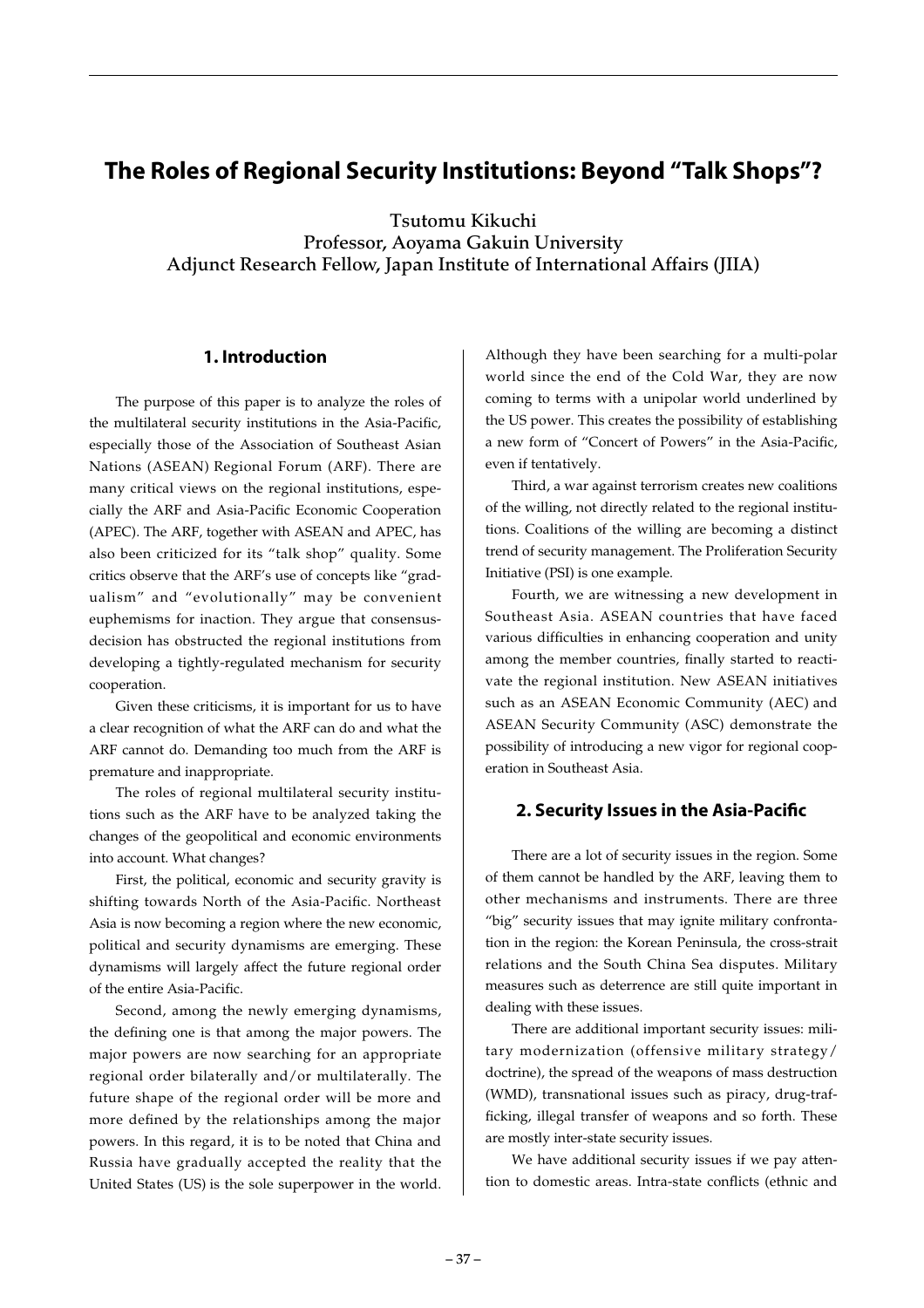religious conflicts and independence movements) are becoming tense. These conflicts have increasing regional security implications.

Furthermore, if we define security in a comprehensive way, economic difficulties, huge income gaps among the people and degradation of socio-economic conditions in certain countries are also becoming security issues. The concept of "human security" emphasizes these aspects. In fact, one of the most serious security issues lies in both domestic politics (domestic political instability) and effects of the rapidly changing global political economy on domestic socio-economic conditions. Economic globalization has posed serious challenges to these countries. The countries in the region have to carry out the difficult task of strengthening state structures, while simultaneously making them compatible with the rest of the world in rapidly changing national, regional and international environments. This puts the countries of the region in a serious policy dilemma.

# **3. Security Mechanisms/Instruments in the Asia-Pacific**

Reflecting various security relations, there are different modes of security management in the Asia-Pacific. The region has a competitive security system, a common security system and some cooperative security systems. Put differently, there exist "balance of powers," "concert of powers" and "security via multilateralism" in Asia. The logic of balance of powers is distinct among the major powers. But the logic of balance of powers also exists among the smaller countries. Military modernization among the ASEAN countries follows this pattern, although in a lesser degree, compared with it among the major powers.

It is still uncertain which mode of security management will become dominant in the region. It will be most probable that various security modes co-exist together in the foreseeable future.

As I mentioned above, we are witnessing various types of security cooperation in the Asia-Pacific today. Responding to security issues facing the region, there have emerged different modes of security management. The roles of regional institutions such as the ARF have to be reviewed in the context of multiple mechanisms of security management now existing in the region.

# **(1) Security Cooperation under Competitive Security Relations (Collective Defense)**

In spite of the end of the Cold War, there are tense relations among countries, especially among the major powers and a competitive security mode (such as balance of powers, deterrence, etc.) prevails among them. Reflecting the competitive security system, we have collective defense arrangements.

After the end of the Cold War, collective security arrangements centered on the US were "redefined," making the alliances respond to strategic uncertainties, not against any specific countries. In addition, after the September 11 tragedy, the alliances have been further enhanced. Japan, for the first time, sent the Self-Defense Forces to the Indian Ocean to support the US mission to fight terrorism. Furthermore, bilateral alliances have been connected to each other recently. Japan, the US and Australia started a trilateral security consultation at a vice-minister level. Trilateral security cooperation between Japan, the US and South Korea has also been developing.

The alliance networks centered on Washington still serve as a basic security linchpin in dealing with "big issues" such as the Korean Peninsula and the cross-strait relations. The alliance networks also provide the entire region with a stable security environment (alliance as "regional public goods").

These "big" issues will continue to be handled by the logic of power politics (power balancing and "concert of powers") among the major powers. As such, the role of the ARF has continued to be limited.

# **(2) Cooperative Security: Asia-Pacific Cooperation under the Global Institutions**

The global collective security system underlined by the United Nations (UN) covers the entire Asia-Pacific. Although most Asia-Pacific nations have not been active participants in sustaining the UN collective security system, these attitudes have been changing for the last decade. This took place not in the field of collective security efforts such as providing military forces as a part of UN sanctioned military activities against aggressors, but in the field of peacekeeping operations (PKOs). The Cambodia peace settlement was a first example. East Timor is another example. The recognition of further enhancing cooperation under the UN PKO system is commonly shared among the countries in the region. In fact, the ARF took PKOs as one of the important areas of cooperation among the members.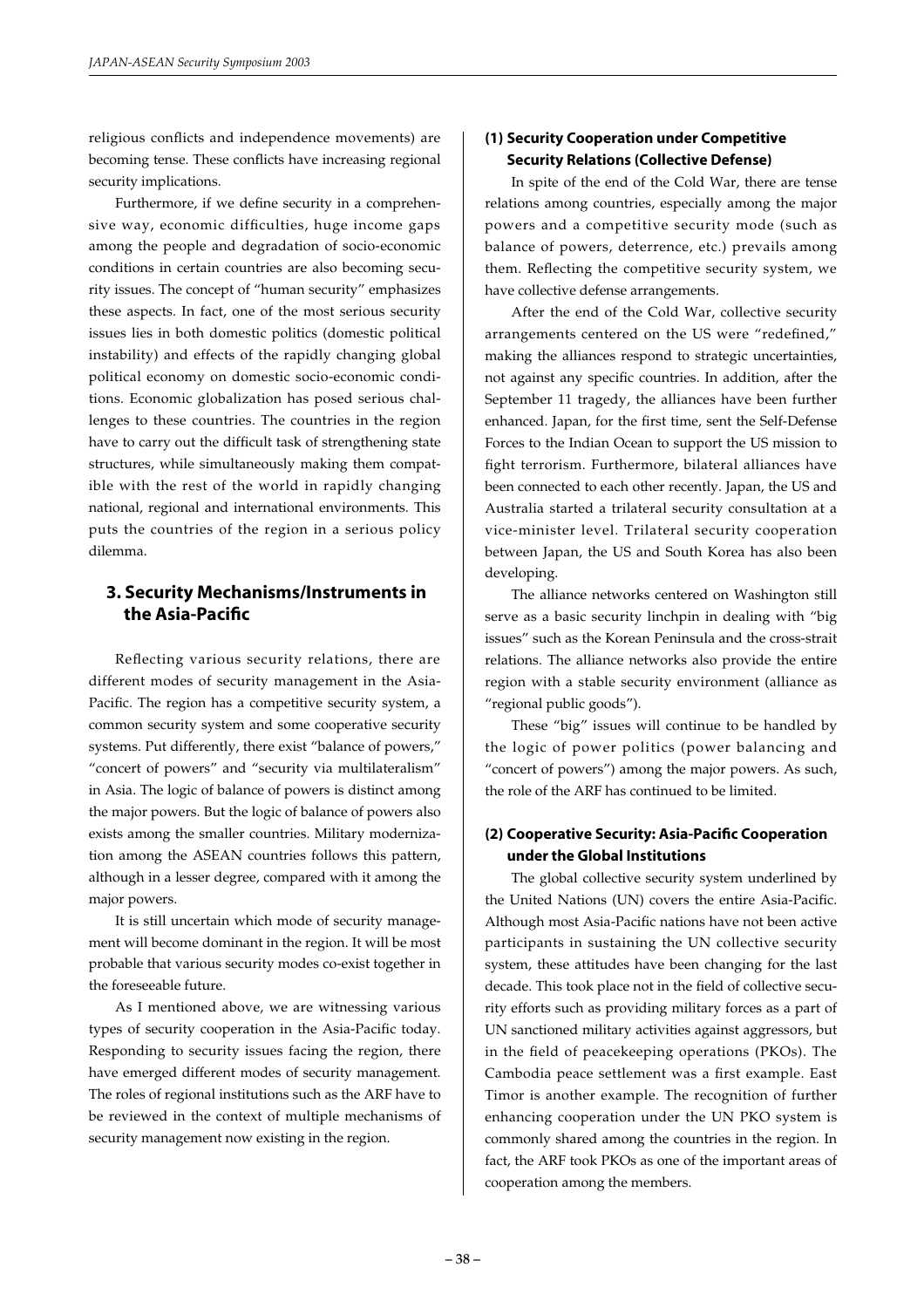The UN Convention on the Law of the Sea (UNCLOS) has served as a focal point to moderate the tension over the South China Sea territorial disputes. This issue has been mainly dealt with by ASEAN and China on a bilateral basis. Discussions of establishing "Codes of Conduct" have been underway. Global institutions such as UNCLOS have provided a basic framework to dealing with the issue. However, China's opposition to "internationalize" the dispute have prevented regional institutions (except ASEAN) from being involved in the issue.

Asian countries have been committing themselves to various global regulatory institutions such as the Nuclear Non-Proliferation Treaty (NPT)/International Atomic Energy Agency (IAEA), a maritime safety regime and so forth. The ARF has played a stimulating role for the member countries to comply with the global rules.

## **(3) Coalitions of the Willing: Cooperation among the "like-minded"**

The September 11 tragedy has been encouraging security cooperation among like-minded countries on both a bilateral and multilateral basis. New forms of cooperative arrangements are now emerging. The PSI has been gaining momentum to consolidate security cooperation among 11 like-minded countries. The 11 nations have strongly committed to prevent the proliferation of WMD and other illegal activities across the world. Joint exercises among the member countries have already started. This security framework will have a huge impact on both security and economic relations among Asian countries.

The US enhanced its joint exercises with some Southeast Asian countries such as Thailand, Singapore and the Philippines. No regional institutions have been involved in these exercises. In the bilateral context, the US has been strengthening security cooperation with some ASEAN countries. Intelligence and other security related cooperation have been strengthened. Although the ARF, APEC and ASEAN+3 have announced their collective intention to enhance cooperation to fight against terrorism, practical cooperative activities have been mostly taken on a bilateral or minilateral basis.

#### **(4) New developments among the major powers**

A new multilateral security framework may emerge in Northeast Asia, based upon the on-going processes of the Six Party Talks. The Six Party Talks over North Korea's nuclear development have just started. In order to realize a nuclear-free Korean Peninsula, there are many difficult questions such as "security assurance" by the US, an economic rehabilitation program for North Korea, the transformation of an armistice regime to peaceful one and so forth. However, as a result of solving North Korean nuclear problems, some form of regional security architecture underlined by a "Concert of Powers" may be emerging. In fact, Japan, the US, China and Russia, together with South Korea, strongly commit to the basic principle that the Korean Peninsula must be nuclear free. If some concert emerges, it will also have an enormous impact on the entire region including Southeast Asia.

# **4. The Record of the ARF: What Has the ARF Done?**

I have mentioned various security cooperation activities that have been taking place in the region. What have the regional institutions (especially the ARF) done so far?

## **(1) Institutionalized Dialogue Channel and Socialization (Mutual Learning)**

The ARF is the first multilateral security dialogue mechanism that spans the whole of the Asia-Pacific region. The ARF has provided member countries with a venue to exchange views and concerns relating to security interests through the ASEAN process of consultation and consensus. The ARF also provides a venue for the member countries to explain the developments that have grave regional security implications. Explanations of "redefining" the US-Japan alliance at the ARF meeting are a good example.

The ARF has played an important role in providing socializing mechanisms. Regional institutions such as the ARF could encourage states and societies to imagine themselves as part of a region. The ARF has served as a "generative" institution that highlighted new ways of thinking about the problems facing the region.

#### **(2) Transparency**

One of the first priorities of the ARF was to increase transparency: security concerns, defense strategy and so forth. This goal has been to some extent accomplished through presenting the so-called "defense policy statements." At the same time, it should be noted that standards of releasing defense-related information are quite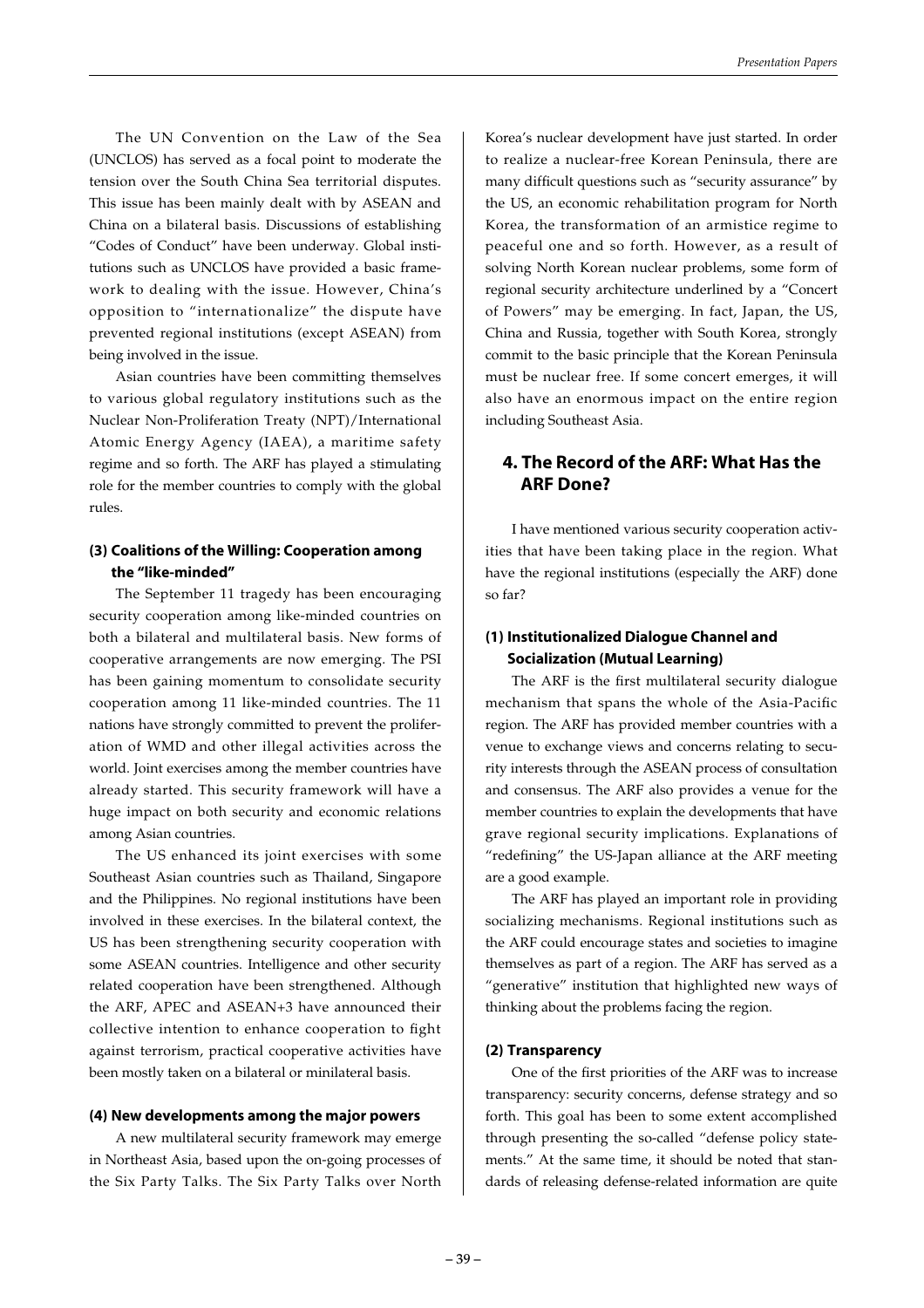lax; not enough for the regional countries to understand the "real" picture of the respective military forces and defense strategies.

## **(3) Basic Principles Regulating Interactions among the Member Countries**

There have been a lot of discussions of the principles and rules regulating interchanges among the member countries at the ARF. The Concept Paper prepared by the ASEAN countries provided the basic ideas. Because of this, the principles and norms of the ARF were employed from those of ASEAN. This made a smooth start to dialogue at the beginning, but it faced a lot of difficulties later. Disputes over the principles of preventive diplomacy demonstrated this difficulty.

#### **(4) Functional Cooperation**

Like other Asia-Pacific regional institutions such as APEC, the ARF has taken a step-by-step approach, taking specific issue areas where the member countries come to some agreement, rather than talking about the future blueprint of regional security order. Most of the ARF's activities focused on several functional areas where the member countries had common interests. The ARF Working Groups are the main instruments to promote these functional cooperation activities. The ARF working groups on maritime search and rescue, and PKOs have produced tangible results.

#### **(5) Commitments to the Global Rules and Norms**

Asia-Pacific trans-regional institutions such as APEC and the ARF were devised from the beginning to reconcile with global institutions such as the UN, World Trade Organization (WTO), International Monetary Fund (IMF) and NPT/IAEA. The ARF also has made strenuous efforts to link itself with the existing global institutions such as the UN, NPT, Comprehensive Nuclear-Test-Ban Treaty (CTBT), Missile Technology Control Regime (MTCR) and UNCLOS, to mention only a few. In turn, these global institutions have provided the ARF with various norms and rules to strengthen regional politico-security cooperation.

Global institutions could provide "focal points" as the basis for consensus building among the countries of the region. The UN Arms Registry is one of the examples. The ARF has been constantly trying for its member countries to respect for the UN Arms Registry. However, the ARF tried to develop a regional arms registry, but failed to obtain the consent of the members. As for the UN, the ARF promoted cooperation in the field of the UN PKOs, maritime safety operations to fight piracy and drug-trafficking and other transnational crime.

As for arms control, the ARF has never tried to tackle regional arms modernization. But, the ARF tackled non-proliferation as part of global non-proliferation processes underlined by the NPT/IAEA. The member countries have been strongly urged to comply with global non-proliferation regimes such as the NPT/IAEA.

#### **(6) Institutional Linkages**

Many criticisms have been directed to this "weakness" of the regional institutions in Asia. However, institutions do not function alone. They interact with each other. In fact, the Asia-Pacific has tried to enhance a regional governance mechanism through connecting various bilateral, regional and global institutions, even if the overall structure is still weak.

A series of informal South China Sea workshops were linked to the ASEAN and ASEAN-China processes. The principles developed and agreed at the workshop were supported by ASEAN Ministerial meetings, thereby constraining countries from breaching regionally-endorsed norms, rules and codes of conduct, although this may not be strong enough to fully prevent conflicts from taking place. The basic principles, rules of conduct and activities of the Korean Peninsula Energy Development Organization (KEDO) have received strong support from such other regional institutions as ASEAN, the ARF, the G8 and so forth.

In this way, the regional institutions, by strengthening their linkages with other institutions, have solidified and expanded their rules and norms, and through collaboration among various institutions, they have promoted compliance with agreements and rules, thereby providing certain constraints on the conduct of the countries involved.

The power of the regional institutions of the Asia-Pacific lies in this sort of linkage, which we may call "institutional networking."

In terms of institutional linkages, it is interesting to note that conflict-ridden state-to-state relations are relatively stable, when the relationships are enmeshed within the dense institutional networks. For example, tensions over various territorial disputes such as the Japan-China dispute over a small island has been effectively been diffused within a larger context of dense networks of bilateral, regional and global institutions.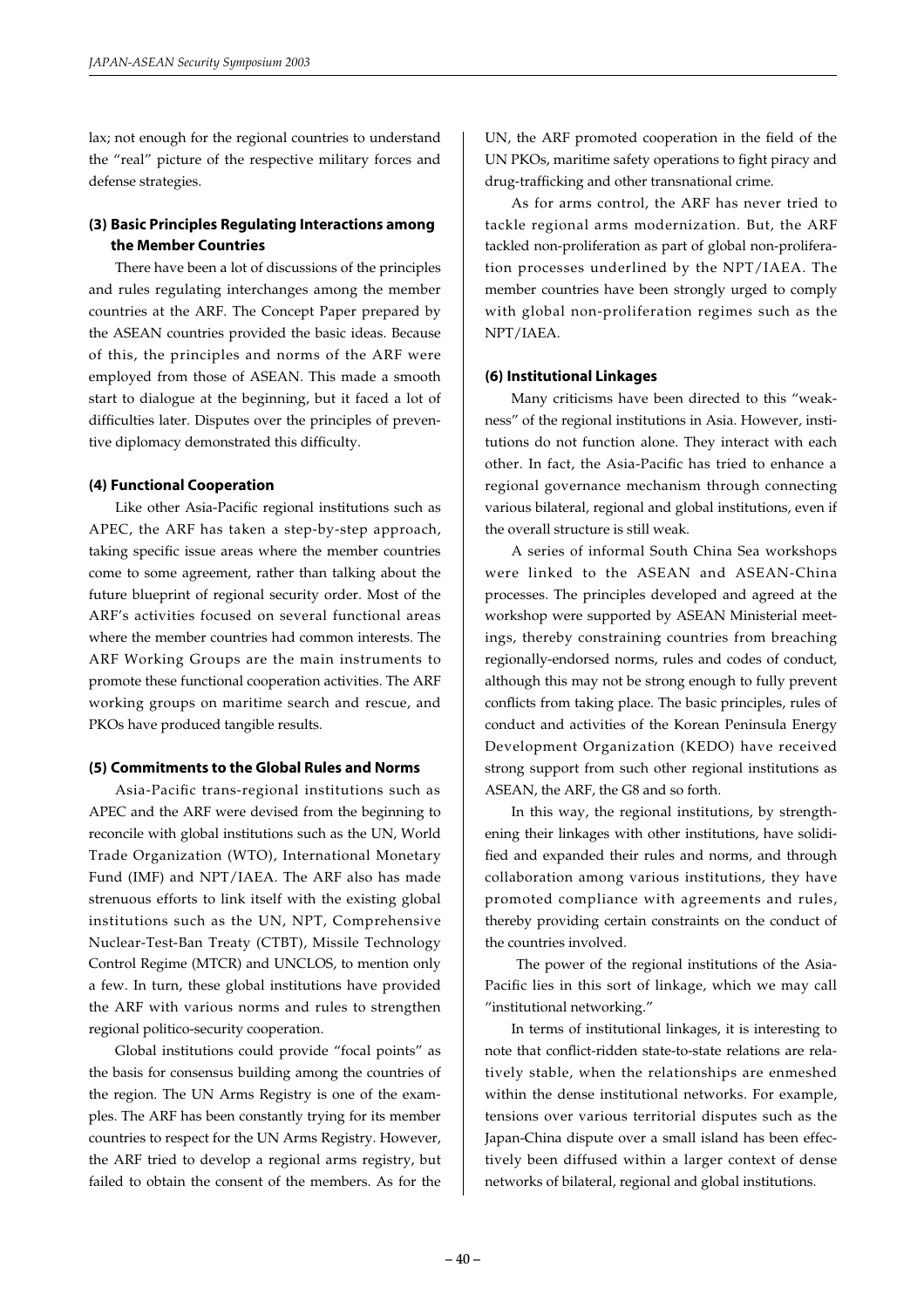On the other hand, some tensions are not necessarily diffused because of the lack of institutional linkages. Synergistic effects originating from the dense linkages of various institutions are not created in these cases. The Korean issue is one of them. The problems in the Korean peninsula are not necessarily due to the lack of institutions regulating inter-state relations, but in the lack of linkages among various institutions. North-South relationships are not fully linked with other institutions such as the US-Democratic People's Republic of Korea (DPRK), Japan-DPRK, China-DPRK, Russia-DPRK, the six-party talks and so forth.

# **5. ARF: From Dialogue to Problem-Solving?**

The ARF's activities have been mainly focused on the creation of principles for security cooperation in the Asia-Pacific. The ARF has never dealt with particular security issues. The only exception is in the field of maritime safety. The ARF has been taking various concrete measures to enhance maritime safety in the region. Can the ARF focus on particular themes and issues?

There have been various proposals presented to reactivate the ARF, such as the establishment of the ARF Secretariat, enhancing the role of the ARF's Chair, holding the meeting of senior defense officials concurrently with the meeting of foreign ministers, and so forth. Probably the introduction of these new measures into the ARF processes will, to some extent, contribute to activating the ARF processes. However, they will not solve the fundamental problems facing the ARF.

#### **(1) ARF's Membership**

The ARF is a forum reflecting a cooperative security concept, the essence of which is "inclusiveness" in its membership. In fact, the ARF has expanded its membership and now has all Asia-Pacific countries as its members. In a sense, the ARF is a mini-UN in the Asia-Pacific that includes all major powers (UN Permanent 5 plus Japan). This serves as a quite useful venue for dialogue and consultation and confidence-building. However, when the ARF tries to tackle particular security issues, the composition of the forum becomes a stumbling block. As far as the ARF maintains the principle of consensus decisions, it is impossible for the ARF to deal with politically sensitive issues for the members. The ARF can tackle only the issues where a consensus emerges among the members. So far, the members have agreed to pick up certain issues that the existing global institutions have provided as "focal points."

### **(2) ASEAN's Centrality**

ASEAN's centrality is quite paradoxical. On the one hand, ASEAN's centrality made it possible for the regional countries to agree to establish the Asia-Pacific region-wide security dialogue forum. On the other hand, because of ASEAN's centrality, ASEAN's norms and rules regulating inter-state relations were introduced into the ARF processes.

Today, most security issues touch upon internal affairs. But ASEAN's norms of managing inter-state relations have prevented the ARF from directly dealing with security issues with domestic implications. In addition, rather than directly dealing with particular security issues, ASEAN has focused upon developing norms, principles and rules regulating inter-state relations among the members. ASEAN has had few experiences in directly dealing with "hot" security issues. In fact, there has been little opportunity for ASEAN to present concrete proposals to deal with particular security themes and issues at the ARF. ASEAN's practices and power depend upon the belief that collectively developed rules and norms would put diplomatic constraints on the behaviors of the others. This has been useful in some areas but has not worked in politically sensitive areas.

Of course, this does not mean that the ARF becomes more effective if ASEAN steps down from the "driver's seat" of the ARF. The composition of membership and the difference of security interests among the members have prevented the ARF from touching upon politically sensitive issues.

## **(3) Rehabilitating the ARF**

Given the current modalities of the ARF, it will still be difficult for the ARF to directly deal with particular security issues in the coming years. However, there are several ways for the ARF to reactivate its activities.

First, we wait for the changes of intra-ASEAN relations. ASEAN has a huge responsibility for how the ARF evolves in the coming years, given its claim that ASEAN sits in the driver's seat. Most of the security issues in the region have grave domestic implications. Discussions will be touching upon domestic affairs/politics. If ASEAN countries succeed in developing norms, principles and rules to engage in the internal affairs of other members, the modalities of the ARF will be modified accordingly and the ARF will be able to touch upon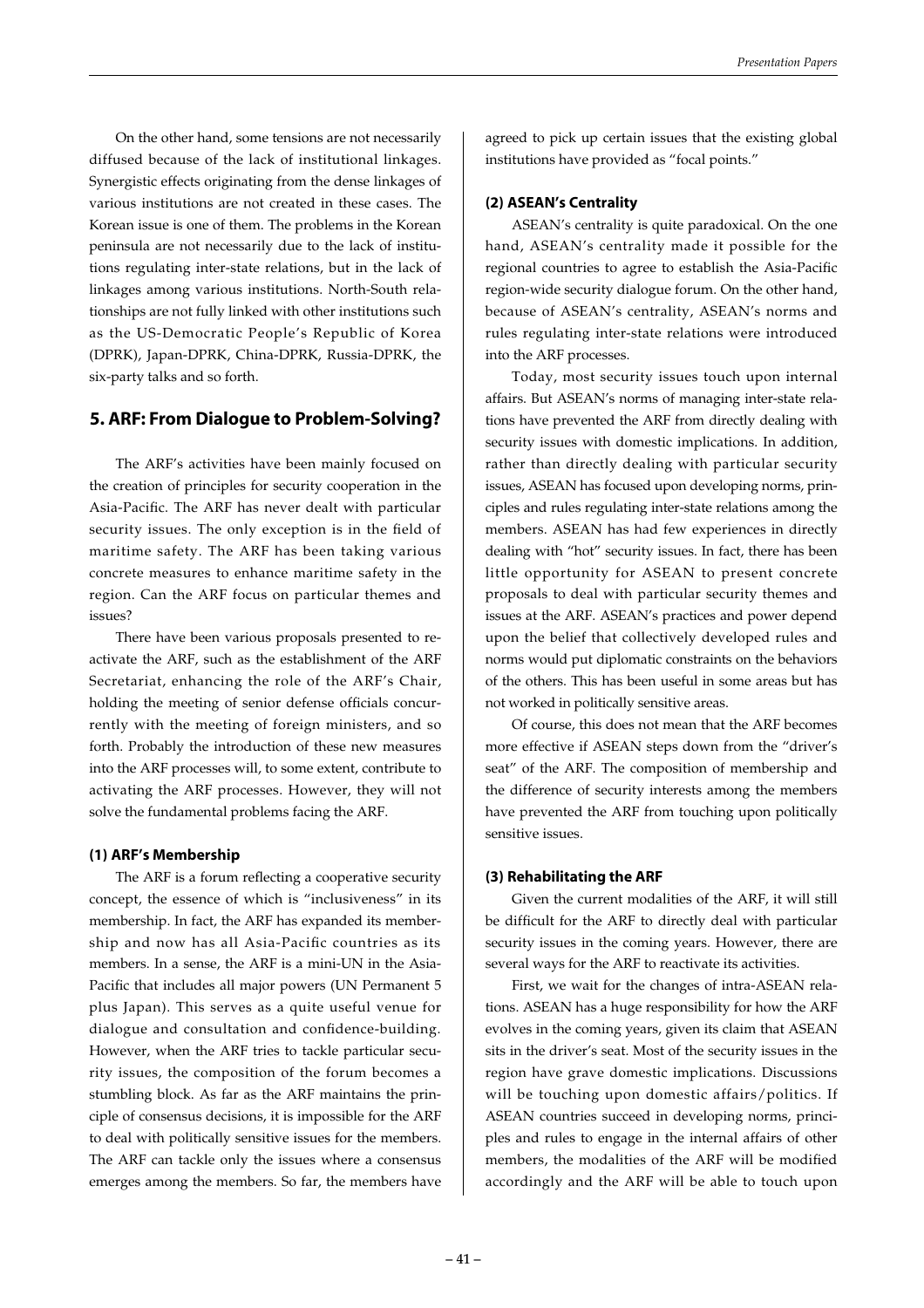more sensitive security issues with internal implications such as arms modernization. In this regard, it is quite interesting how the currently discussed new concept of the ASC will develop in the coming years.

Second, one of the reasons for the slow pacing of ARF processes (and Asia-Pacific regional cooperation in general) is found in domestic politics, namely the insecurity of domestic political regimes in terms of the legitimacy of political leadership. Many Asian countries are facing the challenge of a great transformation of political regimes, from authoritarian to democratic ones.

The extent to which regional cooperation can develop is likely to depend very heavily on the coherence and viability of the states and state structures within a given region. The absence of viable states (both in terms of effective state apparatus and mutually accepted territorial boundaries) makes the process of region building difficult, if not impossible. States remain the essential building blocks on which regional cooperative exercises are built.

Furthermore, achieving common rules of conduct and entering into reciprocal commitments and obligations need some degree of "like-mindedness" on the part of the participating states concerned. Homogeneity of social organizations and values, and convergence of political interests all make it easier to accept necessary levels of intrusive management, in terms of both standard setting and regulation, as well as effective implementation.

Again, in this regard, ASEAN's introduction of the principle of democratic governance into the "ASEAN Concord II" (to be reportedly adopted at the ASEAN Summit, Bali, shortly) demonstrates a remarkable development.

Third, in the meantime, the ARF should think about the introduction of the principle of "coalitions of the willing." Asia-Pacific cooperation has to move towards establishing regional arrangements that entail the imposition of common rules of conduct and a set of legally binding reciprocal commitments and obligations. Achieving common rules of conduct and entering into reciprocal commitments and obligations need some degree of "like-mindedness" among the participating governments.

Fourth, the ARF should further enhance functional cooperation. In the foreseeable future, it may be difficult for the ARF to evolve into a tightly organized regulatory institution that creates mutually binding rules and behavioral prescriptions. However, it could serve as a "programmatic" forum leading to some joint or collaborative projects among the Asia-Pacific countries. There are many functional areas such as law enforcement, border control, maritime safety and so forth where the ARF could enhance its collective activities.

## **6. Tentative Conclusion**

Existing alliances and the newly formed coalitions of the willing will continue to play important roles for security management in the region. At the same time, we need security institutions where all the countries in the region participate on an equal footing. This is vital for us to enhance mutual confidence-building, especially given the rapidly changing political, economic and security outlooks. The role of the ARF as a regional security institution is quite important in this regard.

However, this does not mean that the ARF will be able to act as one of the key regional institutions in the coming years without "reforms." The basic foundations of the ARF are constantly being eroded. New developments in the Asia-Pacific region will continue to cast serious doubts on the viability of the ARF. If the ARF continues to maintain the existing modalities, the ARF will be further marginalized.

Of particular importance, as I mentioned above, the major powers' relations have been constantly changing. A new security mechanism in Northeast Asia that includes all major powers may emerge after the settlement of the North Korean nuclear issue. If this happens, security gravity of the Asia-Pacific region will further shift towards Northeast Asia. Southeast Asia will form just a part of the expanded Northeast Asia's security system. In addition, fighting against terrorism has been creating various security arrangements based upon the principle of the coalitions of the willing. Now is the time for Japan and the ASEAN countries to enhance cooperation to reactivate the ARF processes.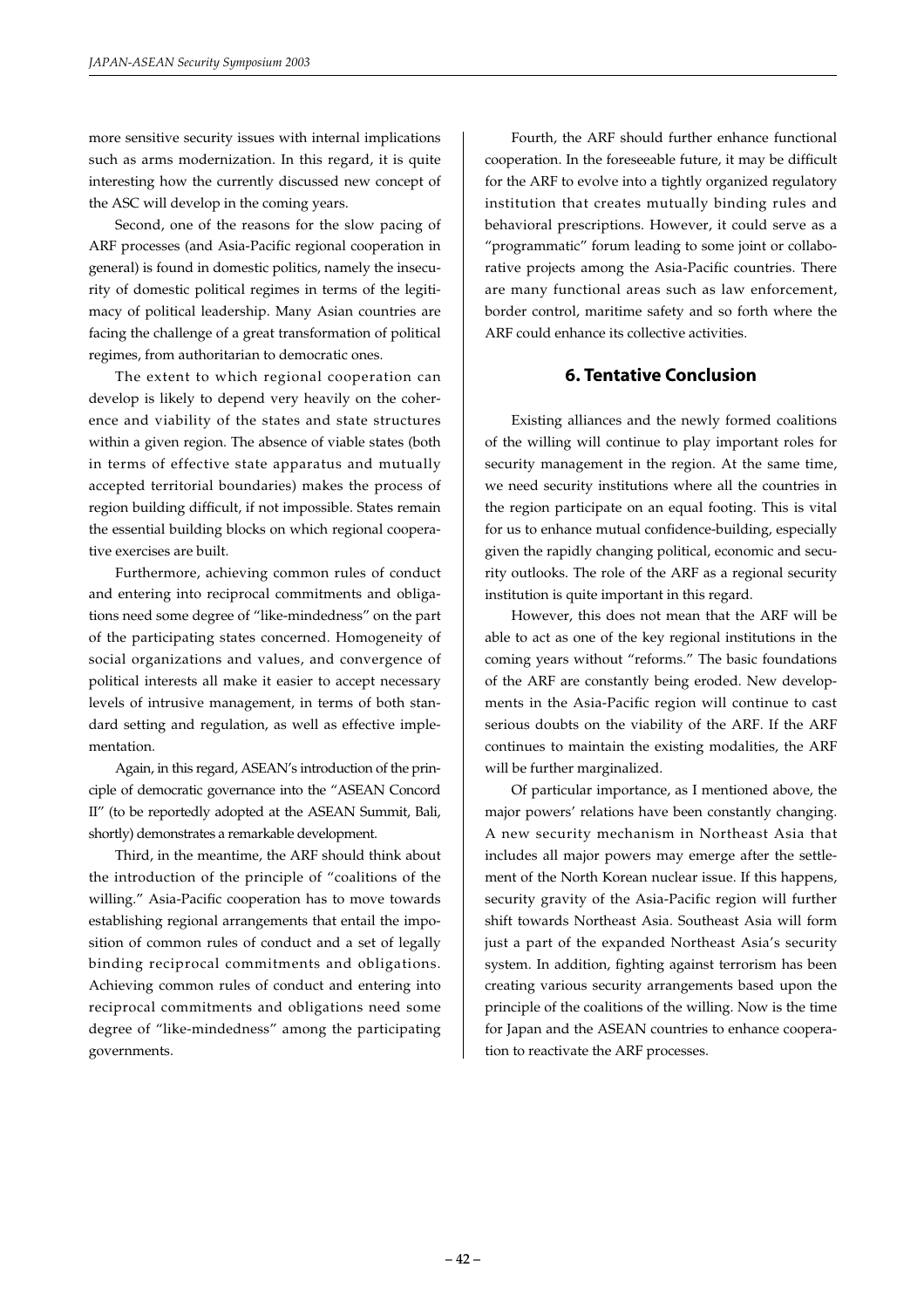**Reference**

# **DECLARATION OF ASEAN CONCORD II (BALI CONCORD II), 7–8 October 2003**

The Sultan of Brunei Darussalam, the Prime Minister of the Kingdom of Cambodia, the President of the Republic of Indonesia, the Prime Minister of the Lao People's Democratic Republic, the Prime Minister of Malaysia, the Prime Minister of the Union of Myanmar, the President of the Republic of the Philippines, the Prime Minister of the Republic of Singapore, the Prime Minister of the Kingdom of Thailand and the Prime Minister of the Socialist Republic of Viet Nam;

**RECALLING** the Declaration of ASEAN Concord adopted in this historic place of Bali, Indonesia in 1976, the Leaders of the Association of Southeast Asian Nations (ASEAN) expressed satisfaction with the overall progress made in the region;

**NOTING** in particular the expansion of ASEAN to ten countries in Southeast Asia, the deepening of regional economic integration and the impending accession to the Treaty of Amity and Cooperation (TAC) by States outside Southeast Asia;

**CONSCIOUS** of the need to further consolidate and enhance the achievements of ASEAN as a dynamic, resilient, and cohesive regional association for the well being of its member states and people as well as the need to further strengthen the Association's guidelines in achieving a more coherent and clearer path for cooperation between and among them;

**REAFFIRMING** their commitment to the principles enshrined in the ASEAN Declaration (Bangkok, 1967), the Declaration on Zone of Peace, Freedom, and Neutrality (Kuala Lumpur, 1971), the Treaty of Amity and Cooperation in Southeast Asia (Bali, 1976), the Declaration of ASEAN Concord (Bali, 1976), and the Treaty on the Southeast Asia Nuclear Weapons Free Zone (Bangkok, 1995);

**COGNIZANT** that the future of ASEAN cooperation is guided by the ASEAN Vision 2020, the Hanoi Plan of Action (1999-2004), and its succeeding Plans of Action, the Initiative for ASEAN Integration (IAI), and the Roadmap for the Integration of ASEAN (RIA);

**CONFIRMING** further that ASEAN Member Countries share primary responsibility for strengthening the economic and social stability in the region and ensuring their peaceful and progressive national development, and that they are determined to ensure their stability and security from external interference in any form or manner in order to preserve their national interest in accordance with the ideals and aspirations of their peoples;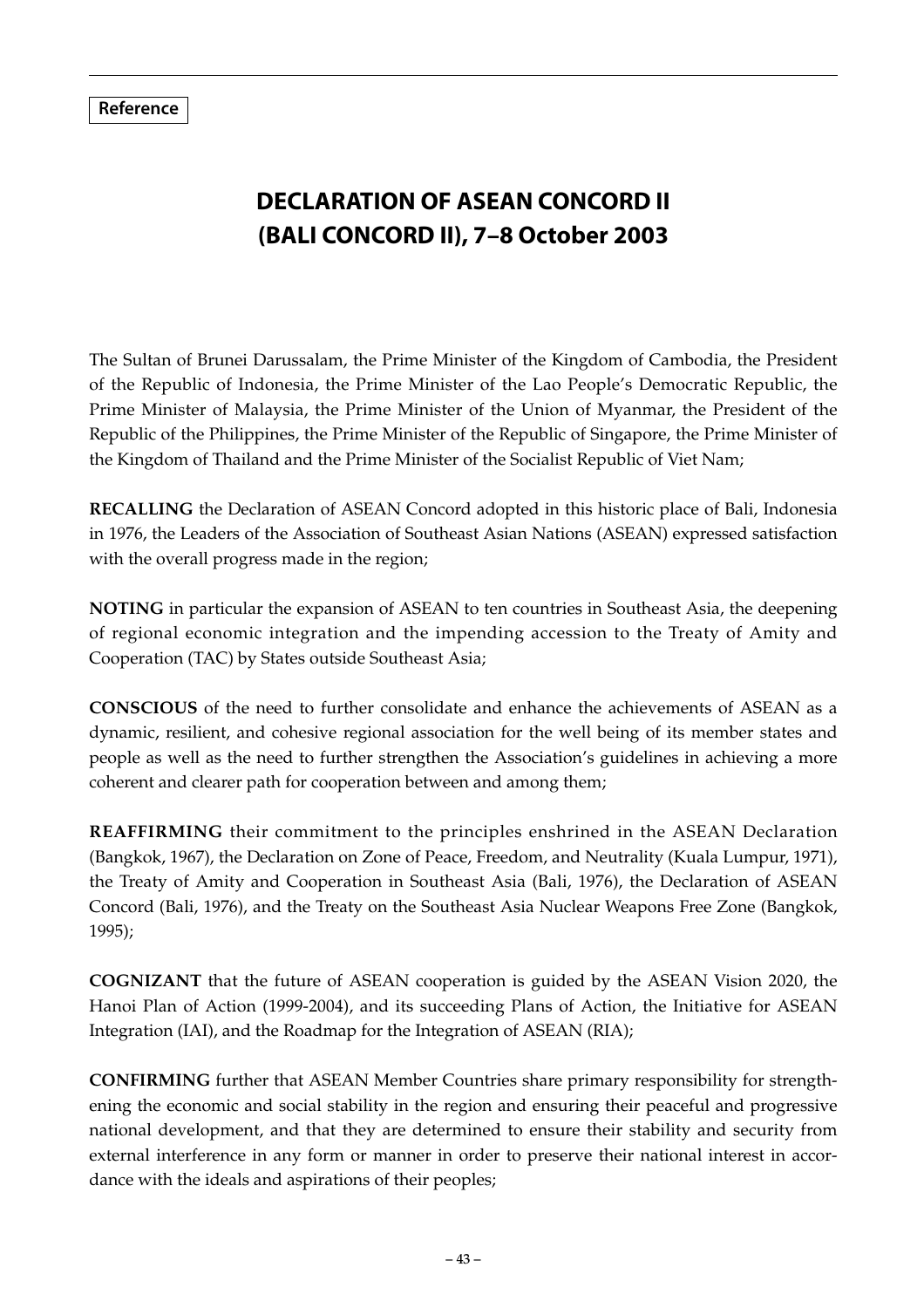**REAFFIRMING** the fundamental importance of adhering to the principle of non-interference and consensus in ASEAN cooperation;

**REITERATING** that the Treaty of Amity and Cooperation in Southeast Asia (TAC) is an effective code of conduct for relations among governments and peoples;

**RECOGNIZING** that sustainable economic development requires a secure political environment based on a strong foundation of mutual interests generated by economic cooperation and political solidarity;

**COGNIZANT** of the interdependence of the ASEAN economies and the need for ASEAN member countries to adopt "Prosper Thy Neighbour" policies in order to ensure the long-term vibrancy and prosperity of the ASEAN region;

**REITERATING** the importance of rules-based multilateral trading system that is equitable and that contributes towards the pursuit of development;

**REAFFIRMING** that ASEAN is a concert of Southeast Asian nations, bonded together in partnership in dynamic development and in a community of caring societies, committed to upholding cultural diversity and social harmony;

# **DO HEREBY DECLARE THAT:**

- 1. An ASEAN Community shall be established comprising three pillars, namely political and security cooperation, economic cooperation, and socio-cultural cooperation that are closely intertwined and mutually reinforcing for the purpose of ensuring durable peace, stability and shared prosperity in the region;
- 2. ASEAN shall continue its efforts to ensure closer and mutually beneficial integration among its member states and among their peoples, and to promote regional peace and stability, security, development and prosperity with a view to realizing an ASEAN Community that is open, dynamic and resilient;
- 3. ASEAN shall respond to the new dynamics within the respective ASEAN Member Countries and shall urgently and effectively address the challenge of translating ASEAN cultural diversities and different economic levels into equitable development opportunity and prosperity, in an environment of solidarity, regional resilience and harmony;
- 4. ASEAN shall nurture common values, such as habit of consultation to discuss political issues and the willingness to share information on matters of common concern, such as environmental degradation, maritime security cooperation, the enhancement of defense cooperation among ASEAN countries, develop a set of socio-political values and principles, and resolve to settle long-standing disputes through peaceful means;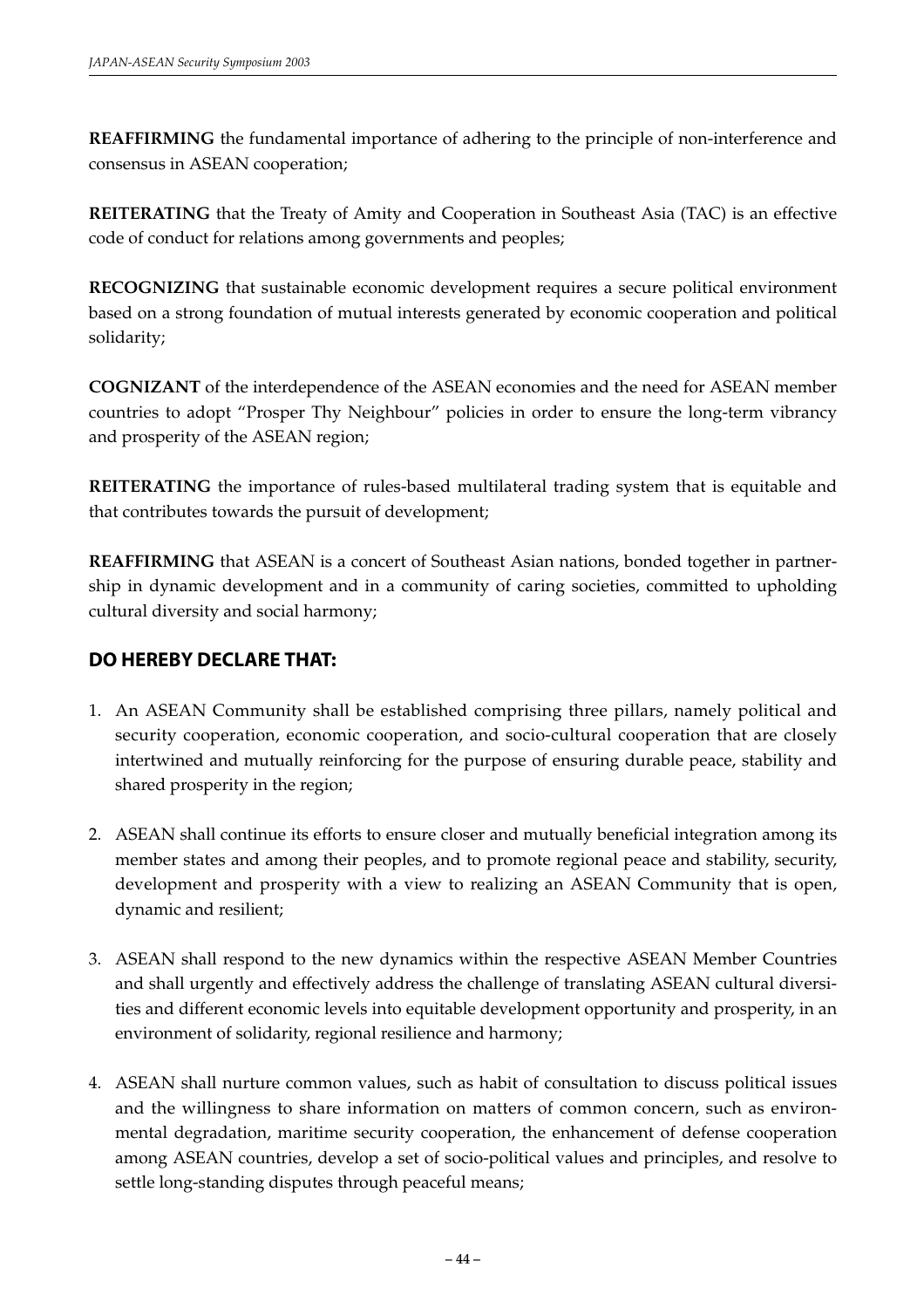- 5. The Treaty of Amity and Cooperation in Southeast Asia (TAC) is the key code of conduct governing relations between states and a diplomatic instrument for the promotion of peace and stability in the region;
- 6. The ASEAN Regional Forum (ARF) shall remain the primary forum in enhancing political and security cooperation in the Asia Pacific region, as well as the pivot in building peace and stability in the region. ASEAN shall enhance its role in further advancing the stages of cooperation within the ARF to ensure the security of the Asia Pacific region;
- 7. ASEAN is committed to deepening and broadening its internal economic integration and linkages with the world economy to realize an ASEAN Economic Community through a bold, pragmatic and unified strategy;
- 8. ASEAN shall further build on the momentum already gained in the ASEAN+3 process so as to further draw synergies through broader and deeper cooperation in various areas;
- 9. ASEAN shall build upon opportunities for mutually beneficial regional integration arising from its existing initiatives and those with partners, through enhanced trade and investment links as well as through IAI process and the RIA;
- 10. ASEAN shall continue to foster a community of caring societies and promote a common regional identity;

# **DO HEREBY ADOPT:**

The framework to achieve a dynamic, cohesive, resilient and integrated ASEAN Community:

# **A. ASEAN SECURITY COMMUNITY (ASC)**

- 1. The ASEAN Security Community is envisaged to bring ASEAN's political and security cooperation to a higher plane to ensure that countries in the region live at peace with one another and with the world at large in a just, democratic and harmonious environment. The ASEAN Security Community members shall rely exclusively on peaceful processes in the settlement of intra-regional differences and regard their security as fundamentally linked to one another and bound by geographic location, common vision and objectives.
- 2. The ASEAN Security Community, recognizing the sovereign right of the member countries to pursue their individual foreign policies and defense arrangements and taking into account the strong interconnections among political, economic and social realities, subscribes to the principle of comprehensive security as having broad political, economic, social and cultural aspects in consonance with the ASEAN Vision 2020 rather than to a defense pact, military alliance or a joint foreign policy.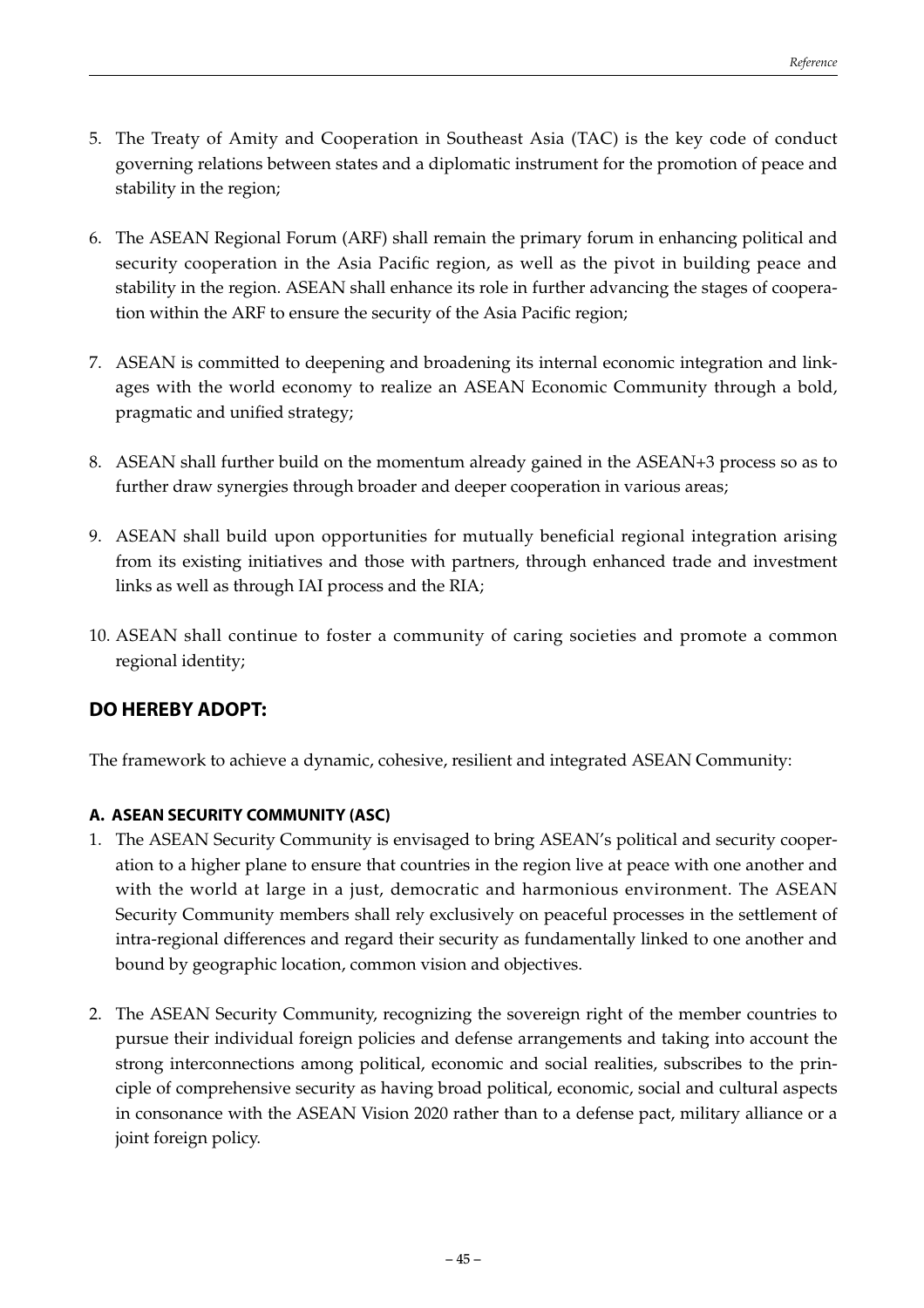- 3. ASEAN shall continue to promote regional solidarity and cooperation. Member Countries shall exercise their rights to lead their national existence free from outside interference in their internal affairs.
- 4. The ASEAN Security Community shall abide by the UN Charter and other principles of international law and uphold ASEAN's principles of non-interference, consensus-based decisionmaking, national and regional resilience, respect for national sovereignty, the renunciation of the threat or the use of force, and peaceful settlement of differences and disputes.
- 5. Maritime issues and concerns are transboundary in nature, and therefore shall be addressed regionally in holistic, integrated and comprehensive manner. Maritime cooperation between and among ASEAN member countries shall contribute to the evolution of the ASEAN Security Community.
- 6. Existing ASEAN political instruments such as the Declaration on ZOPFAN, the TAC, and the SEANWFZ Treaty shall continue to play a pivotal role in the area of confidence building measures, preventive diplomacy and the approaches to conflict resolution.
- 7. The High Council of the TAC shall be the important component in the ASEAN Security Community since it reflects ASEAN's commitment to resolve all differences, disputes and conflicts peacefully.
- 8. The ASEAN Security Community shall contribute to further promoting peace and security in the wider Asia Pacific region and reflect ASEAN's determination to move forward at a pace comfortable to all. In this regard, the ARF shall remain the main forum for regional security dialogue, with ASEAN as the primary driving force.
- 9. The ASEAN Security Community is open and outward looking in respect of actively engaging ASEAN's friends and Dialogue Partners to promote peace and stability in the region, and shall build on the ARF to facilitate consultation and cooperation between ASEAN and its friends and Partners on regional security matters.
- 10. The ASEAN Security Community shall fully utilize the existing institutions and mechanisms within ASEAN with a view to strengthening national and regional capacities to counter terrorism, drug trafficking, trafficking in persons and other transnational crimes; and shall work to ensure that the Southeast Asian Region remains free of all weapons of mass destruction. It shall enable ASEAN to demonstrate a greater capacity and responsibility of being the primary driving force of the ARF.
- 11. The ASEAN Security Community shall explore enhanced cooperation with the United Nations as well as other international and regional bodies for the maintenance of international peace and security.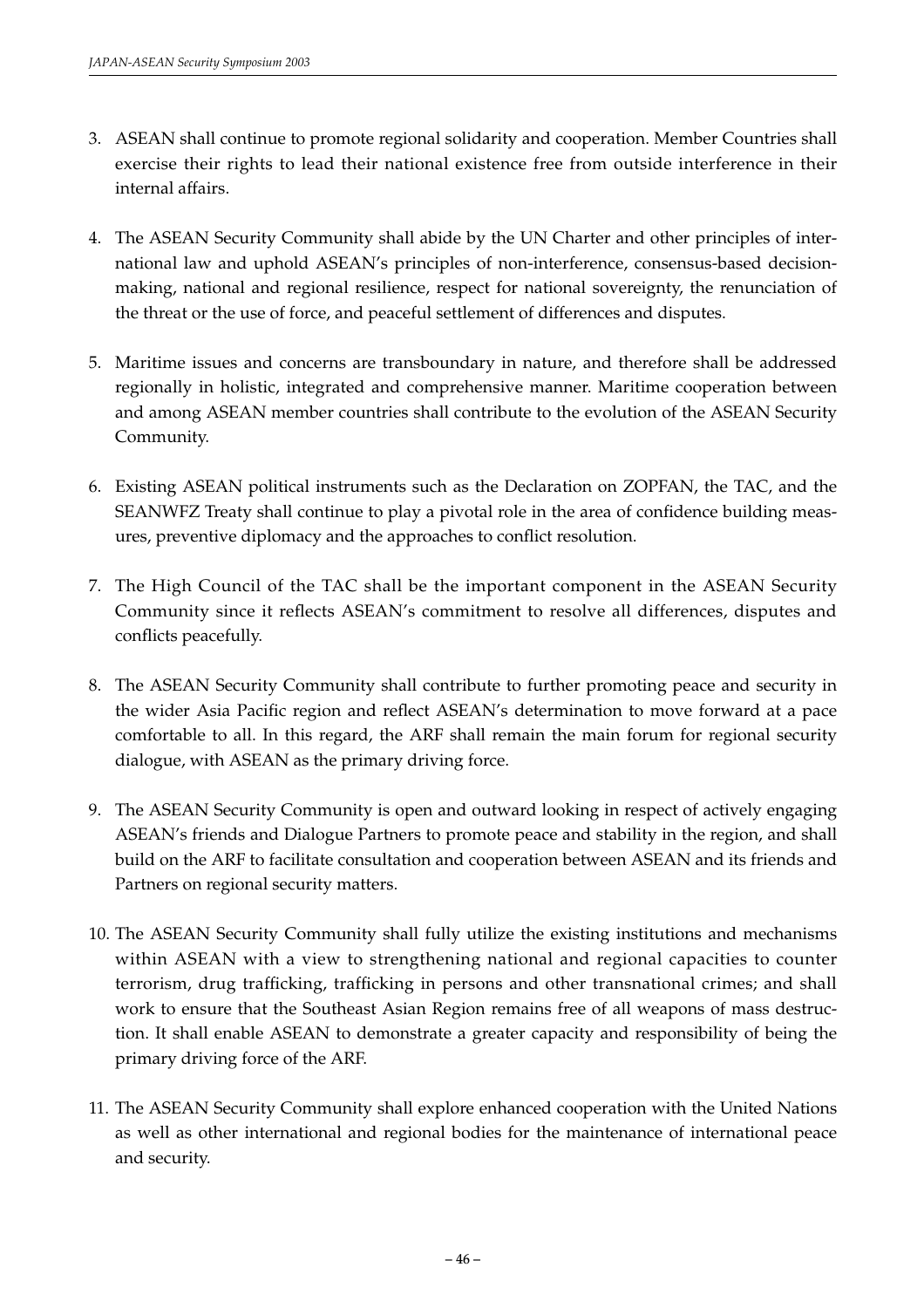12. ASEAN shall explore innovative ways to increase its security and establish modalities for the ASEAN Security Community, which include, inter alia, the following elements: norms-setting, conflict prevention, approaches to conflict resolution, and post-conflict peace building.

# **B. ASEAN ECONOMIC COMMUNITY (AEC)**

- 1. The ASEAN Economic Community is the realisation of the end-goal of economic integration as outlined in the ASEAN Vision 2020, to create a stable, prosperous and highly competitive ASEAN economic region in which there is a free flow of goods, services, investment and a freer flow of capital, equitable economic development and reduced poverty and socio-economic disparities in year 2020.
- 2. The ASEAN Economic Community is based on a convergence of interests among ASEAN members to deepen and broaden economic integration efforts through existing and new initiatives with clear timelines.
- 3. The ASEAN Economic Community shall establish ASEAN as a single market and production base, turning the diversity that characterises the region into opportunities for business complementation making the ASEAN a more dynamic and stronger segment of the global supply chain. ASEAN's strategy shall consist of the integration of ASEAN and enhancing ASEAN's economic competitiveness. In moving towards the ASEAN Economic Community, ASEAN shall, inter alia, institute new mechanisms and measures to strengthen the implementation of its existing economic initiatives including the ASEAN Free Trade Area (AFTA), ASEAN Framework Agreement on Services (AFAS) and ASEAN Investment Area (AIA); accelerate regional integration in the priority sectors; facilitate movement of business persons, skilled labour and talents; and strengthen the institutional mechanisms of ASEAN, including the improvement of the existing ASEAN Dispute Settlement Mechanism to ensure expeditious and legally binding resolution of any economic disputes. As a first step towards the realization of the ASEAN Economic Community, ASEAN shall implement the recommendations of the **High Level Task Force on ASEAN Economic Integration as annexed**.
- 4. The ASEAN Economic Community shall ensure that deepening and broadening integration of ASEAN shall be accompanied by technical and development cooperation in order to address the development divide and accelerate the economic integration of Cambodia, Lao PDR, Myanmar and Viet Nam through IAI and RIA so that the benefits of ASEAN integration are shared and enable all ASEAN Member Countries to move forward in a unified manner.
- 5. The realization of a fully integrated economic community requires implementation of both liberalization and cooperation measures. There is a need to enhance cooperation and integration activities in other areas. These will involve, among others, human resources development and capacity building; recognition of educational qualifications; closer consultation on macroeconomic and financial policies; trade financing measures; enhanced infrastructure and communications connectivity; development of electronic transactions through e-ASEAN; integrating industries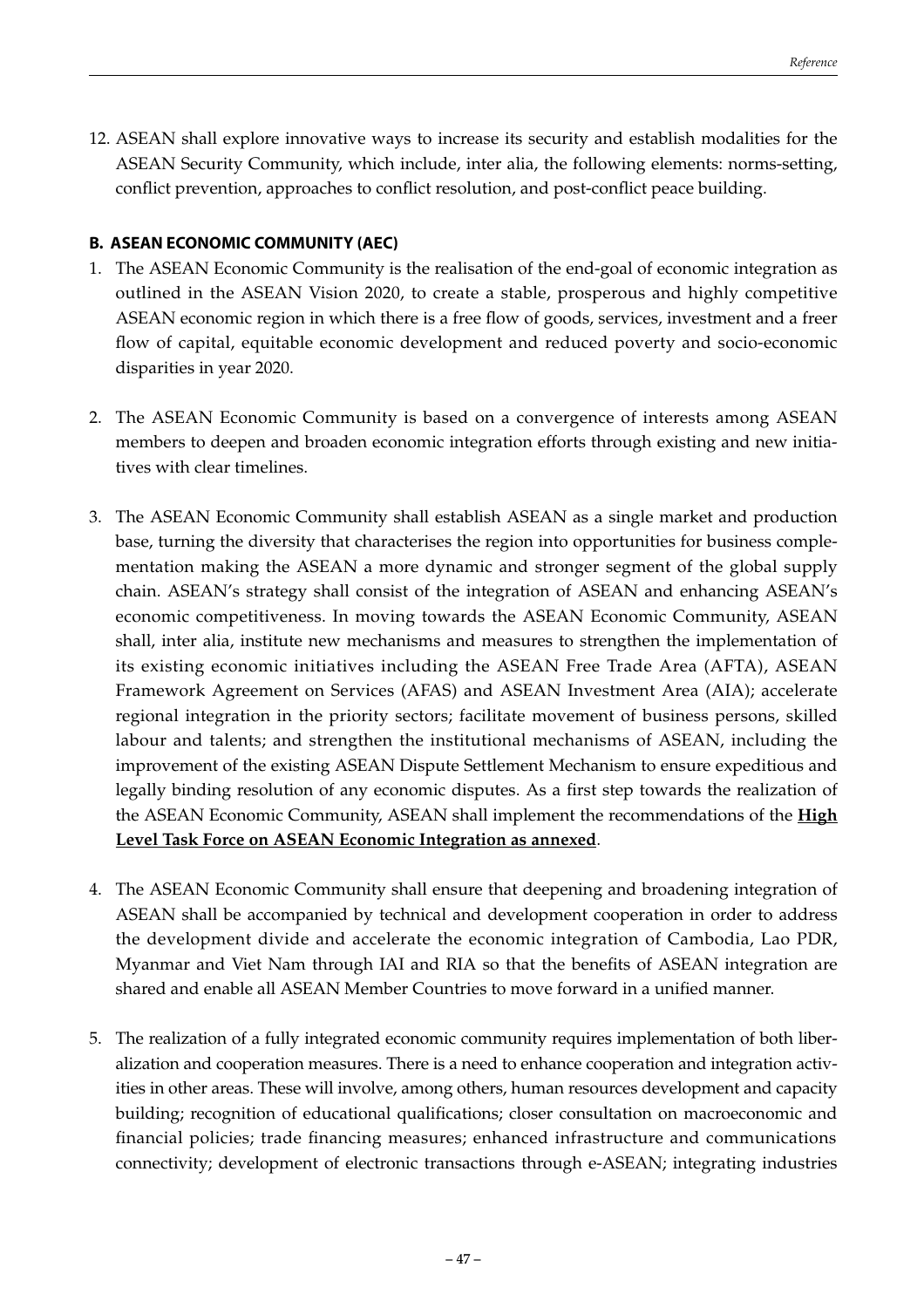across the region to promote regional sourcing; and enhancing private sector involvement.

# **C. ASEAN SOCIO-CULTURAL COMMUNITY (ASCC)**

- 1. The ASEAN Socio-cultural Community, in consonance with the goal set by ASEAN Vision 2020, envisages a Southeast Asia bonded together in partnership as a community of caring societies.
- 2. In line with the programme of action set by the 1976 Declaration of ASEAN Concord, the Community shall foster cooperation in social development aimed at raising the standard of living of disadvantaged groups and the rural population, and shall seek the active involvement of all sectors of society, in particular women, youth, and local communities.
- 3. ASEAN shall ensure that its work force shall be prepared for, and benefit from, economic integration by investing more resources for basic and higher education, training, science and technology development, job creation, and social protection. The development and enhancement of human resources is a key strategy for employment generation, alleviating poverty and socioeconomic disparities, and ensuring economic growth with equity. ASEAN shall continue existing efforts to promote regional mobility and mutual recognition of professional credentials, talents, and skills development.
- 4. ASEAN shall further intensify cooperation in the area of public health, including in the prevention and control of infectious diseases, such as HIV/AIDS and SARS, and support joint regional actions to increase access to affordable medicines. The security of the Community is enhanced when poverty and diseases are held in check, and the peoples of ASEAN are assured of adequate health care.
- 5. The Community shall nurture talent and promote interaction among ASEAN scholars, writers, artists and media practitioners to help preserve and promote ASEAN's diverse cultural heritage while fostering regional identity as well as cultivating people's awareness of ASEAN.
- 6. The Community shall intensify cooperation in addressing problems associated with population growth, unemployment, environmental degradation and transboundary pollution as well as disaster management in the region to enable individual members to fully realize their development potentials and to enhance the mutual ASEAN spirit.

We hereby pledge to our peoples our resolve and commitment to bring the ASEAN Community into reality and, for this purpose, task the concerned Ministers to implement this Declaration.

Done in Bali, Indonesia, on the Seventh Day of October in the Year Two Thousand and Three.

For Brunei Darussalam HAJI HASSANAL BOLKIAH Sultan of Brunei Darussalam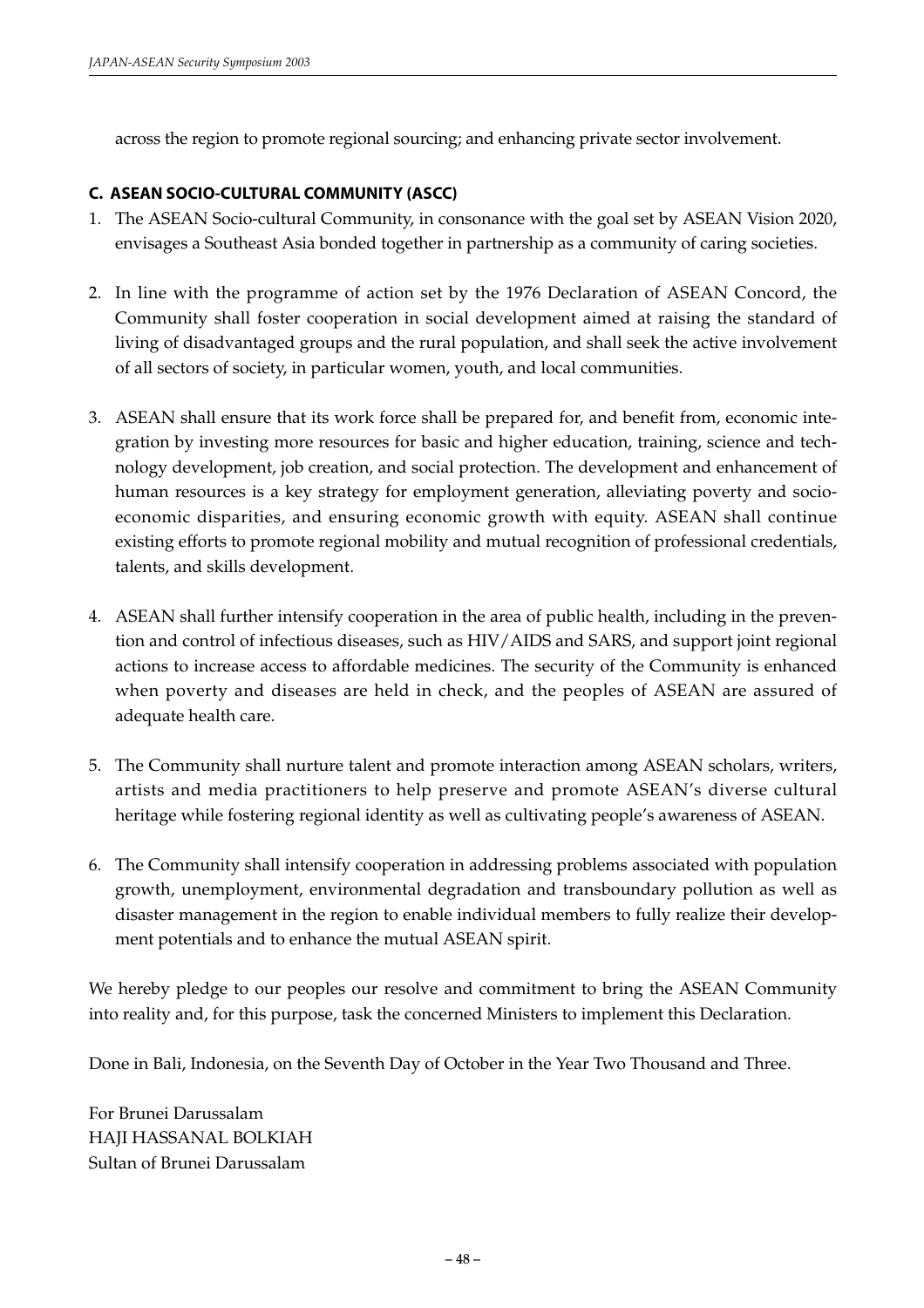For the Kingdom of Cambodia SAMDECH HUN SEN Prime Minister

For the Republic of Indonesia MEGAWATI SOEKARNOPUTRI President

For the Lao People's Democratic Republic BOUNNHANG VORACHITH Prime Minister

For Malaysia DR. MAHATHIR BIN MOHAMAD Prime Minister

For the Union of Myanmar GENERAL KHIN NYUNT Prime Minister

For the Republic of the Philippines GLORIA MACAPAGAL-ARROYO President

For the Republic of Singapore GOH CHOK TONG Prime Minister

For the Kingdom of Thailand DR. THAKSIN SHINAWATRA Prime Minister

For the Socialist Republic of Viet Nam PHAN VAN KHAI Prime Minister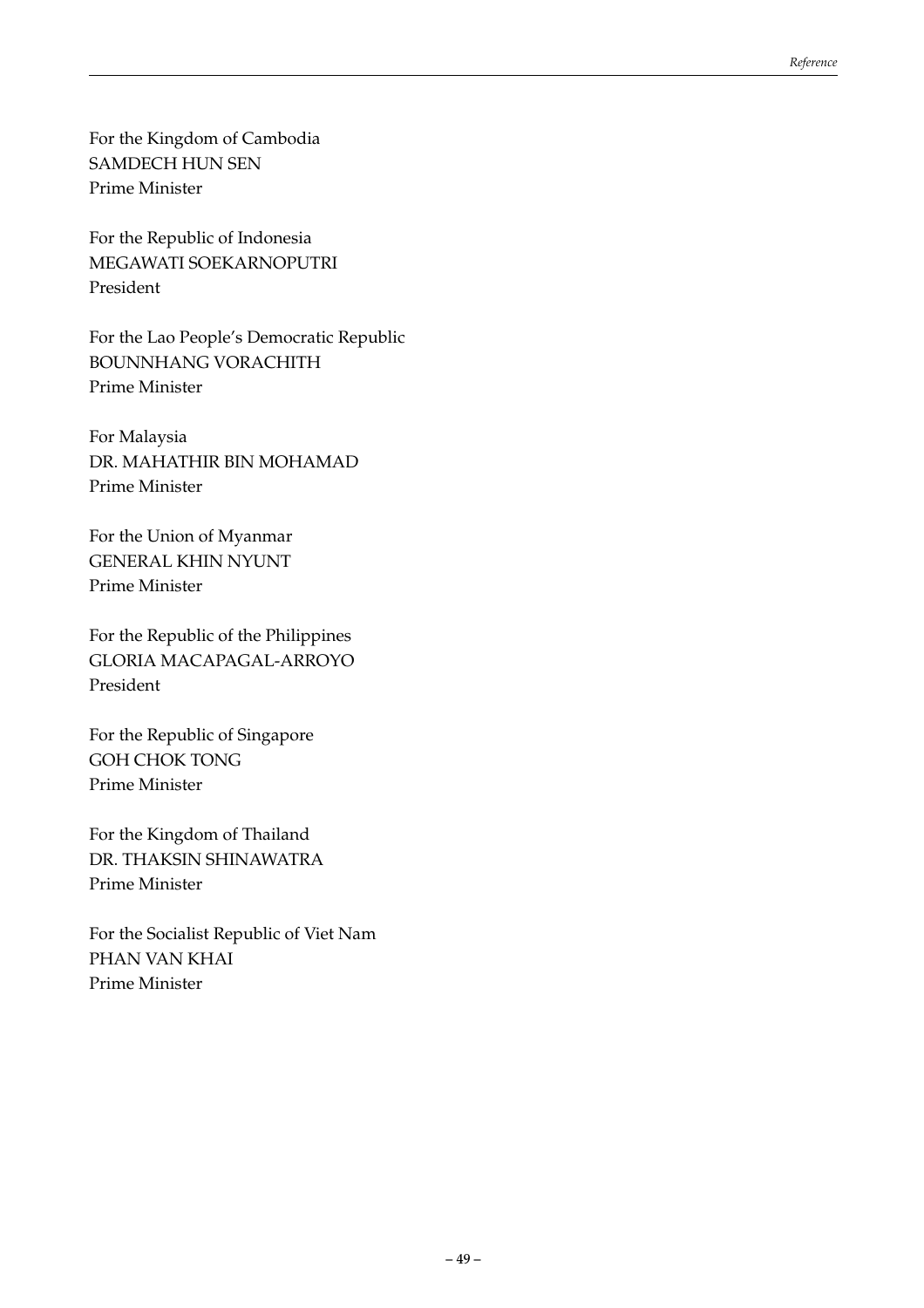# **Speech by Prime Minister of Japan Junichiro Koizumi**

**ASEAN Business and Investment Summit**

October 7, 2003

Distinguished guests, ladies and gentlemen:

Good morning!

Almost exactly one year ago, many lives were taken in a terrorist bomb attack here in Bali. I would like once again to extend my condolences to the victims and their families. We must not be daunted by terrorism, and it is of symbolic importance that many of the region's heads of state and government as well as business leaders have gathered here today to discuss the creation of our future.

Last year, I proposed "act together and advance together" and "sincere and open partnership" in the relationship between Japan and ASEAN. This statement is based on my conviction that we are at a stage where we should advance toward an even greater goal, building upon the ties which Japan and ASEAN have enjoyed over the past 30 years or so.

This year has been designated ASEAN-Japan Exchange Year 2003, celebrating our long history of friendship. Over 600 commemorative events and programs will have been held in Japan and ASEAN countries. As the crowning event of this year of exchange, the Japan-ASEAN Commemorative Summit will be held for the first time in the history of ASEAN. It will be held in Tokyo at the end of the year. I hope that the Commemorative Summit will give broad guidelines for the partnership between Japan and ASEAN in the 21<sup>st</sup> century.

I firmly believe that the aim of the Japan-ASEAN partnership is to transform the East Asian region into an open community that "acts together and advances together" and shares greater prosperity, peace, and trust. Japan and ASEAN should strengthen their cooperation as the engine behind not just their own mutual prosperity but also the prosperity of the entire East Asian region.

East Asia is the world's most promising growth center. ASEAN, Japan, China, and South Korea are home to approximately one third of the world's population and account for about one fifth of both the world's nominal GDP and total trade volume. Nonetheless, compared to the dynamism in North America through NAFTA and Europe via the EU, the Asia region lags behind in terms of regional cooperation and is not fully exercising its potential as a region.

In recent years, however, we have seen impressive developments in East Asian region, including not only cooperation between Japan-ASEAN but also collaboration among ASEAN+3 and among Asian and Oceanian nations related to transnational issues, including piracy and illicit drugs. In the financial world, institutional arrangements for the Chiang Mai Initiative and the development of Asian bond markets are being promoted to prevent recurrence of an Asian financial crisis. ASEAN itself is making efforts to enhance its integration and heighten its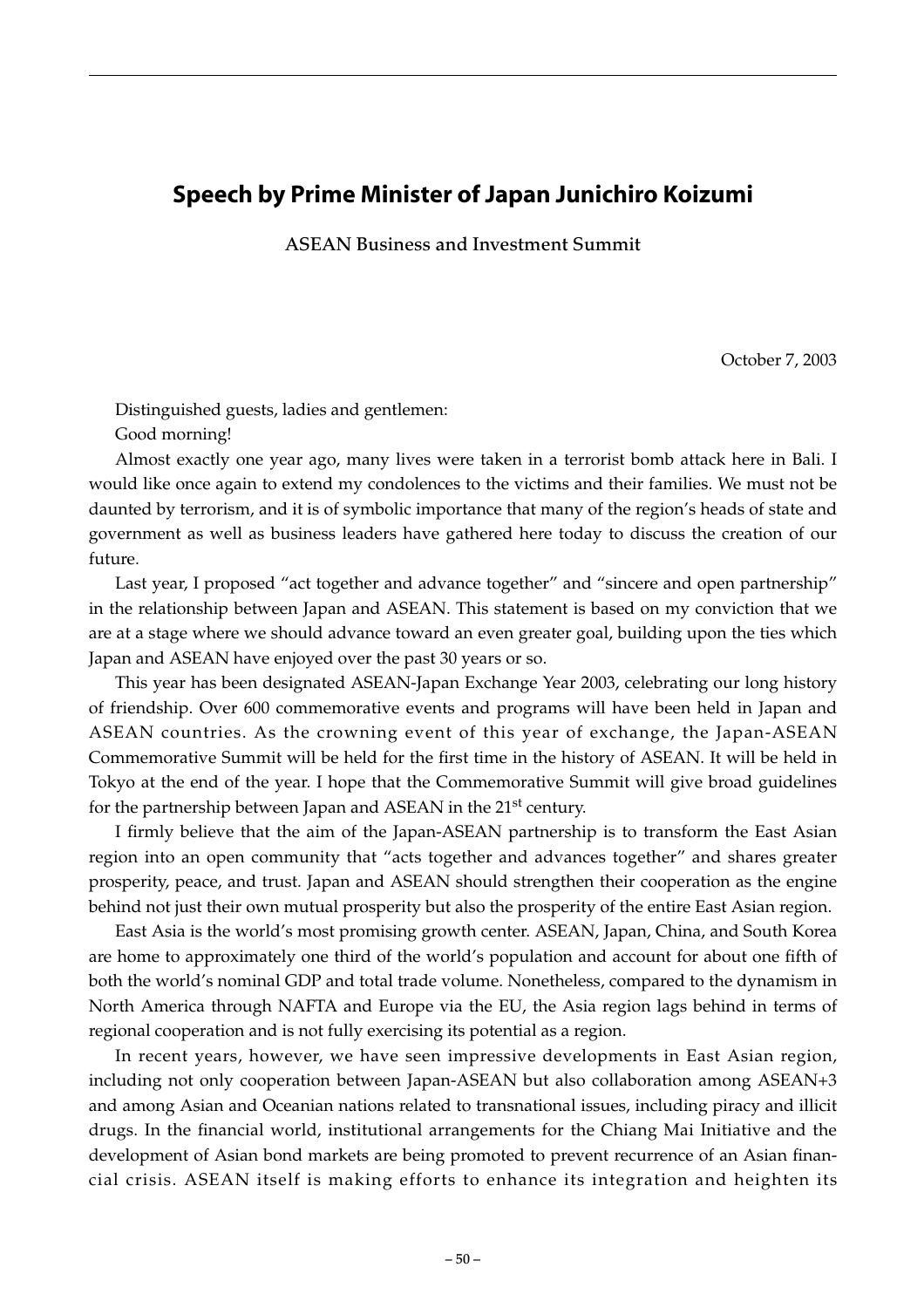*Reference*

competitiveness. Today as regional cooperation has started to develop, it is expected that all measures taken by this region will be promoted keeping in mind the overriding aim of creating an open community that "acts together and advances together."

What tasks should Japan and ASEAN address in order to achieve mutual prosperity and create an East Asian community?

First, partnership on the economic front should be fortified. If the exchange of ideas and the movement of people, goods, and funds are enhanced within the East Asian region with its great potential, economic activities will be further stimulated, and the economy of scale will also take effect. Japan and ASEAN are becoming increasingly interdependent in terms of their economies. Alongside the EU, ASEAN is Japan's second largest trade partner, sharing over \$110 billion in trade annually. Moreover, accumulated amount of direct investment from Japan to ASEAN exceeds \$100 billion. As the nucleus of economic cooperation in the East Asian region, the economic partnership shared by Japan and ASEAN should serve as a model.

Based upon this idea, I proposed "The Initiative for Japan-ASEAN Comprehensive Economic Partnership" last year. This initiative promotes not only the liberalization of investment and trade in goods and services, but also encourages advanced cooperation in a wide range of fields from tourism to human resources development and small and medium-sized corporations. We strive not only to achieve economic profit, but also to deepen our political and human ties and to increase the strength of the entire region through friendly competition. The Japan-Singapore Economic Partnership Agreement has already entered into force, and consultations are underway with Thailand, the Philippines, Malaysia, and Indonesia with a goal toward creating similar bilateral economic partnerships. Moreover, a basic agreement has been reached on the Japan-Viet Nam Investment Agreement. Japan is working to create an economic partnership with ASEAN as a whole in fields for trade facilitation and cooperation as well as in areas for liberalization.

Secondly, the economic crisis made us keenly aware that East Asia needs strong economic systems which would enjoy confidence of investors and consumers in the world. This means enhancing the legal systems in the area of anti-monopoly issues so that rival companies can compete on an equal footing. The protection of intellectual property rights must also be ensured so that inventors whose profits are protected would have an increased desire to develop new technology. The transparency of the public procurement system also has to be secured in order to prevent corruption. The kinds of reforms required will differ from country to country; however, every country will need the determination to change systems if ill-suited to the current situation though they used to function well. I am promoting reform in Japan in the belief that "without structural reform there can be no rebirth for Japan." At the same time, I am calling upon the Japanese people not to fear change but to take up the challenges presented by the new age. By developing its economic systems, ASEAN can continue to be an attractive investment destination for foreign corporations. Japan and ASEAN can further prosper, I believe, sharing their experiences and lessons.

The third issue is promoting economic development and rectifying the disparities in the ASEAN region. Japan recognizes the importance of ASEAN's maintaining its unity and developing together. Japan has placed special emphasis on ASEAN countries in providing ODA to developing countries in the world. Over the past decade, Japan has extended bilateral ODA to ASEAN countries in the amount of approximately \$24 billion or about 30 percent of Japan's total bilateral ODA.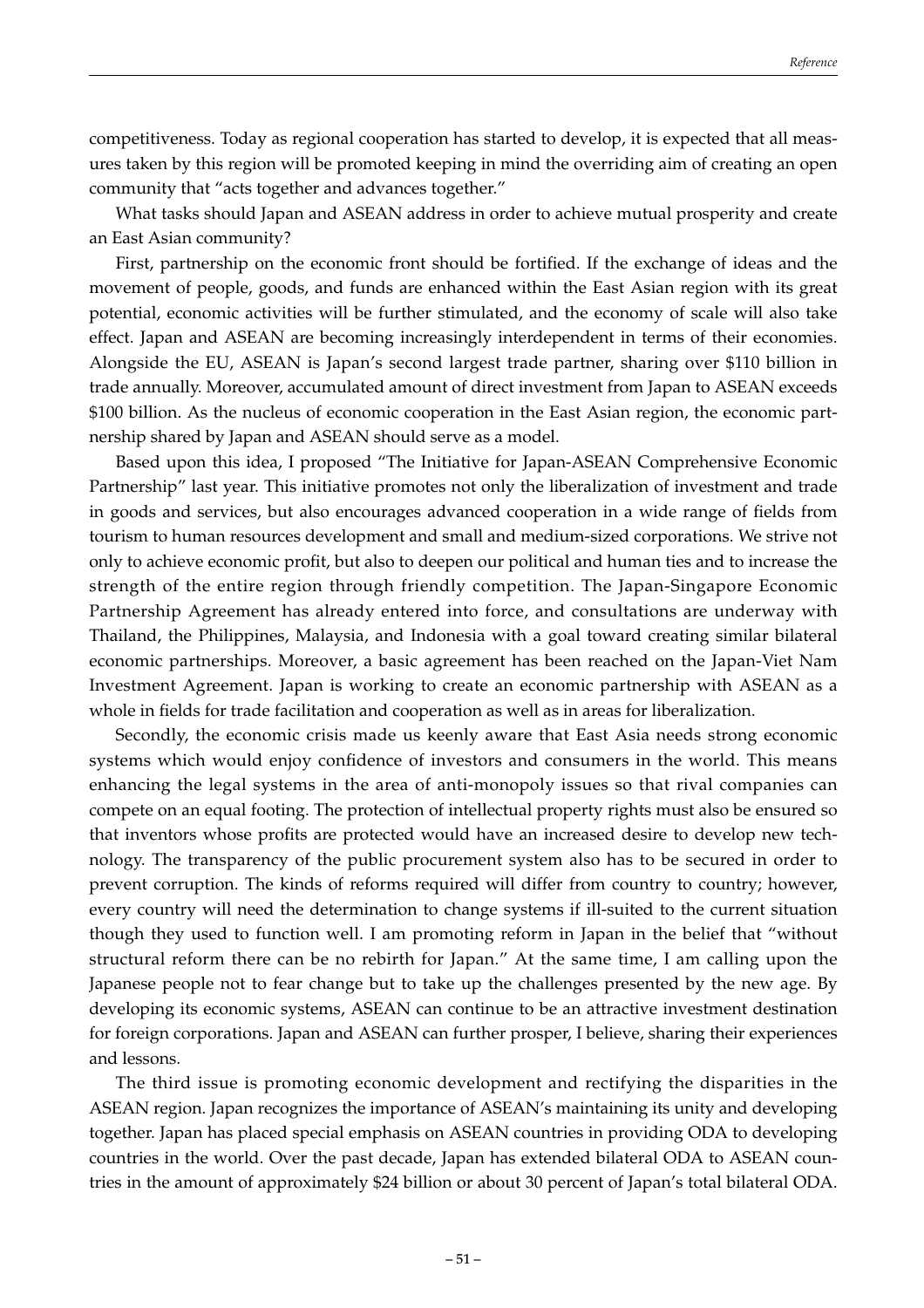Japan will continue to emphasize ASEAN countries in its ODA activities.

At the same time, foreign direct investment assumes increasing importance for the economic development of the ASEAN countries. Investment plays a significant role for developing countries to achieve self-reliant prosperity. Thus, it is of utmost importance to improve investment environment. For example, the Mekong subregion development requires a new strategy that combines various elements, including not only ODA, but also market integration, trade, and investment. Moreover, following the good tradition of East Asia where countries that are at different levels of economic development help and complement each other, Japan intends to support new members of the ASEAN through its partnership with its more advanced members.

I would like to make one final remark. A sound political environment is indispensable to overcome the various issues I have just mentioned and expand trade and investment. The countries of this region should offer each other advice and assistance to resolve any difficulties they face in the political realm. In this area as well, Japan will "act together and advance together" as a "sincere and open partner."

The world is changing and growing day after day. I am confident that future generations will view the various kinds of regional cooperation we are undertaking today as a history-making endeavor to raise East Asia to a new stage. I am proud that Japan and ASEAN can play an active role in these historic times. Japan is always prepared to provide cooperation and support for the further development of ASEAN countries. This basic stance of ours is unshakable. I strongly hope that Japan and ASEAN will further deepen heart-to-heart understanding and continue to be true friends who help with each other at any time, not only in fair weather, but in adverse circumstances as well.

Thank you for your kind attention.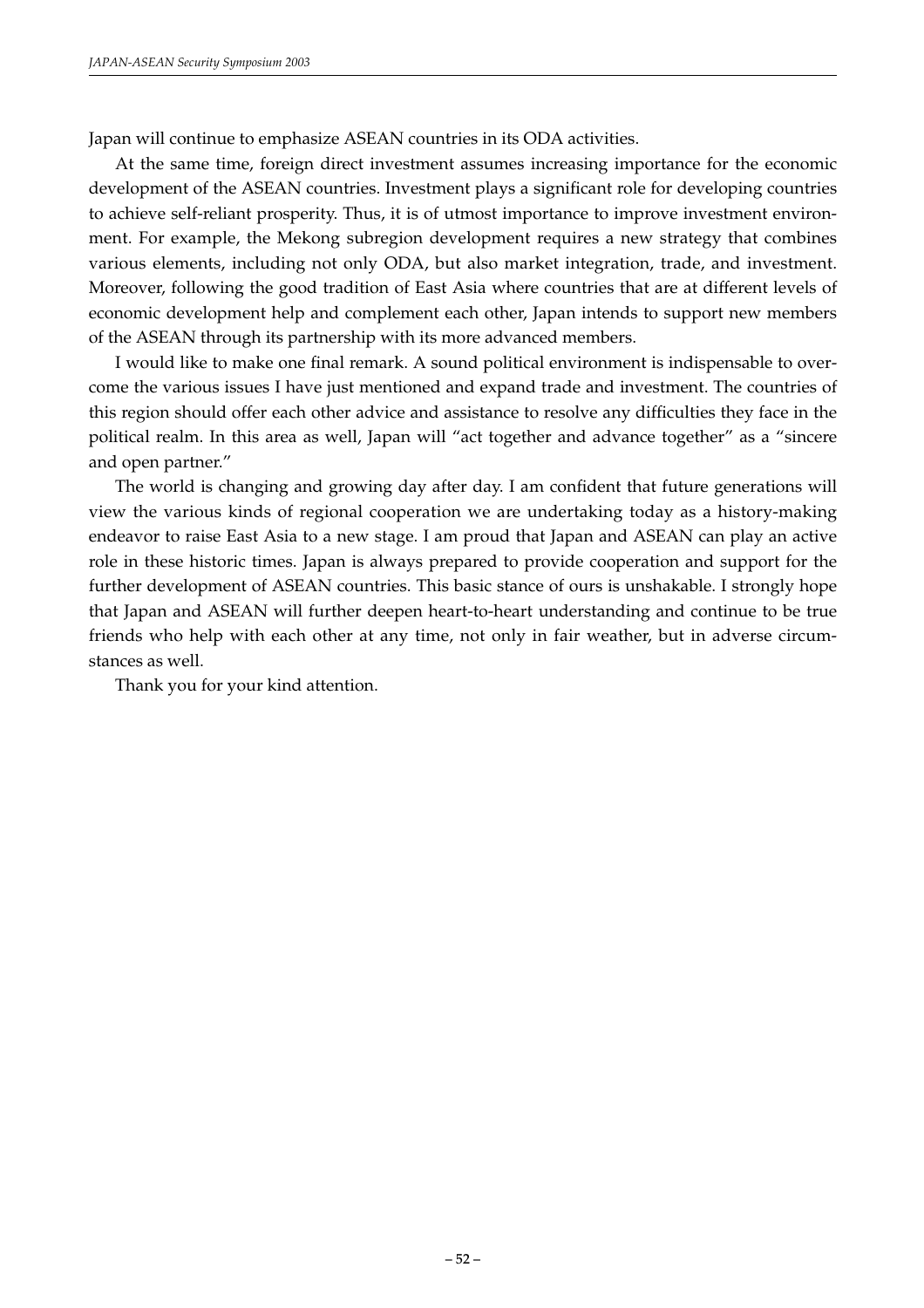# **ASEAN-Japan Summit Phnom Penh 5 November 2002**

# **Joint Declaration of the Leaders of ASEAN and Japan on the Comprehensive Economic Partnership**

*WE*, Heads of State/Government of Brunei Darussalam, Kingdom of Cambodia, Republic of Indonesia, Lao People's Democratic Republic, Malaysia, Union of Myanmar, Republic of the Philippines, Republic of Singapore, Kingdom of Thailand, Socialist Republic of Vietnam, and Japan, gathered today for the ASEAN-Japan Summit,

*Recalling* the Initiative proposed by Prime Minister Junichiro Koizumi in January this year for Japan-ASEAN Comprehensive Economic Partnership to strengthen broad-ranging economic partnership between Japan and ASEAN;

*Inspired* by the significant progress made in ASEAN-Japan relations which would be highlighted by the ASEAN-Japan Commemorative Summit in 2003 to mark 30 years of ASEAN-Japan relations;

*Acknowledging* that the economic partnership between ASEAN and Japan has been expanding and cover a wide range of areas;

*Recognizing* that the rapid progress of regional economic integration in other parts of the world, particularly in Europe and in North America, has been contributing to promote liberalization of world trade and stimulate dynamism in the region;

# **HEREBY DECLARE:**

- 1. We underlined the desirability for this region to seek such economic integration through the creation of economic partnerships and linkages.
- 2. We shared the view that such partnerships and linkages should be of a comparable nature to ones achieved in other regions and completed as soon as possible.
- 3. We viewed that a comprehensive economic partnership between ASEAN and Japan would provide greater market opportunities to their economies, through the creation of larger and new markets and enabling the industries to enjoy bigger economies of scale, and that such partnership would bring about greater stability and prosperity to this region, nurturing a sense of community between ASEAN and Japan.
- 4. We recognized that, for the creation of economic partnerships and linkages of a leading nature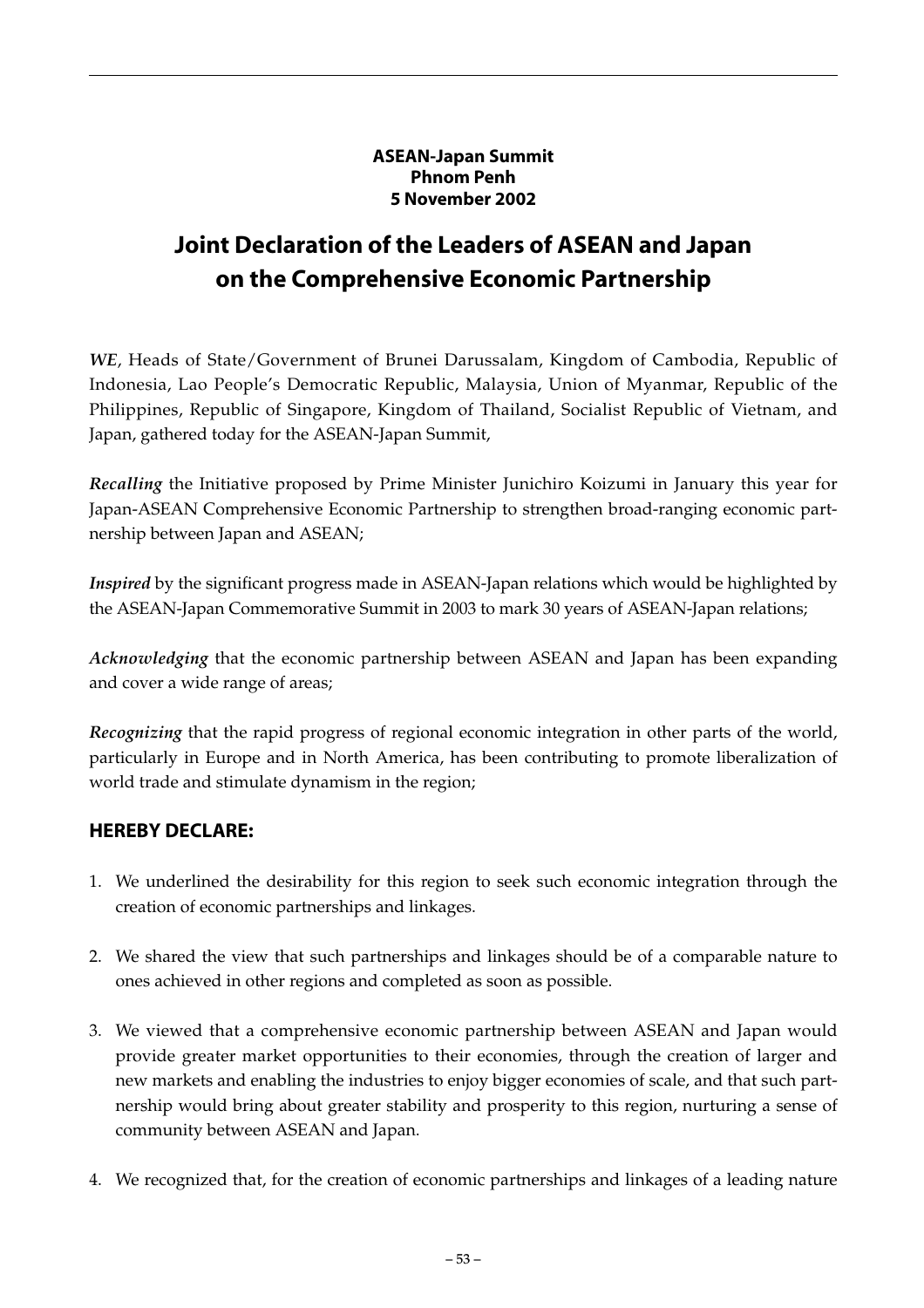between ASEAN and Japan, ASEAN and Japan should seek broad-based economic partnership covering not only liberalization of trade and investment but also trade and investment promotion and facilitation measures, including, but not limited to customs procedures, standards and conformance, non-tariff measures, and co-operation in other areas, such as financial services, information and communications technology, science and technology, human resource development, small and medium enterprises, tourism, transport, energy and food security.

- 5. We endorsed the approach that, while considering a framework for the realization of a Comprehensive Economic Partnership between Japan and ASEAN as a whole, any ASEAN member country and Japan could initiate works to build up a bilateral economic partnership. We welcomed the efforts made by our foreign and economic ministers on the ASEAN-Japan comprehensive economic partnership and commended the Expert Group on ASEAN-Japan Closer Economic Partnership for their report. We also welcomed and encouraged initiatives by ministers of other portfolios, such as transport, to promote co-operation for such economic partnerships.
- 6. From the viewpoint of promoting the aforementioned approach, we expressed satisfaction with the progress of consultations between ASEAN countries and Japan to explore bilateral economic partnerships and agreed that such bilateral economic partnerships should seek to develop and enhance the comprehensive economic partnership between ASEAN and Japan.
- 7. We recognized that the goal of such block building should be to strengthen current economic partnership between Japan and ASEAN as a whole and, with this as a basis, to explore and broaden such economic partnerships for the whole of East Asia.
- 8. We noted that the ASEAN-Japan Comprehensive Economic Partnership would expand trade and boost growth between the two regions. By the year 2020, the export value from ASEAN to Japan would increase by US\$ 20,630 million, which would be equivalent to 44.2% of that in the base year, 1997. The export value from Japan to ASEAN would increase by US\$ 20,022 million, which would be equivalent to 27.5%of that in the base year.
- 9. Based on these understandings, we decided that ASEAN and Japan develop a framework that would provide a basis for concrete plans and elements towards realising an ASEAN-Japan Comprehensive Economic Partnership in accordance with such guiding principles as comprehensiveness of countries and sectors, reciprocity and mutual benefits.
- 10. We affirmed that special and differential treatment could be provided to developing countries of ASEAN in accordance with WTO Agreements. Additional flexibility should also be accorded to the new members of ASEAN.
- 11. We also decided that the implementation of measures for the realization of the partnership, including elements of a possible free trade area, should be completed as soon as possible within 10 years, taking into account the economic levels and sensitive sectors in each country.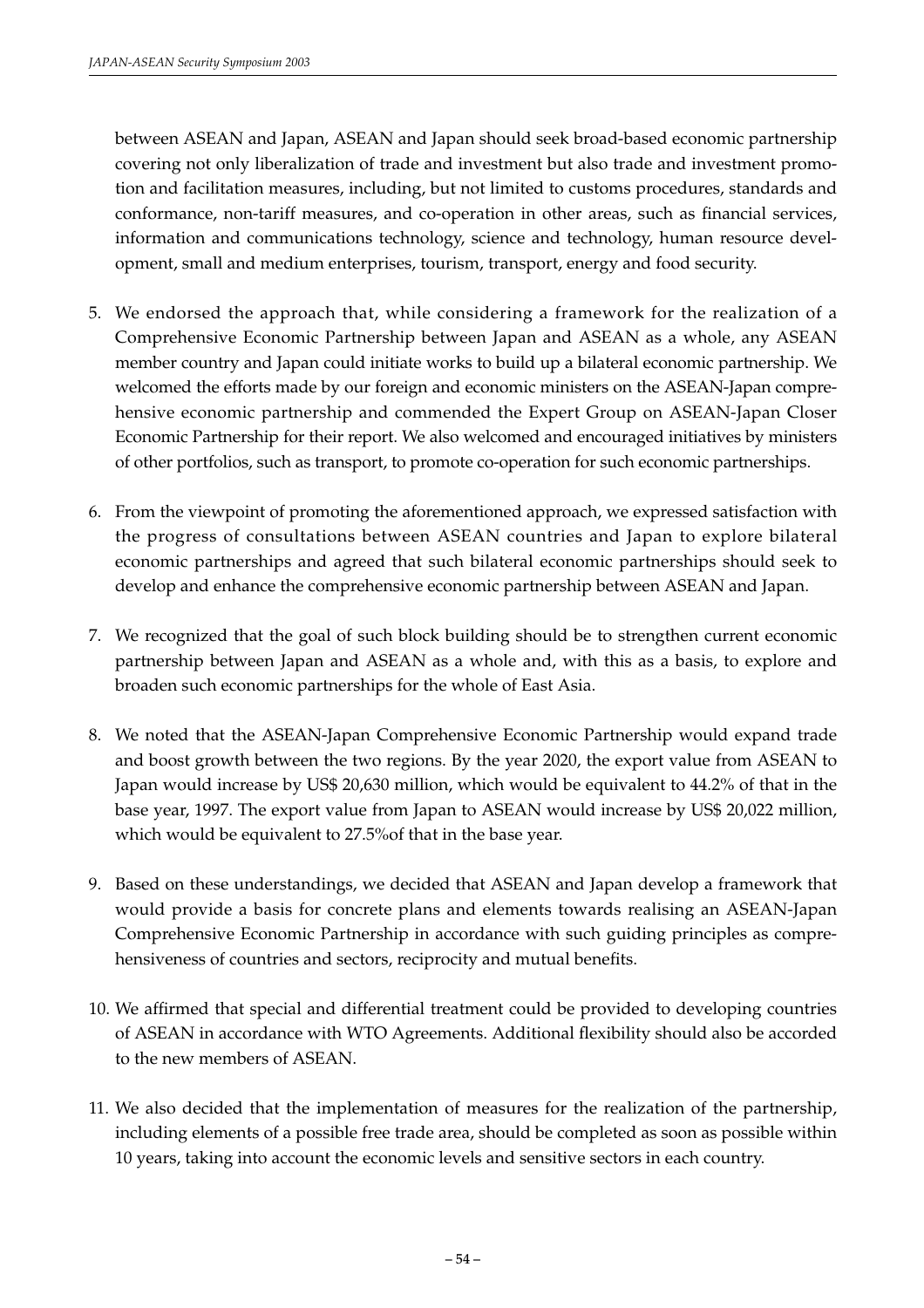- 12. We confirmed that the ASEAN-Japan Comprehensive Economic Partnership should be consistent with the rules and disciplines of the WTO.
- 13. We recognized the feasibility and effectiveness of the building block approach. Therefore, the Comprehensive Economic Partnership should begin in areas where implementation is feasible; it could address areas that could be implemented on an accelerated basis to provide immediate benefits to the parties, without leaving the liberalization aspect behind, such as:
	- Technical assistance and capacity building to ASEAN, particularly for the new members, so as to improve their competitiveness to meaningfully participate in the partnership
	- Trade and investment promotion and facilitation measures
	- Trade policy dialogue
	- Business sector dialogue
	- Facilitation of mobility for business people
	- Any other measures delivering immediate mutual benefits.
- 14. Finally, we also decided on the establishment of a Committee, consisting of relevant senior officials of ASEAN and Japan responsible for sectors and scopes of comprehensive economic partnership and tasked this committee to consider and draft a framework for the realization of the Comprehensive Economic Partnership and present its report to the Leaders Meeting in 2003. We also instructed that the progress of the creation of bilateral economic partnerships should be reported to this Committee.

DONE in Phnom Penh, Cambodia on the 5th day of November, Two Thousand and Two, in two copies in the English language.

For Brunei Darussalam HAJI HASSANAL BOLKIAH Sultan of Brunei Darussalam

For the Kingdom of Cambodia HUN SEN Prime Minister

For the Republic of Indonesia MEGAWATI SOEKARNOPUTRI President

For Japan JUNICHIRO KOIZUMI Prime Minister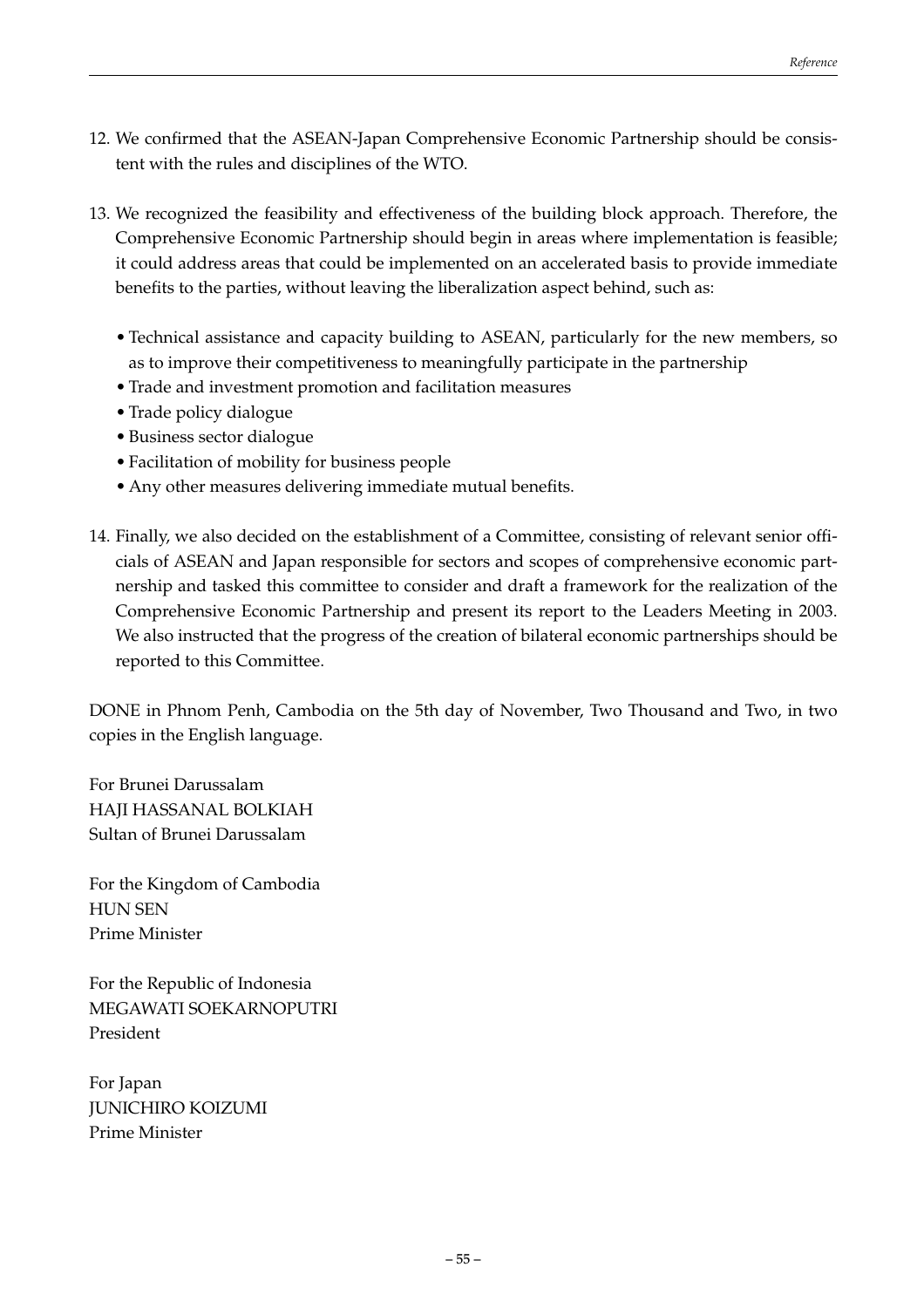For the Lao People's Democratic Republic BOUNNHANG VORACHITH Prime Minister

For Malaysia MAHATHIR BIN MOHAMAD Prime Minister

For the Union of Myanmar SENIOR GENERAL THAN SHWE Chairman of the State Peace and Development Council and Prime Minister

For the Republic of the Philippines GLORIA MACAPAGAL-ARROYO President

For the Republic of Singapore GOH CHOK TONG Prime Minister

For the Kingdom of Thailand LT. POL. COL. THAKSIN SHINAWATRA Prime Minister

For the Socialist Republic of Viet Nam PHAN VAN KHAI Prime Minister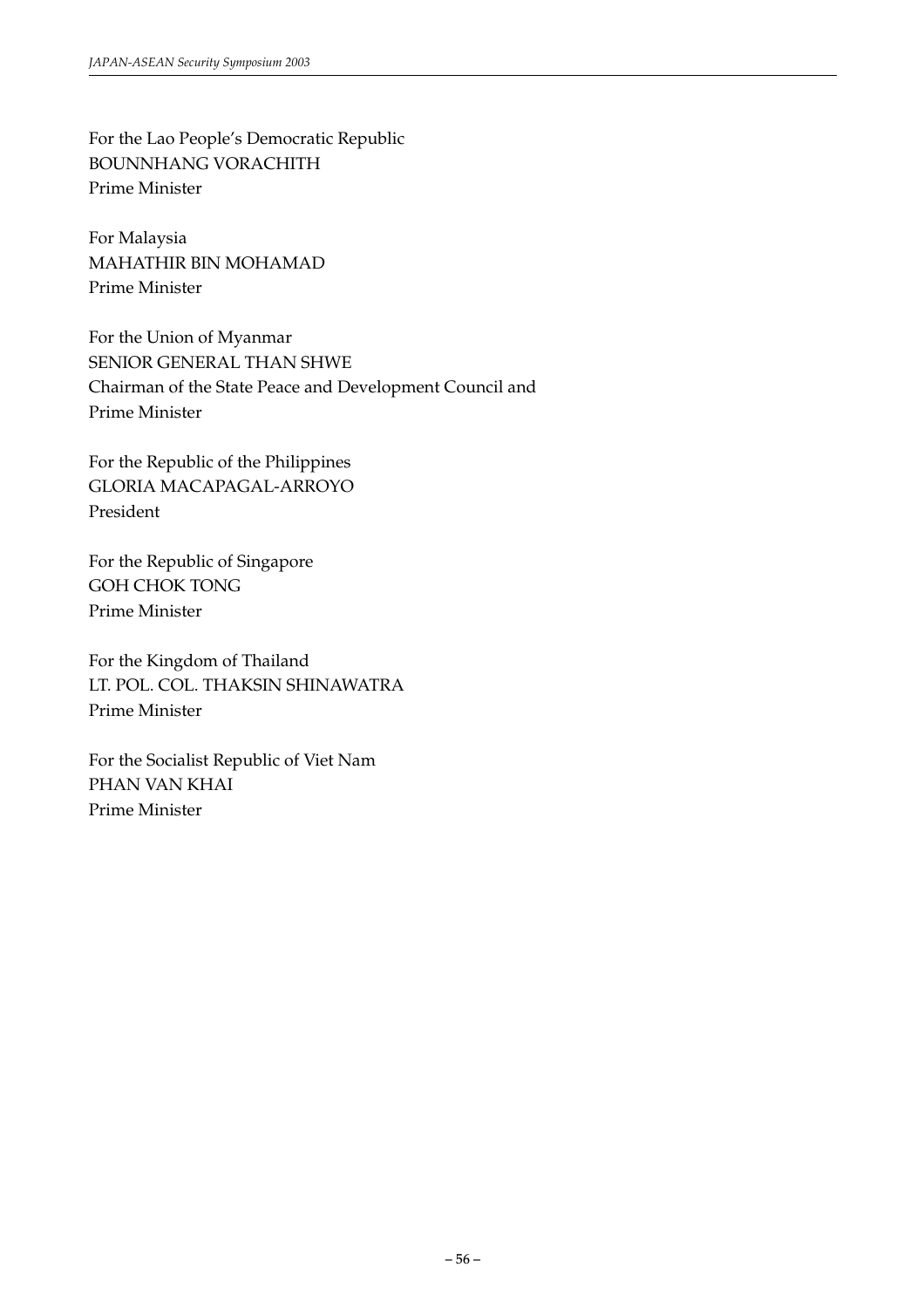# **Speech by Prime Minister of Japan Junichiro Koizumi**

**Japan and ASEAN in East Asia —A Sincere and Open Partnership—**

> January 14, 2002 Singapore

Your Excellency, Prime Minister Goh Chok Tong, Your Excellency, Deputy Prime Minister and Minister for Defence Tony Tan, Ladies and Gentlemen,

I am greatly honored to give this speech here in Singapore, the final stop on my schedule of visits to the countries of ASEAN.

Singapore is a remarkable nation with remarkable people. Bursting through the constraints of size and resources, Singapore through sheer energy and willpower has created a tremendous place for itself in the world. Through its economic and diplomatic vitality, it contributes to the international community far in excess of what size alone would warrant. And so to the government and people of Singapore, let me express my admiration and respect for your achievements.

I am told that Singapore is called the "Lion City." Maybe it has something to do with my hairstyle, but in Japan I am known as the "Lion Prime Minister." Perhaps that is why I am so delighted to be here in the Lion City.

Today I would like to speak about cooperation between Japan and ASEAN and my concept of how this cooperation can contribute to all of East Asia.

Let me begin by defining what cooperation truly is. Cooperation is working in common purpose with others in order to accomplish more. In the simplest terms, this is what I would like to see Japan and ASEAN accomplish—more prosperity, more peace, more understanding, more trust. This cooperation requires an exchange of ideas, opinions and people.

Exchanges between Japan and the countries of Southeast Asia have a long history. As early as the 14<sup>th</sup> century, the Kingdom of the Ryukyu, which ruled the islands of Okinawa, traded with Thailand. In the 16<sup>th</sup> century, the sea-borne trade in vermilion seals was active in the waters that connect East Asia, and a thousand Japanese lived in Ayuthaya, the Thai capital of the period.

One recent anecdote in particular demonstrates to me how fate has destined exchange between Japan and Southeast Asia. In 1989, a child living on the southern Japanese island of Tanegashima placed a "letter of friendship" in a bottle and set it adrift in the sea. That very same bottle traversed the seas that our ancestors had themselves traveled in trade—and ten years later in 1999 it washed up on the shores of Malaysia. The Malaysian citizen who found the message invited the Japanese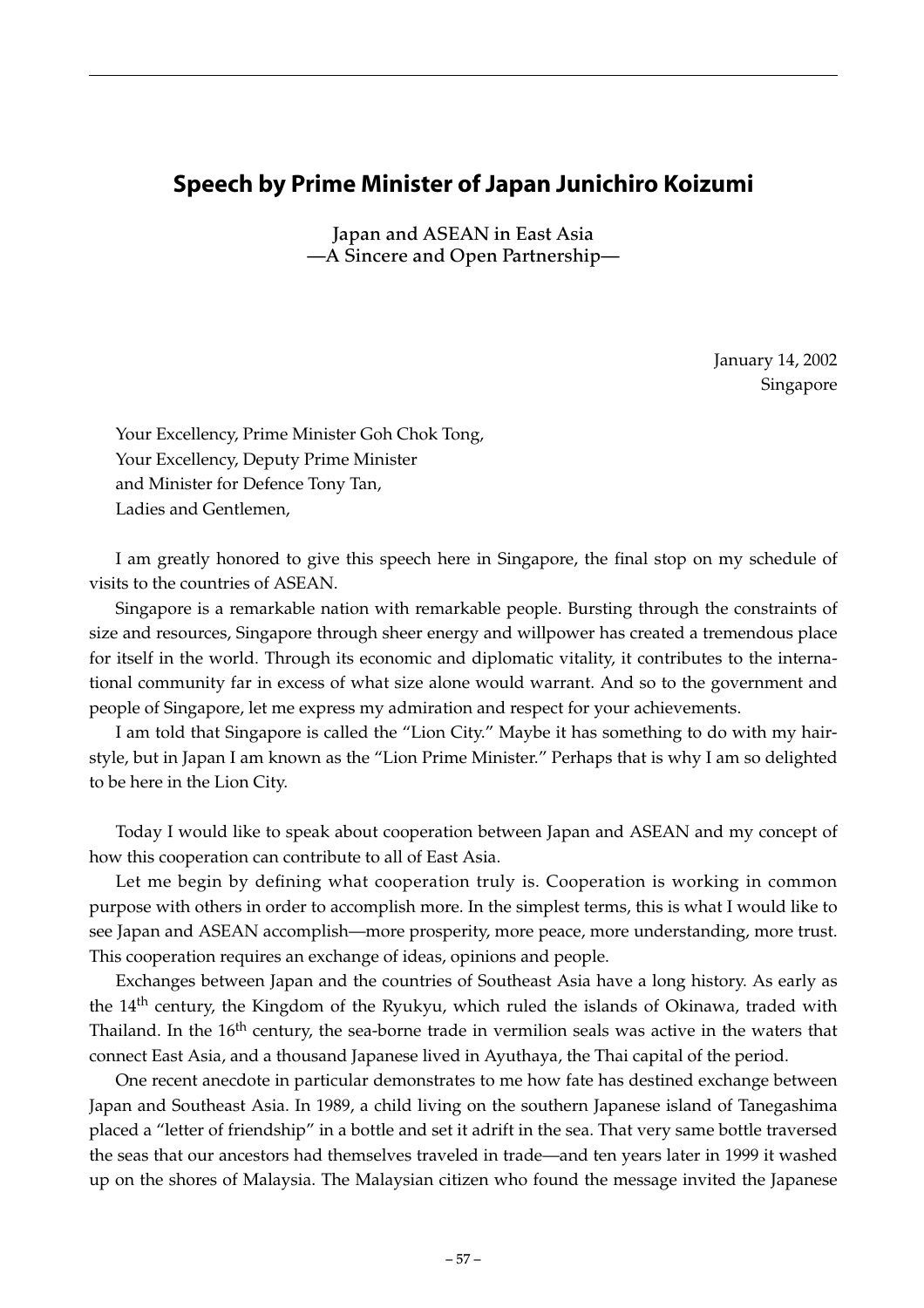child to come to Malaysia, which resulted in both a real and a symbolic exchange.

Today, many kinds of bottles travel between Japan and Singapore—economic, political, diplomatic and cultural. At present, Japan's pop culture has become a part of Singapore's pop culture, and the young people of Singapore are teaching English to young Japanese people. In such ways and many others, our mutual exchanges are passed to the younger generation.

The exchanges between Japan and Southeast Asia, of course, also include more formal and diplomatic exchanges. Twenty-five years ago in 1977, then-Prime Minister Takeo Fukuda made a speech in Manila, citing "equal partnership" and "heart-to-heart understanding" between Japan and ASEAN. Based on the fundamental concepts of the "Fukuda Speech," Japan's ASEAN policies have been passed on from that time to each subsequent Cabinet. I, too, am eager to promote such policies.

In the quarter-century since the "Fukuda Speech," the global situation has undergone tremendous change. In Southeast Asia, peace has progressed with the resolution of conflicts in Indochina, resulting in the expansion of ASEAN to ten countries. Democratization and a market economy are also progressing in Asia. The People's Republic of China and Taiwan have joined the WTO. Furthermore, as a result of the terrorist attacks on the United States, we've seen a paradigm shift in security concepts, making patently clear the importance of working together for the sake of peace and stability.

In the 21<sup>st</sup> century, the changes confronting Japan and ASEAN will be even more swift and momentous. We must face such changes with unflinching resolve and courage. And we must face them together.

Despite enduring difficult trials in the midst of economic globalization, despite living in different stages of economic development, despite a diversity of backgrounds, all of the ASEAN countries increasingly share the basic values of democracy and market economy. Efforts to harmonize the region's diverse histories, societies, cultures and religions have reaped a greater good for all.

I believe that Japan has made a contribution in strengthening the countries of ASEAN. True to the old adage, "A friend in need is a friend indeed," Japan at the time of Asia's financial crisis played a role in easing that crisis. We viewed the situation not just as your challenge but as our own. I believe that Japan-ASEAN relations have reached a new level of maturity and understanding. In the 21<sup>st</sup> century, as sincere and open partners, Japan and ASEAN should strengthen their cooperation under the basic concept of "acting together—advancing together."

So, what are the areas where we should focus our cooperation as we "act together—advance together?"

First, by undertaking reforms in our respective countries, we will advance individually and jointly toward increased prosperity.

During the mid-19<sup>th</sup> century, Japan underwent major reforms for modernization known as the Meiji Restoration. At the end of World War II, Japan conducted major reforms based on democracy. Now, in order to adapt to radical changes in the international community of the 21<sup>st</sup> century, I am convinced that Japan must undergo a "third major reform." Since my appointment as Prime Minister, I have been tackling such reform under the banner of "structural reform without sanctuaries." I know that no great reform is accomplished without pain and resistance. I also know that the countries of ASEAN are awaiting Japan's structural reform and the subsequent return of a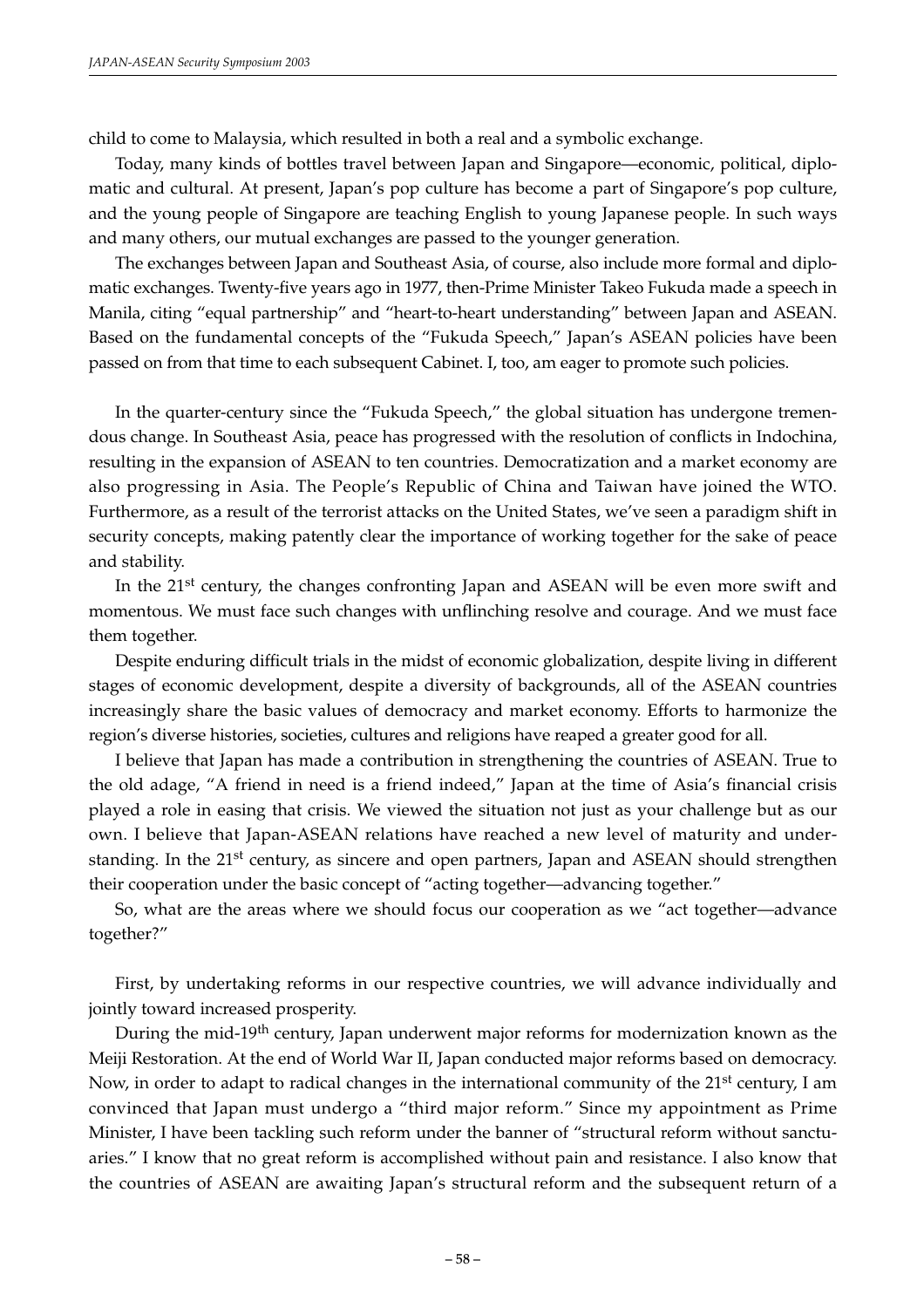dynamic Japanese economy. I realize that when it comes to the global economy, rain does not fall on one roof alone.

The reason that the Japanese economy stagnated for such a long period in the 1990s is clear. Japan's previous success had made us complacent. Despite the significant changes taking place in the global economy, Japan failed to respond by reforming its political and economic structures. Information and communications technologies have rapidly created a single, unified global market. Competition has become much more severe. To succeed under such conditions, a country needs a free and efficient market that can be trusted by global investors and consumers alike. It needs a strong and healthy financial market.

These challenges are as important for the countries of ASEAN as they are for Japan. The Asian financial crisis showed us that the ASEAN countries also required new economic structures. Change is not easy for individuals or for countries. Someone once said that courage is the power to let go of the familiar—and that is what we must do. As I mentioned a moment ago, reform will inevitably be accompanied by pain, which eventually will be succeeded by sustainable prosperity.

Japan is ready to support ASEAN's serious efforts of reform. Specifically, Japan offers its cooperation to improve legislation, administrative capabilities and nation-building measures. We offer our help to improve the capabilities of each country to compete economically and to participate in a multilateral trading system based on the WTO. We also offer our cooperation in developing a healthy financial system, which is to a country what the circulatory system is to the human body.

Japan will continue to cooperate in such areas as Mekong Subregion Development so that Cambodia, Laos, Myanmar and Vietnam may accelerate their economic development. It is also important that we continue to cooperate in information and communications technology, which contributes to the integration of ASEAN. Through the swift realization of an ASEAN Free Trade Area and an ASEAN Investment Area, ASEAN should continue to be an attractive place of investment for Japanese companies. To this end, the promotion of supporting industries is also an important part of our cooperation.

The second point is to continue and strengthen our cooperation for the sake of stability.

Instability is not always elsewhere. Sometimes it is at home. Factors for instability are also in the region. Japan for many years now has been the largest contributor of foreign aid in the world. In Southeast Asia, Japan would like to actively cooperate in reducing poverty and preventing conflicts, in such cases as Mindanao, Aceh and East Timor. In particular, by the spring of this year Japan will dispatch a Self Defense Force Engineer Unit to Peace-Keeping Operations in East Timor.

In recent years, Japan has begun to fulfill its international obligations, such as peace-keeping missions. We have dispatched Self Defence Forces to help in Cambodia, Mozambique, Zaire and the Golan Heights. And, in cooperation with the countries of ASEAN, we intend to make an even more active contribution to ensure regional stability here in Southeast Asia. The ASEAN Regional Forum has made steady progress in building confidence and trust on security matters. Now is the time to aim for a higher degree of cooperation. Japan is eager to consider how together we can develop this forum for the future.

Efforts towards democratization in Myanmar must also be accelerated, and this is an endeavor that we fully support.

Together, Japan and ASEAN must also tackle a variety of transnational issues such as terrorism, piracy, energy security, infectious diseases, the environment, narcotics and trafficking in people.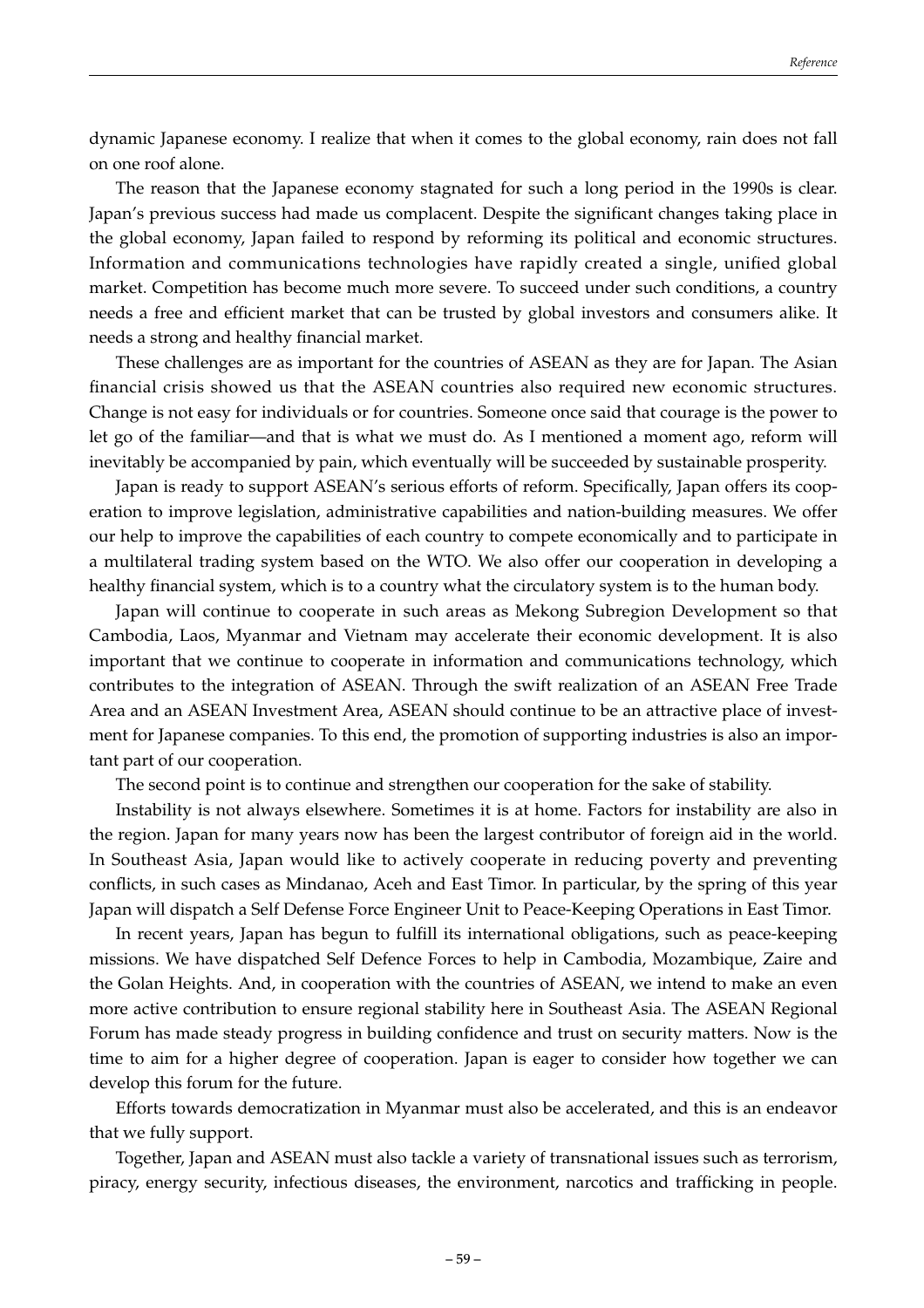These ancient and modern ills represent a major challenge to us all.

Japan-ASEAN cooperation must extend its reach globally. I believe we should increase our cooperation on such issues as peace and reconstruction assistance to Afghanistan, measures for disarmament and non-proliferation and reform of the United Nations. We have a role to play in the world, and we should play it. In particular, I hope to see active participation on the part of the countries of ASEAN at the Ministerial Conference on Reconstruction Assistance to Afghanistan to be held in Tokyo on 21 and 22 January. In the recent past, the people of Southeast Asia have suffered from war and violence; so they well understand the hardship that the people of Afghanistan have endured for so many years.

A third area of cooperation between Japan and the countries of ASEAN relates to the future. I would like to propose initiatives in five areas.

One, we must focus on education and human resources development, which form the foundation for national development. I would like to dispatch a governmental mission to ASEAN countries to promote exchange and cooperation between universities. Some Japanese universities have already opened courses in English as well as Japanese language courses for students in ASEAN by utilizing the Internet. Through such efforts I expect that university exchanges will develop. I would also like to continue the training of information and communications technology engineers in both Japan and ASEAN in order to enhance practical opportunities in the region. In addition, I emphasize the importance of the institution building and capacity building in governance, as well as the promotion of supporting industries.

Two, I propose that 2003 be designated as the Year of Japan-ASEAN Exchange. We should present a number of ideas to stimulate exchanges in all areas, including intellectual and cultural. I also believe it would be useful to strengthen the network that links research institutions in Japan and ASEAN countries.

Three, I would like to propose an Initiative for Japan-ASEAN Comprehensive Economic Partnership. Of course, we will cooperate in the new round of multilateral trade negotiations under the WTO. At the same time, we must strengthen broad ranged economic partnership by stretching further than trade and investment—to such areas as science and technology, human resource development and tourism. The Japan-Singapore Economic Agreement for a New Age Partnership, which was signed yesterday, is an example of such economic partnership. I would like to see us generate concrete proposals for endorsement at the Japan-ASEAN Summit Meeting.

Four, in order to pursue development in a new era, I propose the convening of an Initiative for Development in East Asia meeting. Based on East Asia's development experiences to date, my hope is that such a meeting would provide an opportunity for us to reexamine where we are and to consider together future models for development—thus raising the standard of living for the peoples of the region.

Five, I propose that Japan and ASEAN security cooperation, including transnational issues such as terrorism, be drastically intensified. Now, more than ever, we realize that one's own security is at stake when a neighbor's wall is ablaze. I believe we need an agreement for regional cooperation on piracy, and I will promote consultation to achieve that end. We must band together to eradicate the plague of piracy. In addition, I would like to strengthen cooperation between the Coast Guard of Japan and ASEAN counterparts. I also wish to promote regional cooperation in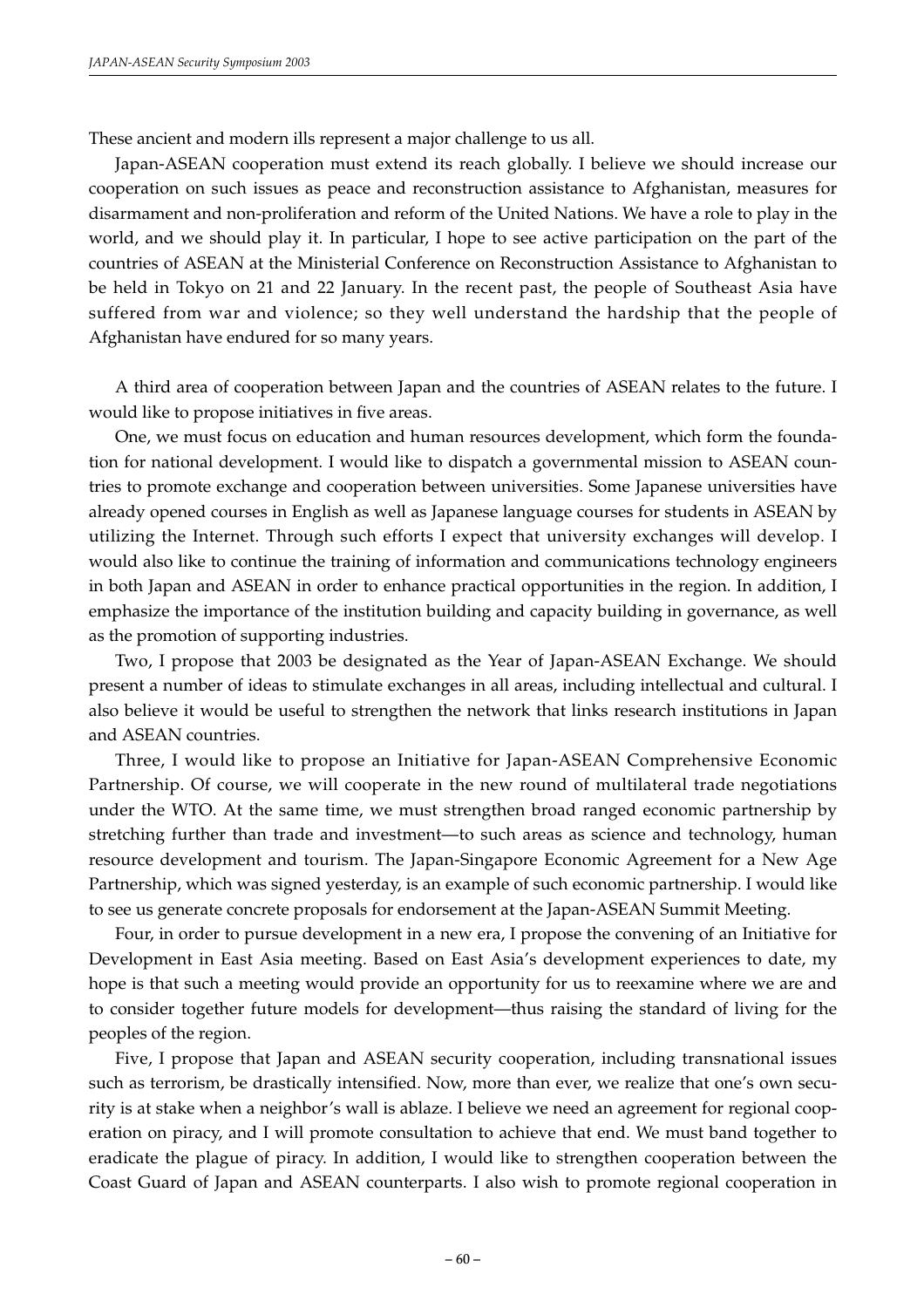strengthening energy security, in light of the gap between rapid increase of energy demand and lagging energy supply within Asia.

Finally, let me turn to how cooperation between Japan and ASEAN should be linked to cooperation with all of East Asia. I believe that East Asia's whole can be greater than the sum of its parts.

Ladies and gentlemen, if you took a poll of the world's economists and asked them what region of the world they believe to have the greatest potential in the immediate future, I have no doubt of their answer. They would say East Asia. By cooperating, I believe we can gain the critical mass to advance this potential.

Our goal should be the creation of a "community that acts together and advances together." And we should achieve this through expanding East Asia cooperation founded upon the Japan-ASEAN relationship. While recognizing our historical, cultural, ethnic and traditional diversity, I would like to see countries in the region become a group that works together in harmony. Our pasts may be varied and divergent, but our futures can be united and supportive of each other. The realization of such a group needs strategic considerations in order to produce positive consequences. And in order to contribute to global challenges, we must play a role in linking our region to the world.

Certainly, such an objective cannot be achieved overnight.

The first step is to make the best use of the framework of ASEAN+3. We should promote cooperation on the broad range of areas that I have been discussing today, in order to secure prosperity and stability in our region.

The deepening of Japan's cooperation with China and the Republic of Korea will also be a significant force in propelling this community. The Trilateral Meeting of the leaders of Japan, China and the Republic of Korea set some wonderful precedents. I would like to highly praise the active role China is willing to play in regional cooperation. With its wealth of human resources and huge economic potential, China will surely make an enormous contribution to regional development. In addition, I would like to express my respect for the Republic of Korea's dynamic initiatives in promoting regional cooperation. I can confirm that the three leaders of Japan, China and the Republic of Korea are resolved to cooperate with each other; because we all know that our trilateral cooperation will make great contribution to prosperity of the region.

An important challenge is strengthening economic partnership in the region. The Initiative for Japan-ASEAN Comprehensive Economic Partnership that I mentioned earlier will be an important platform for this purpose. I expect that the ASEAN-China Free Trade Area and moves toward economic partnership between ASEAN and Australia and New Zealand will make similar contributions.

If one considers the specific challenges to be tackled in the region, it is only natural that these countries will deepen their partnerships with each other.

Through this cooperation, I expect that the countries of ASEAN, Japan, China, the Republic of Korea, Australia and New Zealand will be core members of such a community.

The community I am proposing should be by no means an exclusive entity. Indeed, practical cooperation in the region would be founded on close partnership with those outside the region. In particular, the role to be played by the United States is indispensable because of its contribution to regional security and the scale of its economic interdependence with the region. Japan will